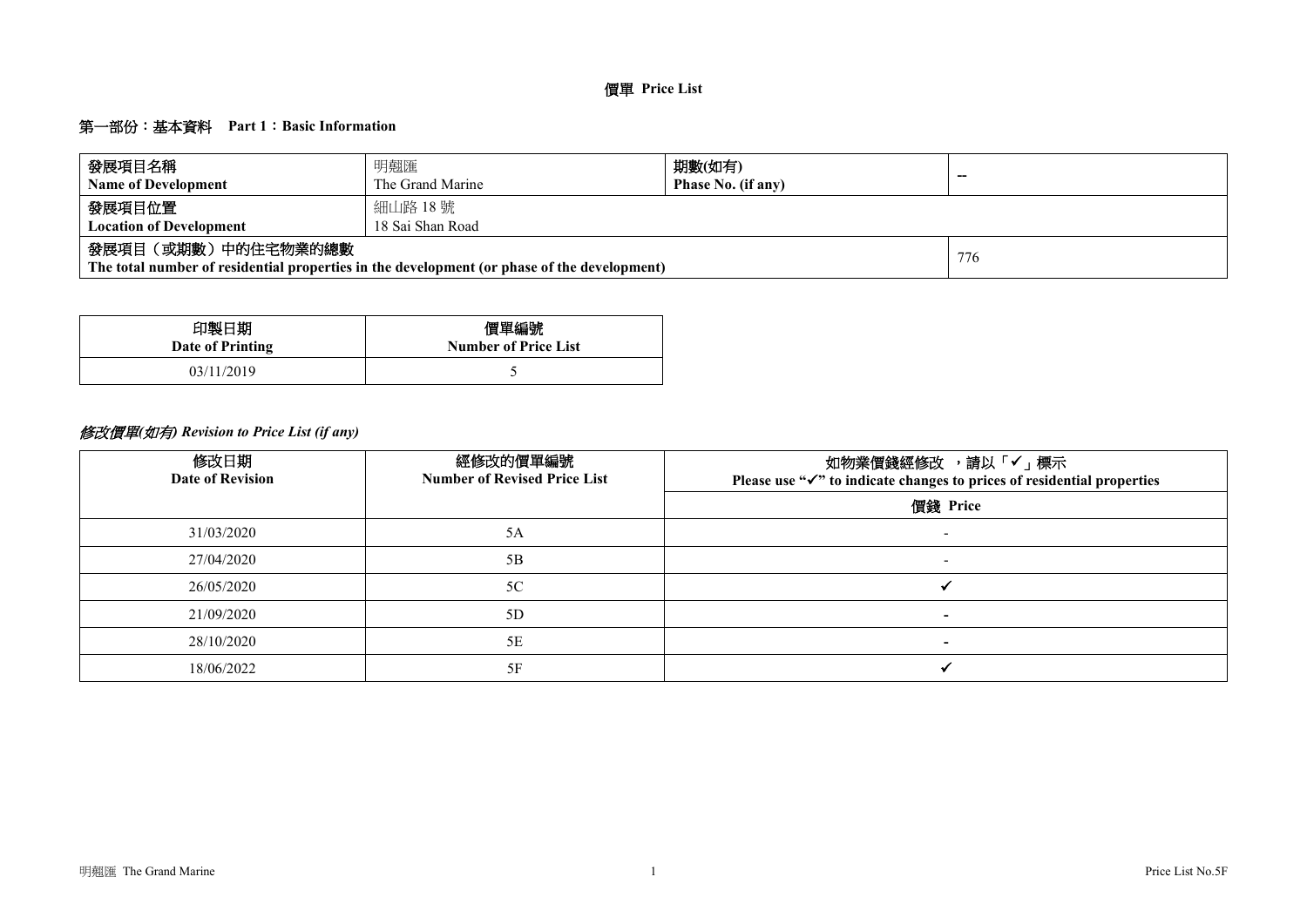#### 第二部份:面積及售價資料 **Part 2: Information on Area and Price**

|                | 物業的描述                       |              | 實用面積                                             | 售價(元)        | 實用面積             |                          |                          |                          |                   | 其他指明項目的面積(不計算入實用面積)      |                          |                                                                   |                          |                             |                |
|----------------|-----------------------------|--------------|--------------------------------------------------|--------------|------------------|--------------------------|--------------------------|--------------------------|-------------------|--------------------------|--------------------------|-------------------------------------------------------------------|--------------------------|-----------------------------|----------------|
|                | Description of              |              | (包括露台,工作平台及陽台(如有)                                | Price $(\$)$ | 每平方米/呎售價         |                          |                          |                          |                   |                          |                          | Area of other specified items (Not included in the Saleable Area) |                          |                             |                |
|                | <b>Residential Property</b> |              | 平方米(平方呎)                                         |              | 元,每平方米           |                          |                          |                          |                   |                          | 平方米(平方呎)                 |                                                                   |                          |                             |                |
|                |                             |              | Saleable Area                                    |              | (元,每平方呎)         |                          |                          |                          |                   |                          | sq. metre (sq. ft.)      |                                                                   |                          |                             |                |
|                |                             |              | (including balcony, utility platform             |              | Unit Rate of     | 空調機房                     | 窗台                       | 閣樓                       | 平台                | 花園                       | 停車位                      | 天台                                                                | 梯屋                       | 前庭                          | 庭院             |
|                |                             |              | and verandah, if any)                            |              | Saleable Area    | Air-                     | Bay                      | Cock-                    | Flat              | Garden                   | Parking                  | Roof                                                              | Stair-                   | Terrace                     | Yard           |
|                |                             |              | sq. metre (sq. ft.)                              |              | \$ per sq. metre | conditioning             | window                   | loft                     | roof              |                          | space                    |                                                                   | hood                     |                             |                |
| 大廈名稱           | 樓層                          | 單位           |                                                  |              | (\$ per sq. ft.) | plant room               |                          |                          |                   |                          |                          |                                                                   |                          |                             |                |
| <b>Block</b>   | Floor                       | Unit         |                                                  |              |                  |                          |                          |                          |                   |                          |                          |                                                                   |                          |                             |                |
| Name           |                             |              |                                                  |              |                  |                          |                          |                          |                   |                          |                          |                                                                   |                          |                             |                |
|                |                             |              | 39.554 (426)                                     |              | 207,033          |                          |                          |                          |                   |                          |                          |                                                                   |                          |                             |                |
| -1             | $\overline{1}$              | $\, {\bf B}$ | 露台 Balcony: 2.000 (22)                           | 8,189,000    | (19,223)         | $\overline{a}$           | $\frac{1}{2}$            | $\sim$                   | $\overline{a}$    | $\overline{a}$           | $-$                      | $\sim$                                                            | $\overline{a}$           | $\overline{a}$              |                |
|                |                             |              | 工作平台 Utility Platform:<br>$-(-)$                 |              |                  |                          |                          |                          |                   |                          |                          |                                                                   |                          |                             |                |
|                |                             |              | 39.554(426)                                      |              | 210,168          |                          |                          |                          |                   |                          |                          |                                                                   |                          |                             |                |
| $\overline{1}$ | 2                           | $\, {\bf B}$ | 露台 Balcony: 2.000 (22)                           | 8,313,000    | (19, 514)        | $\overline{\phantom{a}}$ | $\sim$                   | $\sim$                   | $\overline{a}$    | $\overline{a}$           | $\sim$                   | $\sim$                                                            | $\overline{a}$           |                             |                |
|                |                             |              | 工作平台 Utility Platform:<br>$-(-)$                 |              |                  |                          |                          |                          |                   |                          |                          |                                                                   |                          |                             |                |
|                |                             |              | 39.554 (426)                                     |              | 246,397          |                          |                          |                          |                   |                          |                          |                                                                   |                          |                             |                |
| -1             | 31                          | $\, {\bf B}$ | 露台 Balcony: 2.000 (22)                           | 9,746,000    | (22, 878)        | $\sim$ $\sim$            | $\frac{1}{2}$            | $\sim$                   | $\overline{a}$    | $\sim$                   | $\overline{a}$           | $\overline{a}$                                                    | $\overline{a}$           | $\sim$                      |                |
|                |                             |              | 工作平台 Utility Platform:<br>$-(-)$                 |              |                  |                          |                          |                          |                   |                          |                          |                                                                   |                          |                             |                |
|                |                             |              | 39.554 (426)                                     |              | 250,088          |                          |                          |                          |                   |                          |                          |                                                                   |                          |                             |                |
| $\mathbf{1}$   | 32                          | $\, {\bf B}$ | 露台 Balcony: 2.000 (22)                           | 9,892,000    | (23, 221)        | $\overline{a}$           | $\overline{\phantom{a}}$ | $\overline{\phantom{a}}$ | $\qquad \qquad -$ | $\overline{\phantom{a}}$ | $\overline{\phantom{a}}$ | $\overline{\phantom{a}}$                                          | $\overline{\phantom{a}}$ | $\sim$                      |                |
|                |                             |              | 工作平台 Utility Platform:<br>$-(-)$<br>38.076 (410) |              | 205,142          |                          |                          |                          |                   |                          |                          |                                                                   |                          |                             |                |
| $\overline{1}$ |                             | ${\bf C}$    | 露台 Balcony: 2.000 (22)                           | 7,811,000    | (19,051)         |                          |                          |                          |                   |                          |                          |                                                                   | $\overline{\phantom{a}}$ | $\mathcal{L}_{\mathcal{A}}$ | $\sim$         |
|                |                             |              | 工作平台 Utility Platform:                           |              |                  | $\overline{\phantom{a}}$ | $\qquad \qquad -$        | $\overline{\phantom{a}}$ | $\overline{a}$    | $\overline{a}$           | $\overline{a}$           | $\overline{a}$                                                    |                          |                             |                |
|                |                             |              | $-(-)$<br>38.076 (410)                           |              | 208,215          |                          |                          |                          |                   |                          |                          |                                                                   |                          |                             |                |
| $\mathbf{1}$   | 2                           | $\mathsf C$  | 露台 Balcony: 2.000 (22)                           | 7,928,000    | (19, 337)        | $\overline{\phantom{a}}$ |                          | $\sim$                   | $\overline{a}$    | $\overline{a}$           | $\overline{a}$           | $\sim$                                                            |                          |                             |                |
|                |                             |              | 工作平台 Utility Platform:<br>$-(-)$                 |              |                  |                          |                          |                          |                   |                          |                          |                                                                   |                          |                             |                |
|                |                             |              | 38.076 (410)                                     |              | 244,143          |                          |                          |                          |                   |                          |                          |                                                                   |                          |                             |                |
| $\mathbf{1}$   | 31                          | $\mathsf C$  | 露台 Balcony: 2.000 (22)                           | 9,296,000    | (22, 673)        | $\overline{a}$           | $\qquad \qquad -$        | $\overline{\phantom{a}}$ | $\overline{a}$    | $\overline{a}$           | $\overline{a}$           | $\overline{\phantom{a}}$                                          | $\overline{a}$           | $\sim$ $\sim$               | $\overline{a}$ |
|                |                             |              | 工作平台 Utility Platform:<br>$-(-)$                 |              |                  |                          |                          |                          |                   |                          |                          |                                                                   |                          |                             |                |
|                |                             |              | 38.076 (410)                                     |              | 247,794          |                          |                          |                          |                   |                          |                          |                                                                   |                          |                             |                |
| $\mathbf{1}$   | 32                          | $\mathsf{C}$ | 露台 Balcony: 2.000 (22)                           | 9,435,000    | (23,012)         | $\sim$ $\sim$            | $\qquad \qquad -$        | $\overline{\phantom{a}}$ | $\overline{a}$    | $\overline{a}$           | $-$                      | $\overline{a}$                                                    | $\overline{a}$           |                             |                |
|                |                             |              | 工作平台 Utility Platform:<br>$-(-)$                 |              |                  |                          |                          |                          |                   |                          |                          |                                                                   |                          |                             |                |
|                |                             |              | 39.103 (421)                                     |              | 201,289          |                          |                          |                          |                   |                          |                          |                                                                   |                          |                             |                |
| $\mathbf{1}$   | 2                           | $\mathbf E$  | 露台 Balcony: 2.000 (22)                           | 7,871,000    | (18,696)         | $\sim$ $\sim$            | $\overline{a}$           | $\sim$                   | $\overline{a}$    | $\sim$                   | $\sim$ $\sim$            | $\overline{a}$                                                    | $\sim$                   | $\sim$                      |                |
|                |                             |              | 工作平台 Utility Platform:<br>$-(-)$                 |              |                  |                          |                          |                          |                   |                          |                          |                                                                   |                          |                             |                |
|                |                             |              | 39.103 (421)                                     |              | 231,542          |                          |                          |                          |                   |                          |                          |                                                                   |                          |                             |                |
| -1             | 31                          | $\mathbf E$  | 露台 Balcony: 2.000 (22)                           | 9,054,000    | (21, 506)        |                          |                          |                          |                   |                          |                          |                                                                   |                          |                             |                |
|                |                             |              | 工作平台 Utility Platform:<br>$-(-)$                 |              |                  |                          |                          |                          |                   |                          |                          |                                                                   |                          |                             |                |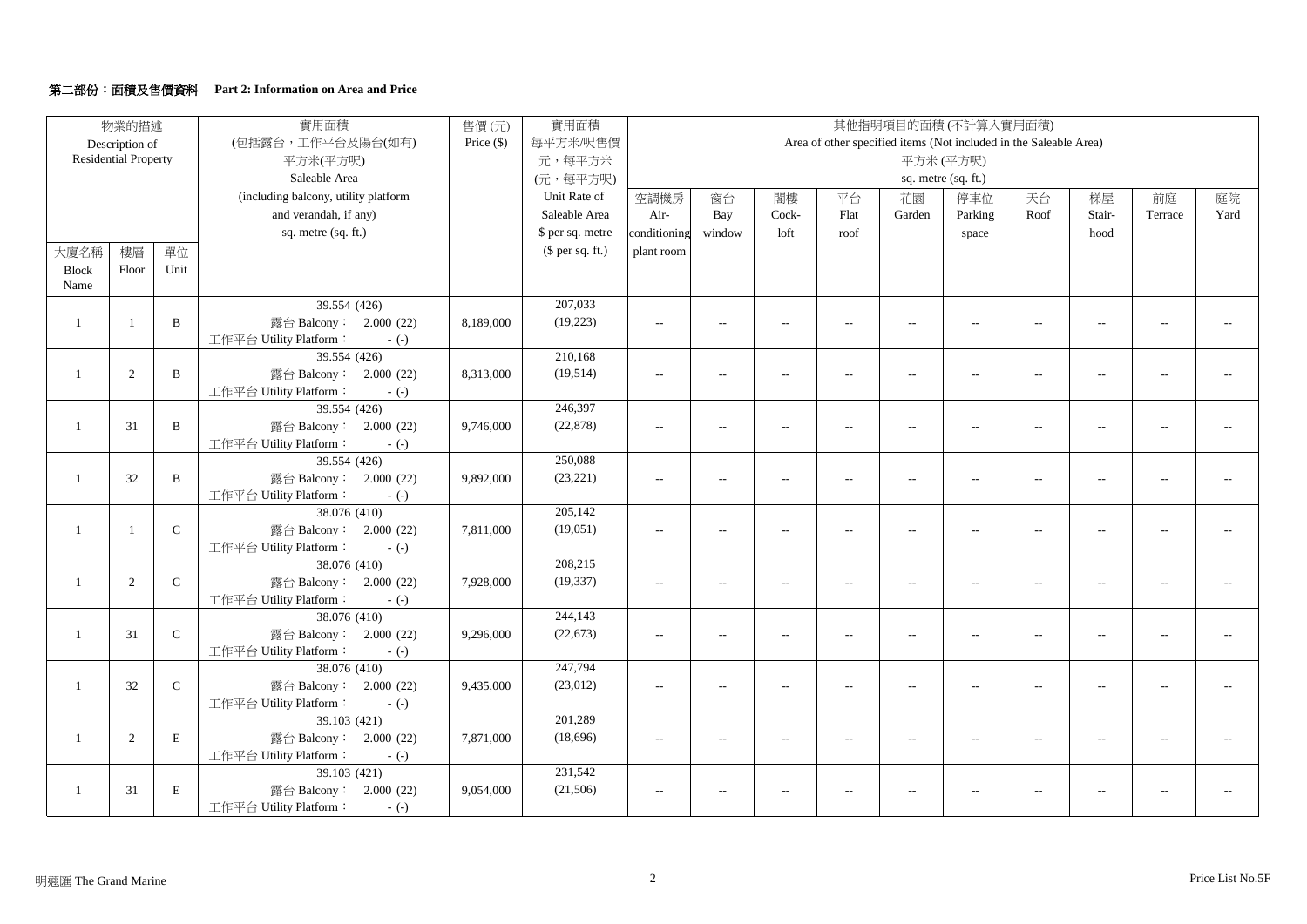|                | 物業的描述                       |              | 實用面積<br>實用面積<br>售價(元)<br>其他指明項目的面積(不計算入實用面積) |              |                  |                          |                |                          |                          |                          |                                                                   |                          |                |                |      |
|----------------|-----------------------------|--------------|----------------------------------------------|--------------|------------------|--------------------------|----------------|--------------------------|--------------------------|--------------------------|-------------------------------------------------------------------|--------------------------|----------------|----------------|------|
|                | Description of              |              | (包括露台,工作平台及陽台(如有)                            | Price $(\$)$ | 每平方米/呎售價         |                          |                |                          |                          |                          | Area of other specified items (Not included in the Saleable Area) |                          |                |                |      |
|                | <b>Residential Property</b> |              | 平方米(平方呎)                                     |              | 元,每平方米           |                          |                |                          |                          |                          | 平方米(平方呎)                                                          |                          |                |                |      |
|                |                             |              | Saleable Area                                |              | (元,每平方呎)         |                          |                |                          |                          |                          | sq. metre (sq. ft.)                                               |                          |                |                |      |
|                |                             |              | (including balcony, utility platform         |              | Unit Rate of     | 空調機房                     | 窗台             | 閣樓                       | 平台                       | 花園                       | 停車位                                                               | 天台                       | 梯屋             | 前庭             | 庭院   |
|                |                             |              | and verandah, if any)                        |              | Saleable Area    | Air-                     | Bay            | Cock-                    | Flat                     | Garden                   | Parking                                                           | Roof                     | Stair-         | Terrace        | Yard |
|                |                             |              | sq. metre (sq. ft.)                          |              | \$ per sq. metre | conditioning             | window         | loft                     | roof                     |                          | space                                                             |                          | hood           |                |      |
| 大廈名稱           | 樓層                          | 單位           |                                              |              | $$$ per sq. ft.) | plant room               |                |                          |                          |                          |                                                                   |                          |                |                |      |
| <b>Block</b>   | Floor                       | Unit         |                                              |              |                  |                          |                |                          |                          |                          |                                                                   |                          |                |                |      |
| Name           |                             |              |                                              |              |                  |                          |                |                          |                          |                          |                                                                   |                          |                |                |      |
|                |                             |              | 39.103 (421)                                 |              | 234,995          |                          |                |                          |                          |                          |                                                                   |                          |                |                |      |
| $\mathbf{1}$   | 32                          | $\mathbf E$  | 露台 Balcony: 2.000 (22)                       | 9,189,000    | (21, 827)        | $\overline{\phantom{a}}$ | $\overline{a}$ | $\sim$                   | $\overline{a}$           | $\overline{\phantom{a}}$ | $\overline{a}$                                                    | $\overline{\phantom{a}}$ | $\overline{a}$ | $\overline{a}$ |      |
|                |                             |              | 工作平台 Utility Platform:<br>$-(-)$             |              |                  |                          |                |                          |                          |                          |                                                                   |                          |                |                |      |
|                |                             |              | 39.103 (421)                                 |              | 238,524          |                          |                |                          |                          |                          |                                                                   |                          |                |                |      |
| $\mathbf{1}$   | 33                          | $\mathbf E$  | 露台 Balcony: 2.000 (22)                       | 9,327,000    | (22, 154)        | $\sim$ $\sim$            |                |                          |                          | $\overline{\phantom{a}}$ |                                                                   | $\overline{a}$           |                |                |      |
|                |                             |              | 工作平台 Utility Platform:<br>$-(-)$             |              | 252,513          |                          |                |                          |                          |                          |                                                                   |                          |                |                |      |
|                |                             |              |                                              | 9,874,000    | (23, 454)        |                          |                |                          |                          |                          |                                                                   |                          |                |                |      |
|                |                             |              |                                              |              |                  |                          |                |                          |                          |                          |                                                                   |                          |                |                |      |
|                |                             |              | 29.081 (313)                                 |              | 246,450          |                          |                |                          |                          |                          |                                                                   |                          |                |                |      |
| -1             | 31                          | $\mathbf F$  | 露台 Balcony: 2.000 (22)                       | 7,167,000    | (22, 898)        | $\sim$ $\sim$            | $\overline{a}$ | $\sim$                   | $\overline{a}$           | $\overline{a}$           | $\overline{a}$                                                    | $\overline{a}$           | $\overline{a}$ |                |      |
|                |                             |              | 工作平台 Utility Platform:<br>$-(-)$             |              |                  |                          |                |                          |                          |                          |                                                                   |                          |                |                |      |
|                |                             |              | 29.081 (313)                                 |              | 250,163          |                          |                |                          |                          |                          |                                                                   |                          |                |                |      |
| -1             | 32                          | $\mathbf F$  | 露台 Balcony: 2.000 (22)                       | 7,275,000    | (23, 243)        | $\overline{a}$           | $\overline{a}$ | $\overline{\phantom{a}}$ | $\overline{a}$           | $\overline{\phantom{a}}$ | $\overline{a}$                                                    | $\overline{a}$           | $\overline{a}$ | $\sim$ $\sim$  |      |
|                |                             |              | 工作平台 Utility Platform:<br>$-(-)$             |              |                  |                          |                |                          |                          |                          |                                                                   |                          |                |                |      |
|                |                             |              | 29.081(313)                                  |              | 253,911          |                          |                |                          |                          |                          |                                                                   |                          |                |                |      |
| -1             | 33                          | $\mathbf{F}$ | 露台 Balcony: 2.000 (22)                       | 7,384,000    | (23,591)         | $\sim$ $\sim$            | $\overline{a}$ | $\sim$                   | $\overline{\phantom{a}}$ | $\overline{\phantom{a}}$ | $\sim$                                                            | $\sim$                   | $\sim$         |                |      |
|                |                             |              | 工作平台 Utility Platform:<br>$-(-)$             |              |                  |                          |                |                          |                          |                          |                                                                   |                          |                |                |      |
|                |                             |              | 27.800 (299)                                 |              | 246,295          |                          |                |                          |                          |                          |                                                                   |                          |                |                |      |
| $\mathbf{1}$   | 31                          | $\mathsf{G}$ | 露台 Balcony: 2.000 (22)                       | 6,847,000    | (22,900)         | $\sim$ $\sim$            | $\overline{a}$ | $\sim$                   | $\overline{a}$           | $\overline{a}$           | $-$                                                               | $\sim$                   | $\sim$ $\sim$  | $\overline{a}$ |      |
|                |                             |              | 工作平台 Utility Platform:<br>$-(-)$             |              |                  |                          |                |                          |                          |                          |                                                                   |                          |                |                |      |
|                |                             |              | 27.800 (299)                                 |              | 250,000          |                          |                |                          |                          |                          |                                                                   |                          |                |                |      |
| $\mathbf{1}$   | 32                          | ${\bf G}$    | 露台 Balcony: 2.000 (22)                       | 6,950,000    | (23, 244)        | $\sim$                   | $\overline{a}$ | $\overline{\phantom{a}}$ | $\overline{a}$           | $\overline{a}$           | $\overline{\phantom{a}}$                                          | $\sim$                   | $\overline{a}$ | $\sim$         |      |
|                |                             |              | 工作平台 Utility Platform:<br>$-(-)$             |              |                  |                          |                |                          |                          |                          |                                                                   |                          |                |                |      |
|                |                             |              | 27.800 (299)                                 |              | 253,741          |                          |                |                          |                          |                          |                                                                   |                          |                |                |      |
| $\mathbf{1}$   | 33                          | ${\bf G}$    | 露台 Balcony: 2.000 (22)                       | 7,054,000    | (23, 592)        | $\overline{a}$           | $\overline{a}$ | $\overline{a}$           | $\overline{a}$           | $\overline{\phantom{a}}$ | $\overline{a}$                                                    | $\sim$                   | $\sim$         | $\sim$ $\sim$  |      |
|                |                             |              | 工作平台 Utility Platform:<br>$-(-)$             |              |                  |                          |                |                          |                          |                          |                                                                   |                          |                |                |      |
|                |                             |              | 39.554 (426)                                 |              | 202,230          |                          |                |                          |                          |                          |                                                                   |                          |                |                |      |
| 2              | $\overline{1}$              | B            | 露台 Balcony: 2.000 (22)                       | 7,999,000    | (18, 777)        | $\sim$                   | $\overline{a}$ | $\overline{\phantom{a}}$ | $\overline{a}$           | $\overline{\phantom{a}}$ | $\overline{a}$                                                    | $\overline{\phantom{a}}$ | $\overline{a}$ | $\overline{a}$ |      |
|                |                             |              | 工作平台 Utility Platform:<br>$-(-)$             |              |                  |                          |                |                          |                          |                          |                                                                   |                          |                |                |      |
|                |                             |              | 39.554 (426)                                 |              | 241,973          |                          |                |                          |                          |                          |                                                                   |                          |                |                |      |
| $\overline{2}$ | 31                          | B            | 露台 Balcony: 2.000 (22)                       | 9,571,000    | (22, 467)        | $\sim$ $\sim$            | $\overline{a}$ | $\overline{\phantom{a}}$ |                          | $\overline{a}$           | $\overline{\phantom{a}}$                                          | $\overline{a}$           |                |                |      |
|                |                             |              | 工作平台 Utility Platform:<br>$-(-)$             |              |                  |                          |                |                          |                          |                          |                                                                   |                          |                |                |      |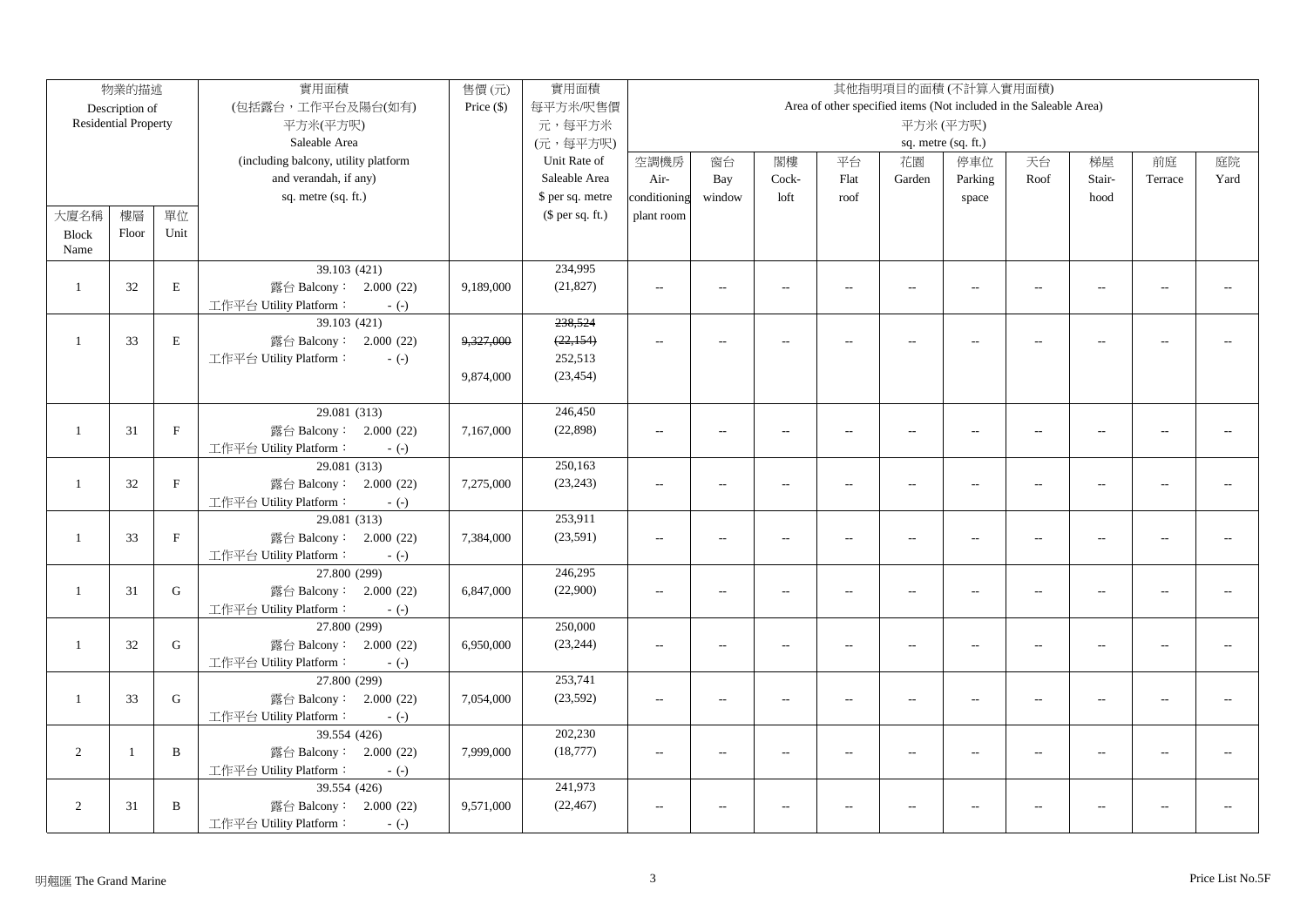|                | 物業的描述                       |              | 實用面積                                             | 售價(元)        | 實用面積                |               |                          |                          |                          | 其他指明項目的面積(不計算入實用面積)                                               |                          |                          |                          |                |      |
|----------------|-----------------------------|--------------|--------------------------------------------------|--------------|---------------------|---------------|--------------------------|--------------------------|--------------------------|-------------------------------------------------------------------|--------------------------|--------------------------|--------------------------|----------------|------|
|                | Description of              |              | (包括露台,工作平台及陽台(如有)                                | Price $(\$)$ | 每平方米/呎售價            |               |                          |                          |                          | Area of other specified items (Not included in the Saleable Area) |                          |                          |                          |                |      |
|                | <b>Residential Property</b> |              | 平方米(平方呎)                                         |              | 元,每平方米              |               |                          |                          |                          |                                                                   | 平方米(平方呎)                 |                          |                          |                |      |
|                |                             |              | Saleable Area                                    |              | (元,每平方呎)            |               |                          |                          |                          |                                                                   | sq. metre (sq. ft.)      |                          |                          |                |      |
|                |                             |              | (including balcony, utility platform             |              | Unit Rate of        | 空調機房          | 窗台                       | 閣樓                       | 平台                       | 花園                                                                | 停車位                      | 天台                       | 梯屋                       | 前庭             | 庭院   |
|                |                             |              | and verandah, if any)                            |              | Saleable Area       | Air-          | Bay                      | Cock-                    | Flat                     | Garden                                                            | Parking                  | Roof                     | Stair-                   | Terrace        | Yard |
|                |                             |              | sq. metre (sq. ft.)                              |              | \$ per sq. metre    | conditioning  | window                   | loft                     | roof                     |                                                                   | space                    |                          | hood                     |                |      |
| 大廈名稱           | 樓層                          | 單位           |                                                  |              | $$$ per sq. ft.)    | plant room    |                          |                          |                          |                                                                   |                          |                          |                          |                |      |
| <b>Block</b>   | Floor                       | Unit         |                                                  |              |                     |               |                          |                          |                          |                                                                   |                          |                          |                          |                |      |
| Name           |                             |              |                                                  |              |                     |               |                          |                          |                          |                                                                   |                          |                          |                          |                |      |
|                |                             |              | 39.554 (426)                                     |              | 245,588             |               |                          |                          |                          |                                                                   |                          |                          |                          |                |      |
| 2              | 32                          | B            | 露台 Balcony: 2.000 (22)                           | 9,714,000    | (22, 803)           | $\sim$ $\sim$ | $\overline{a}$           | $\sim$                   | $\sim$                   | $\sim$                                                            | $\sim$                   | $\sim$                   | $\sim$                   | $\overline{a}$ |      |
|                |                             |              | 工作平台 Utility Platform:<br>$-(-)$                 |              |                     |               |                          |                          |                          |                                                                   |                          |                          |                          |                |      |
|                |                             |              | 38.373 (413)                                     |              | 202,095             |               |                          |                          |                          |                                                                   |                          |                          |                          |                |      |
| $\overline{2}$ | $\overline{1}$              | $\mathbf C$  | 露台 Balcony: 2.000 (22)                           | 7,755,000    | (18, 777)           | $\sim$        | $\overline{a}$           | $\sim$                   | $\overline{a}$           | $\overline{a}$                                                    | $\sim$                   | $\sim$                   | $\sim$                   |                |      |
|                |                             |              | 工作平台 Utility Platform:<br>$-(-)$                 |              |                     |               |                          |                          |                          |                                                                   |                          |                          |                          |                |      |
|                |                             |              | 38.373 (413)                                     |              | 241,811             |               |                          |                          |                          |                                                                   |                          |                          |                          |                |      |
| $\overline{2}$ | 31                          | $\mathbf C$  | 露台 Balcony: 2.000 (22)                           | 9,279,000    | (22, 467)           | $\sim$ $\sim$ | $\sim$                   | $\sim$                   | $\sim$                   | $\sim$                                                            | $\sim$                   | $\sim$                   |                          |                |      |
|                |                             |              | 工作平台 Utility Platform:<br>$-(-)$                 |              |                     |               |                          |                          |                          |                                                                   |                          |                          |                          |                |      |
|                |                             |              | 38.373 (413)                                     |              | 245,433             |               |                          |                          |                          |                                                                   |                          |                          |                          |                |      |
| $\sqrt{2}$     | $32\,$                      | ${\bf C}$    | 露台 Balcony: 2.000 (22)                           | 9,418,000    | (22, 804)           | $\sim$        | $\overline{a}$           | $\sim$                   | $\overline{a}$           | $\overline{a}$                                                    | $\overline{a}$           | $\sim$                   | $\sim$                   | $\overline{a}$ |      |
|                |                             |              | 工作平台 Utility Platform:<br>$-(-)$                 |              |                     |               |                          |                          |                          |                                                                   |                          |                          |                          |                |      |
|                |                             |              | 38.697 (417)                                     |              | 199,602             |               |                          |                          |                          |                                                                   |                          |                          |                          |                |      |
| $\sqrt{2}$     | 2                           | $\mathbf E$  | 露台 Balcony: 2.000 (22)                           | 7,724,000    | (18, 523)           | $\sim$        | $\overline{a}$           | $\overline{a}$           | $\overline{\phantom{a}}$ | $\overline{\phantom{a}}$                                          | $\overline{a}$           | $\overline{\phantom{a}}$ | $\overline{a}$           | $\overline{a}$ |      |
|                |                             |              | 工作平台 Utility Platform:<br>$-(-)$                 |              |                     |               |                          |                          |                          |                                                                   |                          |                          |                          |                |      |
|                |                             |              | 38.697(417)                                      |              | 228,467             |               |                          |                          |                          |                                                                   |                          |                          |                          |                |      |
| $\sqrt{2}$     | 31                          | $\mathbf E$  | 露台 Balcony: 2.000 (22)                           | 8,841,000    | (21,201)            | $\sim$        | $\overline{a}$           | $\sim$                   | $\overline{a}$           | $\sim$                                                            | $\overline{a}$           | $\sim$                   | $\sim$                   | $\sim$ $\sim$  |      |
|                |                             |              | 工作平台 Utility Platform:<br>$-(-)$                 |              |                     |               |                          |                          |                          |                                                                   |                          |                          |                          |                |      |
|                |                             |              | 38.697 (417)                                     |              | 231,878             |               |                          |                          |                          |                                                                   |                          |                          |                          |                |      |
| $\overline{2}$ | 32                          | $\mathbf E$  | 露台 Balcony: 2.000 (22)                           | 8,973,000    | (21,518)            | $\sim$        | $\overline{a}$           | $\overline{a}$           | $\overline{\phantom{a}}$ | $\overline{a}$                                                    | $\overline{a}$           | $\overline{\phantom{a}}$ | $\overline{a}$           | $\overline{a}$ |      |
|                |                             |              | 工作平台 Utility Platform:<br>$-(-)$                 |              |                     |               |                          |                          |                          |                                                                   |                          |                          |                          |                |      |
|                |                             |              | 38.697 (417)                                     |              | 235,367             |               |                          |                          |                          |                                                                   |                          |                          |                          |                |      |
| 2              | 33                          | $\mathbf E$  | 露台 Balcony: 2.000 (22)                           | 9,108,000    | (21, 842)           | $\sim$        | $\overline{\phantom{a}}$ | $\overline{a}$           | $\overline{a}$           | $\overline{\phantom{a}}$                                          | $\overline{\phantom{a}}$ | $\overline{\phantom{a}}$ | $\overline{\phantom{a}}$ | $-1$           |      |
|                |                             |              | 工作平台 Utility Platform:<br>$-(-)$                 |              |                     |               |                          |                          |                          |                                                                   |                          |                          |                          |                |      |
|                |                             | $\mathbf{F}$ | 28.118 (303)                                     |              | 214,525<br>(19,908) |               |                          |                          |                          |                                                                   |                          |                          |                          |                |      |
| $\overline{2}$ | 2                           |              | 露台 Balcony: 2.000 (22)<br>工作平台 Utility Platform: | 6,032,000    |                     | $\sim$        | $\overline{a}$           | $\overline{a}$           | $\overline{a}$           | $\overline{\phantom{a}}$                                          | $\overline{\phantom{a}}$ | $\overline{\phantom{a}}$ | $\overline{a}$           | $\overline{a}$ |      |
|                |                             |              | $-(-)$<br>28.118 (303)                           |              | 245,537             |               |                          |                          |                          |                                                                   |                          |                          |                          |                |      |
| 2              | 31                          | $\mathbf{F}$ | 露台 Balcony: 2.000 (22)                           | 6,904,000    | (22, 785)           | $\sim$ $\sim$ | $\overline{a}$           | $\overline{\phantom{a}}$ | $\overline{a}$           | $\overline{a}$                                                    | $\overline{a}$           | $\sim$                   | $\overline{a}$           |                |      |
|                |                             |              | 工作平台 Utility Platform:<br>$-(-)$                 |              |                     |               |                          |                          |                          |                                                                   |                          |                          |                          |                |      |
|                |                             |              | 28.118 (303)                                     |              | 249,235             |               |                          |                          |                          |                                                                   |                          |                          |                          |                |      |
| $\overline{2}$ | 32                          | $\mathbf F$  | 露台 Balcony: 2.000 (22)                           | 7,008,000    | (23, 129)           | $\sim$ $\sim$ | $\overline{a}$           | $\sim$                   |                          | $\overline{a}$                                                    | $\sim$ $\sim$            | $\overline{a}$           | $\overline{a}$           | $\overline{a}$ |      |
|                |                             |              | 工作平台 Utility Platform:<br>$-(-)$                 |              |                     |               |                          |                          |                          |                                                                   |                          |                          |                          |                |      |
|                |                             |              |                                                  |              |                     |               |                          |                          |                          |                                                                   |                          |                          |                          |                |      |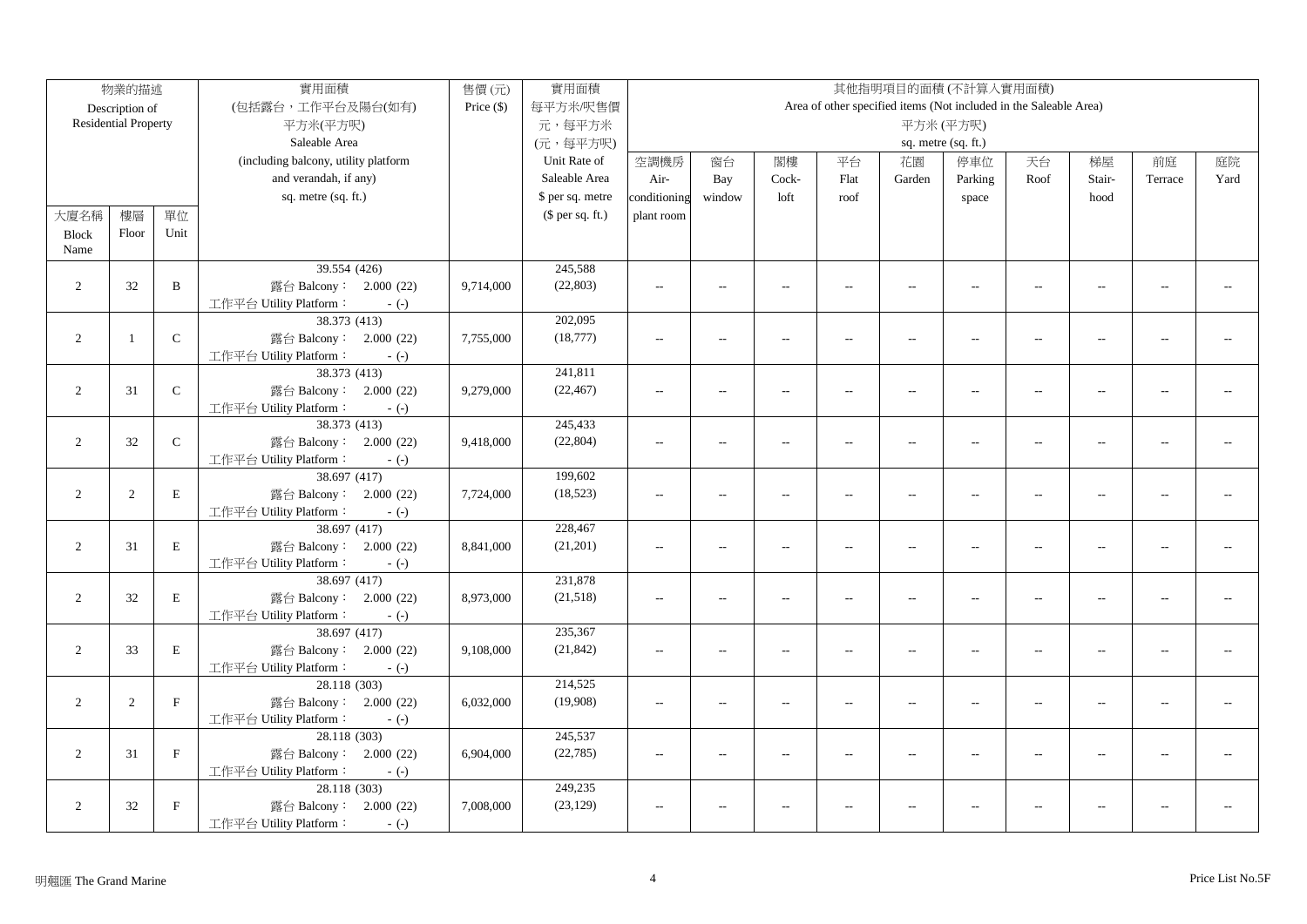|                | 物業的描述                       |              | 實用面積                                   | 售價(元)        | 實用面積             |                |                          |                          |                          |                          | 其他指明項目的面積(不計算入實用面積)                                               |                          |                          |                |      |
|----------------|-----------------------------|--------------|----------------------------------------|--------------|------------------|----------------|--------------------------|--------------------------|--------------------------|--------------------------|-------------------------------------------------------------------|--------------------------|--------------------------|----------------|------|
|                | Description of              |              | (包括露台,工作平台及陽台(如有)                      | Price $(\$)$ | 每平方米/呎售價         |                |                          |                          |                          |                          | Area of other specified items (Not included in the Saleable Area) |                          |                          |                |      |
|                | <b>Residential Property</b> |              | 平方米(平方呎)                               |              | 元,每平方米           |                |                          |                          |                          |                          | 平方米(平方呎)                                                          |                          |                          |                |      |
|                |                             |              | Saleable Area                          |              | (元,每平方呎)         |                |                          |                          |                          |                          | sq. metre (sq. ft.)                                               |                          |                          |                |      |
|                |                             |              | (including balcony, utility platform   |              | Unit Rate of     | 空調機房           | 窗台                       | 閣樓                       | 平台                       | 花園                       | 停車位                                                               | 天台                       | 梯屋                       | 前庭             | 庭院   |
|                |                             |              | and verandah, if any)                  |              | Saleable Area    | Air-           | Bay                      | Cock-                    | Flat                     | Garden                   | Parking                                                           | Roof                     | Stair-                   | Terrace        | Yard |
|                |                             |              | sq. metre (sq. ft.)                    |              | \$ per sq. metre | conditioning   | window                   | loft                     | roof                     |                          | space                                                             |                          | hood                     |                |      |
| 大廈名稱           | 樓層                          | 單位           |                                        |              | $$$ per sq. ft.) | plant room     |                          |                          |                          |                          |                                                                   |                          |                          |                |      |
| <b>Block</b>   | Floor                       | Unit         |                                        |              |                  |                |                          |                          |                          |                          |                                                                   |                          |                          |                |      |
| Name           |                             |              |                                        |              |                  |                |                          |                          |                          |                          |                                                                   |                          |                          |                |      |
|                |                             |              | 28.118 (303)                           |              | 252,970          |                |                          |                          |                          |                          |                                                                   |                          |                          |                |      |
| 2              | 33                          | $\mathbf{F}$ | 露台 Balcony: 2.000 (22)                 | 7,113,000    | (23, 475)        | $\sim$ $\sim$  | $\overline{a}$           | $\sim$                   | $\sim$                   | $\sim$                   | $\sim$                                                            | $\sim$                   | $\sim$                   | $\overline{a}$ |      |
|                |                             |              | 工作平台 Utility Platform:<br>$-(-)$       |              |                  |                |                          |                          |                          |                          |                                                                   |                          |                          |                |      |
|                |                             |              | 27.800 (299)                           |              | 242,950          |                |                          |                          |                          |                          |                                                                   |                          |                          |                |      |
| $\overline{2}$ | 31                          | G            | 露台 Balcony: 2.000 (22)                 | 6,754,000    | (22, 589)        | $\sim$         | $\overline{a}$           | $\sim$                   | $\overline{a}$           | $\overline{a}$           | $\sim$                                                            | $\sim$                   | $\sim$                   |                |      |
|                |                             |              | 工作平台 Utility Platform:<br>$-(-)$       |              |                  |                |                          |                          |                          |                          |                                                                   |                          |                          |                |      |
|                |                             |              | 27.800 (299)                           |              | 246,583          |                |                          |                          |                          |                          |                                                                   |                          |                          |                |      |
| $\overline{2}$ | 32                          | G            | 露台 Balcony: 2.000 (22)                 | 6,855,000    | (22, 926)        | $\sim$ $\sim$  | $\sim$                   | $\sim$                   | $\sim$                   | $\sim$                   | $\sim$                                                            | $\sim$                   | $\sim$                   |                |      |
|                |                             |              | 工作平台 Utility Platform:<br>$-(-)$       |              |                  |                |                          |                          |                          |                          |                                                                   |                          |                          |                |      |
|                |                             |              | 27.800 (299)                           |              | 250,288          |                |                          |                          |                          |                          |                                                                   |                          |                          |                |      |
| $\sqrt{2}$     | 33                          | ${\bf G}$    | 露台 Balcony: 2.000 (22)                 | 6,958,000    | (23, 271)        | $\sim$         | $\overline{\phantom{a}}$ | $\sim$                   | $\overline{a}$           | $\overline{a}$           | $\overline{a}$                                                    | $\sim$                   | $\sim$                   | $\overline{a}$ |      |
|                |                             |              | 工作平台 Utility Platform:<br>$-(-)$       |              |                  |                |                          |                          |                          |                          |                                                                   |                          |                          |                |      |
|                |                             |              | 27.800 (299)                           |              | 214,137          |                |                          |                          |                          |                          |                                                                   |                          |                          |                |      |
| $\sqrt{2}$     | 2                           | H            | 露台 Balcony: 2.000 (22)                 | 5,953,000    | (19,910)         | $\sim$         | $\overline{a}$           | $\overline{a}$           | $\overline{\phantom{a}}$ | $\overline{\phantom{a}}$ | $\overline{a}$                                                    | $\overline{\phantom{a}}$ | $\overline{a}$           | $\overline{a}$ |      |
|                |                             |              | 工作平台 Utility Platform:<br>$-(-)$       |              |                  |                |                          |                          |                          |                          |                                                                   |                          |                          |                |      |
|                |                             |              | 27.800 (299)                           |              | 245,072          |                |                          |                          |                          |                          |                                                                   |                          |                          |                |      |
| $\sqrt{2}$     | 31                          | $\, {\rm H}$ | 露台 Balcony: 2.000 (22)                 | 6,813,000    | (22, 786)        | $\sim$         | $\overline{\phantom{a}}$ | $\sim$                   | $\sim$                   | $\sim$                   | $\overline{a}$                                                    | $\sim$                   | $\sim$                   | $\sim$ $\sim$  |      |
|                |                             |              | 工作平台 Utility Platform:<br>$-(-)$       |              |                  |                |                          |                          |                          |                          |                                                                   |                          |                          |                |      |
|                |                             |              | 27.800 (299)                           |              | 248,741          |                |                          |                          |                          |                          |                                                                   |                          |                          |                |      |
| $\overline{2}$ | 32                          | H            | 露台 Balcony: 2.000 (22)                 | 6,915,000    | (23, 127)        | $\sim$         | $\overline{a}$           | $\overline{a}$           | $\overline{a}$           | $\overline{a}$           | $\overline{a}$                                                    | $\overline{\phantom{a}}$ | $\overline{a}$           | $\overline{a}$ |      |
|                |                             |              | 工作平台 Utility Platform:<br>$-(-)$       |              |                  |                |                          |                          |                          |                          |                                                                   |                          |                          |                |      |
|                |                             |              | 27.800 (299)                           |              | 252,482          |                |                          |                          |                          |                          |                                                                   |                          |                          |                |      |
| $\overline{2}$ | 33                          | H            | 露台 Balcony: 2.000 (22)                 | 7,019,000    | (23, 475)        | $\sim$         | $\overline{\phantom{a}}$ | $\overline{a}$           | $\overline{a}$           | $\overline{\phantom{a}}$ | $\overline{\phantom{a}}$                                          | $\overline{\phantom{a}}$ | $\overline{\phantom{a}}$ | $-1$           |      |
|                |                             |              | 工作平台 Utility Platform:<br>$-(-)$       |              | 203,893          |                |                          |                          |                          |                          |                                                                   |                          |                          |                |      |
| 1A             |                             |              | 40.693 (438)<br>露台 Balcony: 2.000 (22) |              | (18, 943)        |                |                          |                          |                          |                          |                                                                   |                          |                          | $\overline{a}$ |      |
|                | 2                           | $\mathbf{A}$ | 工作平台 Utility Platform:                 | 8,297,000    |                  | $\overline{a}$ | $\overline{a}$           | $\overline{a}$           | $\overline{a}$           | $\overline{\phantom{a}}$ | $\overline{a}$                                                    | $\overline{\phantom{a}}$ | $\overline{a}$           |                |      |
|                |                             |              | $-(-)$<br>40.402 (435)                 |              | 206,401          |                |                          |                          |                          |                          |                                                                   |                          |                          |                |      |
| 1A             | 3                           | $\mathbf{A}$ | 露台 Balcony: 2.000 (22)                 | 8,339,000    | (19,170)         | $\sim$ $\sim$  | $\overline{a}$           | $\overline{\phantom{a}}$ | $\overline{a}$           | $\overline{a}$           | $\overline{a}$                                                    | $\sim$                   | $\overline{a}$           |                |      |
|                |                             |              | 工作平台 Utility Platform:<br>$-(-)$       |              |                  |                |                          |                          |                          |                          |                                                                   |                          |                          |                |      |
|                |                             |              | 40.402 (435)                           |              | 207,415          |                |                          |                          |                          |                          |                                                                   |                          |                          |                |      |
| 1A             | $5\,$                       | $\mathbf{A}$ | 露台 Balcony: 2.000 (22)                 | 8,380,000    | (19,264)         | $\sim$ $\sim$  | $\overline{a}$           | $\sim$                   |                          | $\overline{a}$           | $\sim$ $\sim$                                                     | $\overline{a}$           | $\overline{a}$           | $\sim$         |      |
|                |                             |              | 工作平台 Utility Platform:<br>$-(-)$       |              |                  |                |                          |                          |                          |                          |                                                                   |                          |                          |                |      |
|                |                             |              |                                        |              |                  |                |                          |                          |                          |                          |                                                                   |                          |                          |                |      |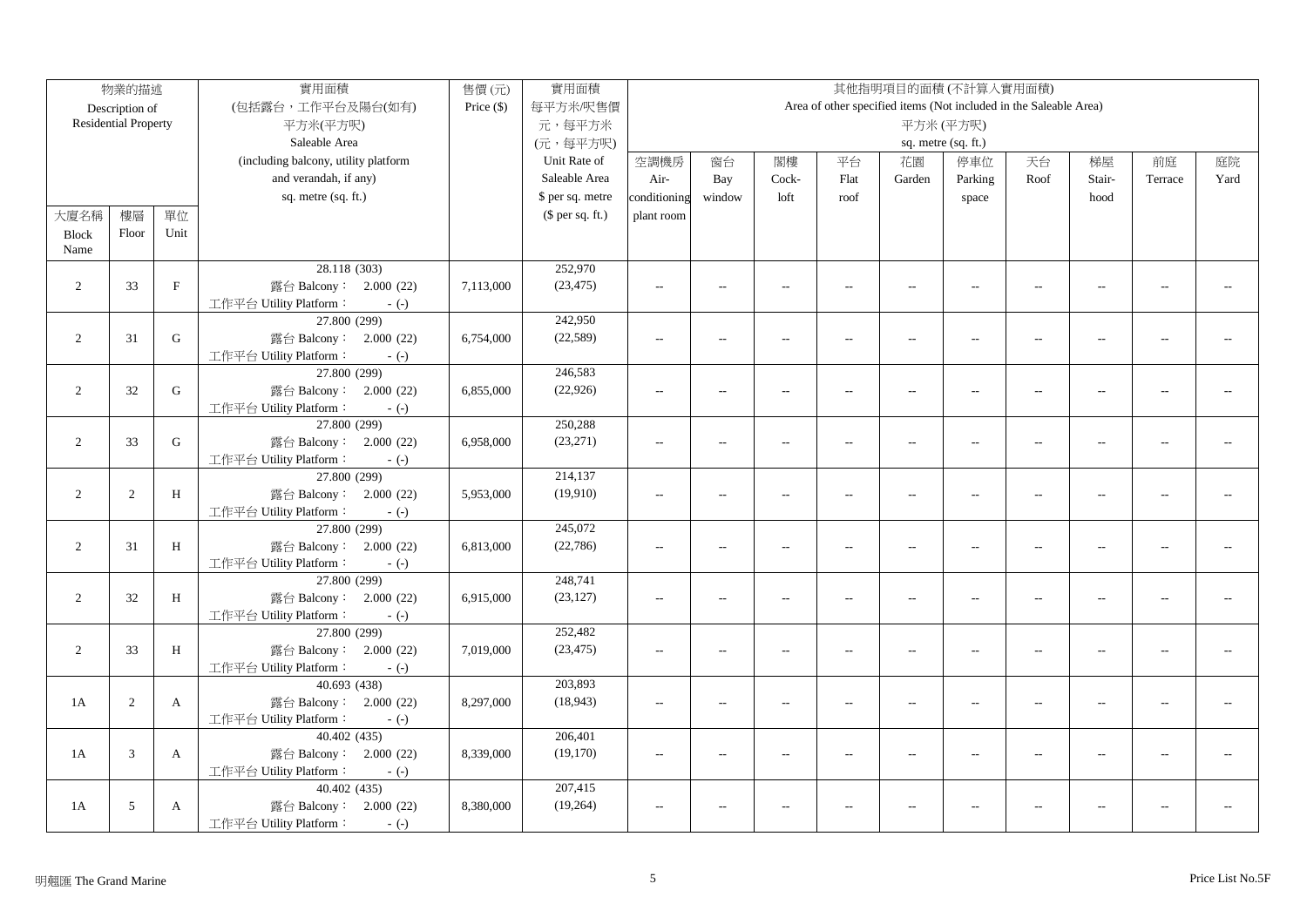|              | 物業的描述                       |              | 實用面積                                             | 售價(元)        | 實用面積             |                |                          |                          |                |                          | 其他指明項目的面積(不計算入實用面積)                                               |                          |                |                |      |
|--------------|-----------------------------|--------------|--------------------------------------------------|--------------|------------------|----------------|--------------------------|--------------------------|----------------|--------------------------|-------------------------------------------------------------------|--------------------------|----------------|----------------|------|
|              | Description of              |              | (包括露台,工作平台及陽台(如有)                                | Price $(\$)$ | 每平方米/呎售價         |                |                          |                          |                |                          | Area of other specified items (Not included in the Saleable Area) |                          |                |                |      |
|              | <b>Residential Property</b> |              | 平方米(平方呎)                                         |              | 元,每平方米           |                |                          |                          |                |                          | 平方米(平方呎)                                                          |                          |                |                |      |
|              |                             |              | Saleable Area                                    |              | (元,每平方呎)         |                |                          |                          |                |                          | sq. metre (sq. ft.)                                               |                          |                |                |      |
|              |                             |              | (including balcony, utility platform             |              | Unit Rate of     | 空調機房           | 窗台                       | 閣樓                       | 平台             | 花園                       | 停車位                                                               | 天台                       | 梯屋             | 前庭             | 庭院   |
|              |                             |              | and verandah, if any)                            |              | Saleable Area    | Air-           | Bay                      | Cock-                    | Flat           | Garden                   | Parking                                                           | Roof                     | Stair-         | Terrace        | Yard |
|              |                             |              | sq. metre (sq. ft.)                              |              | \$ per sq. metre | conditioning   | window                   | loft                     | roof           |                          | space                                                             |                          | hood           |                |      |
| 大廈名稱         | 樓層                          | 單位           |                                                  |              | $$$ per sq. ft.) | plant room     |                          |                          |                |                          |                                                                   |                          |                |                |      |
| <b>Block</b> | Floor                       | Unit         |                                                  |              |                  |                |                          |                          |                |                          |                                                                   |                          |                |                |      |
| Name         |                             |              |                                                  |              |                  |                |                          |                          |                |                          |                                                                   |                          |                |                |      |
|              |                             |              | 40.402 (435)                                     |              | 208,455          |                |                          |                          |                |                          |                                                                   |                          |                |                |      |
| 1A           | 6                           | $\mathbf{A}$ | 露台 Balcony: 2.000 (22)                           | 8,422,000    | (19,361)         | $\sim$ $\sim$  | $\overline{a}$           | $\sim$                   | $\sim$         | $\sim$                   | $\sim$                                                            | $\sim$                   | $\sim$         | $\overline{a}$ |      |
|              |                             |              | 工作平台 Utility Platform:<br>$-(-)$                 |              |                  |                |                          |                          |                |                          |                                                                   |                          |                |                |      |
|              |                             |              | 40.402 (435)                                     |              | 209,495          |                |                          |                          |                |                          |                                                                   |                          |                |                |      |
| 1A           | $7\phantom{.0}$             | $\mathbf{A}$ | 露台 Balcony: 2.000 (22)                           | 8,464,000    | (19, 457)        | $\sim$         | $\overline{a}$           | $\overline{a}$           | $\sim$         | $\overline{a}$           | $\sim$                                                            | $\sim$                   | $\sim$         |                |      |
|              |                             |              | 工作平台 Utility Platform:<br>$-(-)$                 |              |                  |                |                          |                          |                |                          |                                                                   |                          |                |                |      |
|              |                             |              | 40.402(435)                                      |              | 211,598          |                |                          |                          |                |                          |                                                                   |                          |                |                |      |
| 1A           | 8                           | $\mathbf{A}$ | 露台 Balcony: 2.000 (22)                           | 8,549,000    | (19, 653)        | $\sim$ $\sim$  | $\sim$                   | $\sim$                   | $\sim$         | $\sim$                   | $\sim$                                                            | $\sim$                   | $\sim$         |                |      |
|              |                             |              | 工作平台 Utility Platform:<br>$-(-)$                 |              |                  |                |                          |                          |                |                          |                                                                   |                          |                |                |      |
|              |                             |              | 40.402 (435)                                     |              | 225,707          |                |                          |                          |                |                          |                                                                   |                          |                |                |      |
| 1A           | 18                          | $\mathbf{A}$ | 露台 Balcony: 2.000 (22)                           | 9,119,000    | (20,963)         | $\sim$         | $\overline{\phantom{a}}$ | $\sim$                   | $\overline{a}$ | $\overline{a}$           | $\overline{a}$                                                    | $\sim$                   | $\sim$         | $\overline{a}$ |      |
|              |                             |              | 工作平台 Utility Platform:<br>$-(-)$                 |              |                  |                |                          |                          |                |                          |                                                                   |                          |                |                |      |
|              |                             |              | 40.402 (435)                                     |              | 225,707          |                |                          |                          |                |                          |                                                                   |                          |                |                |      |
| 1A           | 19                          | $\mathbf{A}$ | 露台 Balcony: 2.000 (22)                           | 9,119,000    | (20,963)         | $\overline{a}$ | $\overline{a}$           | $\overline{a}$           | $\overline{a}$ | $\overline{\phantom{a}}$ | $\overline{a}$                                                    | $\overline{\phantom{a}}$ | $\overline{a}$ | $\overline{a}$ |      |
|              |                             |              | 工作平台 Utility Platform:<br>$-(-)$                 |              |                  |                |                          |                          |                |                          |                                                                   |                          |                |                |      |
|              |                             |              | 40.402(435)                                      |              | 226,820          |                |                          |                          |                |                          |                                                                   |                          |                |                |      |
| 1A           | 20                          | $\mathbf{A}$ | 露台 Balcony: 2.000 (22)                           | 9,164,000    | (21,067)         | $\overline{a}$ | $\overline{\phantom{a}}$ | $\sim$                   | $\sim$         | $\overline{a}$           | $\overline{a}$                                                    | $\overline{\phantom{a}}$ | $\sim$         | $\sim$ $\sim$  |      |
|              |                             |              | 工作平台 Utility Platform:<br>$-(-)$                 |              |                  |                |                          |                          |                |                          |                                                                   |                          |                |                |      |
|              |                             |              | 40.402(435)                                      |              | 231,375          |                |                          |                          |                |                          |                                                                   |                          |                |                |      |
| 1A           | 21                          | $\mathbf{A}$ | 露台 Balcony: 2.000 (22)                           | 9,348,000    | (21, 490)        | $\overline{a}$ | $\overline{a}$           | $\overline{a}$           | $\overline{a}$ | $\overline{\phantom{a}}$ | $\overline{a}$                                                    | $\overline{\phantom{a}}$ | $\overline{a}$ | $\overline{a}$ |      |
|              |                             |              | 工作平台 Utility Platform:<br>$-(-)$                 |              |                  |                |                          |                          |                |                          |                                                                   |                          |                |                |      |
|              |                             |              | 40.402 (435)                                     |              | 232,513          |                |                          |                          |                |                          |                                                                   |                          |                |                |      |
| 1A           | 22                          | $\mathbf{A}$ | 露台 Balcony: 2.000 (22)                           | 9,394,000    | (21, 595)        | $\overline{a}$ | $\overline{\phantom{a}}$ | $\overline{a}$           | $\overline{a}$ | $\overline{\phantom{a}}$ | $\overline{\phantom{a}}$                                          | $\overline{\phantom{a}}$ | $\overline{a}$ | $-1$           |      |
|              |                             |              | 工作平台 Utility Platform:<br>$-(-)$                 |              | 233,677          |                |                          |                          |                |                          |                                                                   |                          |                |                |      |
| 1A           |                             | $\mathbf{A}$ | 40.402 (435)                                     |              | (21,703)         |                |                          |                          |                |                          |                                                                   |                          |                |                |      |
|              | 23                          |              | 露台 Balcony: 2.000 (22)                           | 9,441,000    |                  | $\sim$         | $\overline{a}$           | $\overline{a}$           | $\overline{a}$ | $\overline{\phantom{a}}$ | $\overline{a}$                                                    | $\overline{\phantom{a}}$ | $\overline{a}$ | $\overline{a}$ |      |
|              |                             |              | 工作平台 Utility Platform:<br>$-(-)$<br>40.402 (435) |              | 234,865          |                |                          |                          |                |                          |                                                                   |                          |                |                |      |
| 1A           | 25                          | $\mathbf{A}$ | 露台 Balcony: 2.000 (22)                           | 9,489,000    | (21, 814)        | $\sim$ $\sim$  | $\overline{a}$           | $\overline{\phantom{a}}$ | $\overline{a}$ | $\overline{a}$           | $\overline{a}$                                                    | $\sim$                   | $\overline{a}$ | $\overline{a}$ |      |
|              |                             |              | 工作平台 Utility Platform:<br>$-(-)$                 |              |                  |                |                          |                          |                |                          |                                                                   |                          |                |                |      |
|              |                             |              | 40.402 (435)                                     |              | 238,404          |                |                          |                          |                |                          |                                                                   |                          |                |                |      |
| 1A           | 28                          | $\mathbf{A}$ | 露台 Balcony: 2.000 (22)                           | 9,632,000    | (22, 143)        | $\sim$ $\sim$  | $\overline{a}$           | $\sim$                   |                | $\overline{a}$           | $\sim$ $\sim$                                                     | $\overline{a}$           | $\overline{a}$ | $\sim$         |      |
|              |                             |              | 工作平台 Utility Platform:<br>$-(-)$                 |              |                  |                |                          |                          |                |                          |                                                                   |                          |                |                |      |
|              |                             |              |                                                  |              |                  |                |                          |                          |                |                          |                                                                   |                          |                |                |      |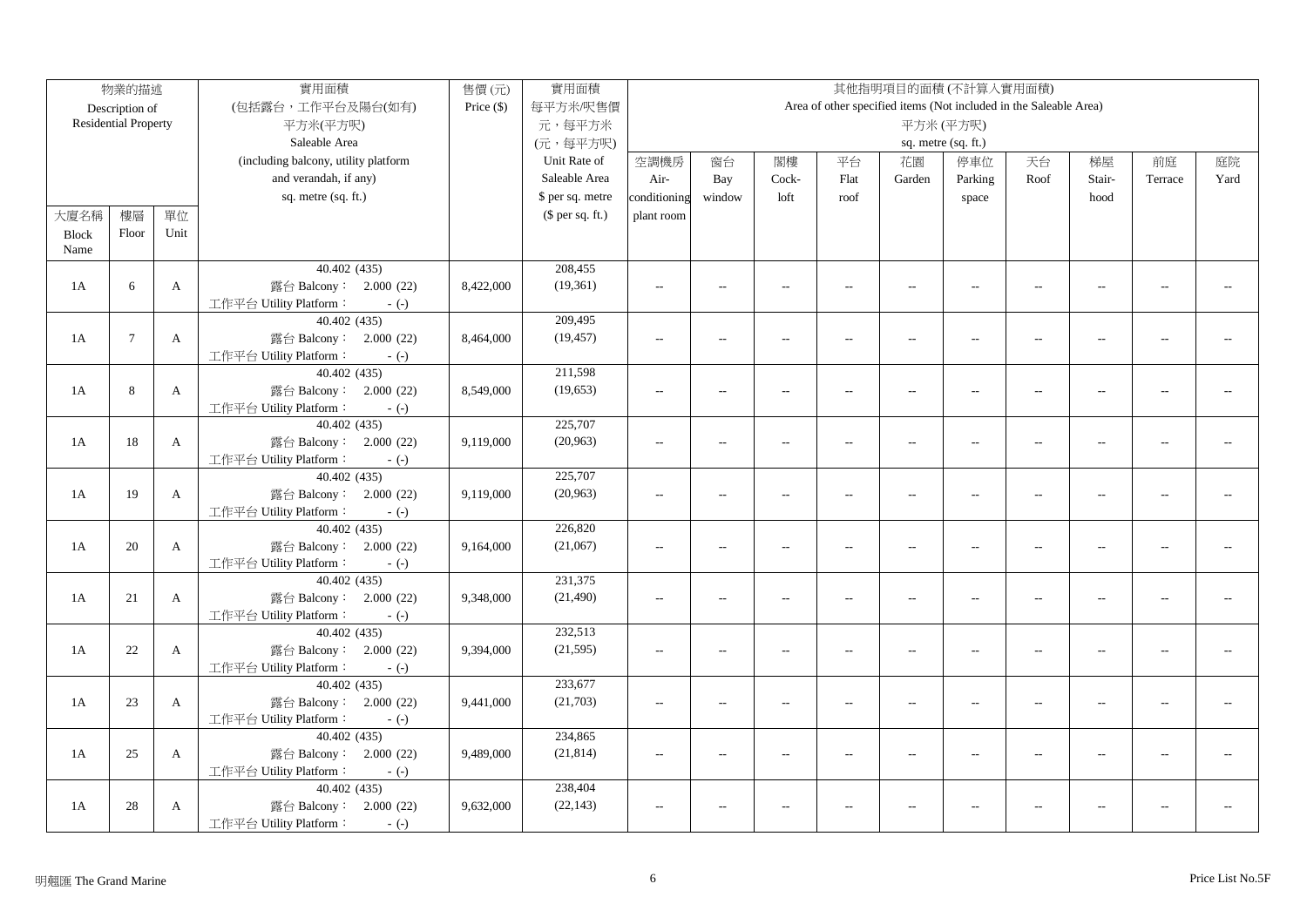|              | 物業的描述                       |              | 實用面積<br>實用面積<br>其他指明項目的面積(不計算入實用面積)<br>售價(元)     |              |                  |                          |                          |                          |                          |                          |                                                                   |                          |                          |                |      |
|--------------|-----------------------------|--------------|--------------------------------------------------|--------------|------------------|--------------------------|--------------------------|--------------------------|--------------------------|--------------------------|-------------------------------------------------------------------|--------------------------|--------------------------|----------------|------|
|              | Description of              |              | (包括露台,工作平台及陽台(如有)                                | Price $(\$)$ | 每平方米/呎售價         |                          |                          |                          |                          |                          | Area of other specified items (Not included in the Saleable Area) |                          |                          |                |      |
|              | <b>Residential Property</b> |              | 平方米(平方呎)                                         |              | 元,每平方米           |                          |                          |                          |                          |                          | 平方米(平方呎)                                                          |                          |                          |                |      |
|              |                             |              | Saleable Area                                    |              | (元,每平方呎)         |                          |                          |                          |                          |                          | sq. metre (sq. ft.)                                               |                          |                          |                |      |
|              |                             |              | (including balcony, utility platform             |              | Unit Rate of     | 空調機房                     | 窗台                       | 閣樓                       | 平台                       | 花園                       | 停車位                                                               | 天台                       | 梯屋                       | 前庭             | 庭院   |
|              |                             |              | and verandah, if any)                            |              | Saleable Area    | Air-                     | Bay                      | Cock-                    | Flat                     | Garden                   | Parking                                                           | Roof                     | Stair-                   | Terrace        | Yard |
|              |                             |              | sq. metre (sq. ft.)                              |              | \$ per sq. metre | conditioning             | window                   | loft                     | roof                     |                          | space                                                             |                          | hood                     |                |      |
| 大廈名稱         | 樓層                          | 單位           |                                                  |              | $$$ per sq. ft.) | plant room               |                          |                          |                          |                          |                                                                   |                          |                          |                |      |
| <b>Block</b> | Floor                       | Unit         |                                                  |              |                  |                          |                          |                          |                          |                          |                                                                   |                          |                          |                |      |
| Name         |                             |              |                                                  |              |                  |                          |                          |                          |                          |                          |                                                                   |                          |                          |                |      |
|              |                             |              | 40.402(435)                                      |              | 237,241          |                          |                          |                          |                          |                          |                                                                   |                          |                          |                |      |
| 1A           | 29                          | $\mathbf{A}$ | 露台 Balcony: 2.000 (22)                           | 9,585,000    | (22, 034)        | $-$                      | $\overline{\phantom{a}}$ | $\overline{a}$           | $\overline{\phantom{a}}$ | $\overline{a}$           | $\overline{a}$                                                    | $\overline{a}$           | $\overline{\phantom{a}}$ | $\sim$         |      |
|              |                             |              | 工作平台 Utility Platform:<br>$-(-)$                 |              |                  |                          |                          |                          |                          |                          |                                                                   |                          |                          |                |      |
|              |                             |              | 40.402(435)                                      |              | 238,429          |                          |                          |                          |                          |                          |                                                                   |                          |                          |                |      |
| 1A           | 30                          | $\mathbf{A}$ | 露台 Balcony: 2.000 (22)                           | 9,633,000    | (22, 145)        | $\overline{a}$           | $\overline{a}$           | $\sim$                   | $\overline{a}$           | $\overline{\phantom{a}}$ | $\mathord{\hspace{1pt}\text{--}\hspace{1pt}}$                     | $\overline{a}$           | $\overline{a}$           | $\sim$ $\sim$  |      |
|              |                             |              | 工作平台 Utility Platform:<br>$-(-)$                 |              | 253,329          |                          |                          |                          |                          |                          |                                                                   |                          |                          |                |      |
|              |                             |              |                                                  | 10,235,000   | (23, 529)        |                          |                          |                          |                          |                          |                                                                   |                          |                          |                |      |
|              |                             |              |                                                  |              |                  |                          |                          |                          |                          |                          |                                                                   |                          |                          |                |      |
|              |                             |              | 40.402(435)                                      |              | 239,617          |                          |                          |                          |                          |                          |                                                                   |                          |                          |                |      |
| 1A           | 31                          | $\mathbf{A}$ | 露台 Balcony: 2.000 (22)                           | 9,681,000    | (22, 255)        | $-$                      | $\overline{\phantom{0}}$ | $\sim$                   | $\overline{a}$           | $\sim$                   | $\sim$                                                            | $\overline{a}$           | $\overline{\phantom{a}}$ | $\overline{a}$ |      |
|              |                             |              | 工作平台 Utility Platform:<br>$-(-)$                 |              |                  |                          |                          |                          |                          |                          |                                                                   |                          |                          |                |      |
|              |                             |              | 40.402(435)                                      |              | 243,206          |                          |                          |                          |                          |                          |                                                                   |                          |                          |                |      |
| 1A           | 32                          | $\mathbf{A}$ | 露台 Balcony: 2.000 (22)                           | 9,826,000    | (22, 589)        | $\overline{a}$           | $\overline{a}$           | $\sim$                   | $\overline{\phantom{a}}$ | $\sim$                   | $\overline{\phantom{a}}$                                          | $\overline{a}$           | $\overline{a}$           | $\overline{a}$ |      |
|              |                             |              | 工作平台 Utility Platform:<br>$-(-)$                 |              |                  |                          |                          |                          |                          |                          |                                                                   |                          |                          |                |      |
|              |                             |              | 40.102 (432)                                     |              | 207,446          |                          |                          |                          |                          |                          |                                                                   |                          |                          |                |      |
| 1A           | 3                           | B            | 露台 Balcony: 2.000 (22)                           | 8,319,000    | (19,257)         | $\overline{a}$           | $\overline{a}$           | $\overline{a}$           | $\overline{a}$           | $\overline{a}$           | $\overline{a}$                                                    | $\overline{a}$           | $\overline{\phantom{a}}$ | $\overline{a}$ |      |
|              |                             |              | 工作平台 Utility Platform:<br>$-(-)$                 |              |                  |                          |                          |                          |                          |                          |                                                                   |                          |                          |                |      |
|              |                             |              | 40.102 (432)                                     |              | 208,493          |                          |                          |                          |                          |                          |                                                                   |                          |                          |                |      |
| 1A           | 5                           | B            | 露台 Balcony: 2.000 (22)                           | 8,361,000    | (19, 354)        | $\overline{a}$           | $\overline{a}$           | $\overline{a}$           | $\overline{\phantom{a}}$ | $\overline{a}$           | $\overline{a}$                                                    | $\overline{a}$           | $\overline{\phantom{a}}$ |                |      |
|              |                             |              | 工作平台 Utility Platform:<br>$-(-)$<br>40.102 (432) |              | 209,541          |                          |                          |                          |                          |                          |                                                                   |                          |                          |                |      |
| 1A           | 6                           | B            | 露台 Balcony: 2.000 (22)                           | 8,403,000    | (19, 451)        | $-$                      | $\overline{a}$           | $\overline{a}$           | $\overline{\phantom{a}}$ | $\overline{a}$           | $\overline{a}$                                                    | $\overline{a}$           | $\overline{\phantom{a}}$ | $\overline{a}$ |      |
|              |                             |              | 工作平台 Utility Platform:                           |              |                  |                          |                          |                          |                          |                          |                                                                   |                          |                          |                |      |
|              |                             |              | $-(-)$<br>40.102 (432)                           |              | 210,588          |                          |                          |                          |                          |                          |                                                                   |                          |                          |                |      |
| 1A           | $7\phantom{.0}$             | B            | 露台 Balcony: 2.000 (22)                           | 8,445,000    | (19, 549)        | $\sim$                   | $\overline{a}$           | $\sim$                   | $\overline{a}$           | $\sim$                   | $\overline{\phantom{a}}$                                          | $\overline{\phantom{a}}$ | $\overline{a}$           | $\sim$ $\sim$  |      |
|              |                             |              | 工作平台 Utility Platform:<br>$-(-)$                 |              |                  |                          |                          |                          |                          |                          |                                                                   |                          |                          |                |      |
|              |                             |              | 40.102 (432)                                     |              | 212,683          |                          |                          |                          |                          |                          |                                                                   |                          |                          |                |      |
| 1A           | 8                           | B            | 露台 Balcony: 2.000 (22)                           | 8,529,000    | (19, 743)        | $\sim$ $\sim$            | $\overline{\phantom{a}}$ | $\sim$                   | $\overline{a}$           | $\sim$                   | $\sim$ $\sim$                                                     | $\sim$                   | $\sim$                   |                |      |
|              |                             |              | 工作平台 Utility Platform:<br>$-(-)$                 |              |                  |                          |                          |                          |                          |                          |                                                                   |                          |                          |                |      |
|              |                             |              | 40.102 (432)                                     |              | 226,871          |                          |                          |                          |                          |                          |                                                                   |                          |                          |                |      |
| 1A           | 18                          | B            | 露台 Balcony: 2.000 (22)                           | 9,098,000    | (21,060)         | $\overline{\phantom{a}}$ | $\overline{\phantom{a}}$ | $\overline{\phantom{a}}$ | $\overline{a}$           | $\overline{\phantom{a}}$ | $\sim$ $\sim$                                                     | $\sim$                   | $\overline{a}$           | $\sim$         |      |
|              |                             |              | 工作平台 Utility Platform:<br>$-(-)$                 |              |                  |                          |                          |                          |                          |                          |                                                                   |                          |                          |                |      |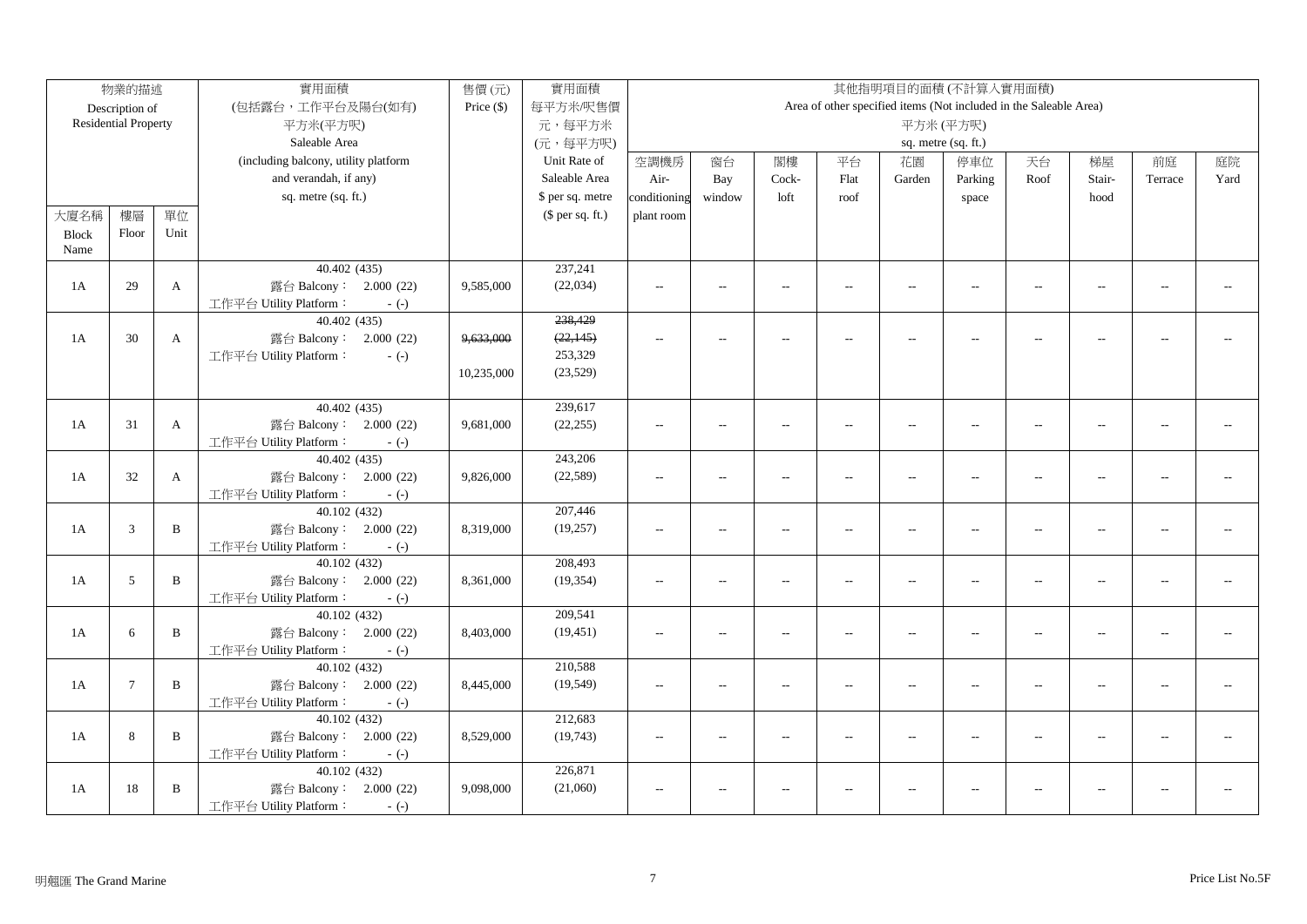|              | 物業的描述                       |              | 實用面積                                   | 售價(元)        | 實用面積             |                |                          |                          |                          |                          | 其他指明項目的面積(不計算入實用面積)                                               |                          |                |                |      |
|--------------|-----------------------------|--------------|----------------------------------------|--------------|------------------|----------------|--------------------------|--------------------------|--------------------------|--------------------------|-------------------------------------------------------------------|--------------------------|----------------|----------------|------|
|              | Description of              |              | (包括露台,工作平台及陽台(如有)                      | Price $(\$)$ | 每平方米/呎售價         |                |                          |                          |                          |                          | Area of other specified items (Not included in the Saleable Area) |                          |                |                |      |
|              | <b>Residential Property</b> |              | 平方米(平方呎)                               |              | 元,每平方米           |                |                          |                          |                          |                          | 平方米(平方呎)                                                          |                          |                |                |      |
|              |                             |              | Saleable Area                          |              | (元,每平方呎)         |                |                          |                          |                          |                          | sq. metre (sq. ft.)                                               |                          |                |                |      |
|              |                             |              | (including balcony, utility platform   |              | Unit Rate of     | 空調機房           | 窗台                       | 閣樓                       | 平台                       | 花園                       | 停車位                                                               | 天台                       | 梯屋             | 前庭             | 庭院   |
|              |                             |              | and verandah, if any)                  |              | Saleable Area    | Air-           | Bay                      | Cock-                    | Flat                     | Garden                   | Parking                                                           | Roof                     | Stair-         | Terrace        | Yard |
|              |                             |              | sq. metre (sq. ft.)                    |              | \$ per sq. metre | conditioning   | window                   | loft                     | roof                     |                          | space                                                             |                          | hood           |                |      |
| 大廈名稱         | 樓層                          | 單位           |                                        |              | $$$ per sq. ft.) | plant room     |                          |                          |                          |                          |                                                                   |                          |                |                |      |
| <b>Block</b> | Floor                       | Unit         |                                        |              |                  |                |                          |                          |                          |                          |                                                                   |                          |                |                |      |
| Name         |                             |              |                                        |              |                  |                |                          |                          |                          |                          |                                                                   |                          |                |                |      |
|              |                             |              | 40.102 (432)                           |              | 226,871          |                |                          |                          |                          |                          |                                                                   |                          |                |                |      |
| 1A           | 19                          | $\mathbf{B}$ | 露台 Balcony: 2.000 (22)                 | 9,098,000    | (21,060)         | $\sim$ $\sim$  | $\overline{a}$           | $\sim$                   | $\sim$                   | $\sim$                   | $\sim$                                                            | $\sim$                   | $\sim$         | $\overline{a}$ |      |
|              |                             |              | 工作平台 Utility Platform:<br>$-(-)$       |              |                  |                |                          |                          |                          |                          |                                                                   |                          |                |                |      |
|              |                             |              | 40.102 (432)                           |              | 227,994          |                |                          |                          |                          |                          |                                                                   |                          |                |                |      |
| 1A           | 20                          | $\mathbf{B}$ | 露台 Balcony: 2.000 (22)                 | 9,143,000    | (21, 164)        | $\sim$         | $\overline{a}$           | $\sim$                   | $\overline{a}$           | $\overline{a}$           | $\sim$                                                            | $\sim$                   | $\sim$         |                |      |
|              |                             |              | 工作平台 Utility Platform:<br>$-(-)$       |              |                  |                |                          |                          |                          |                          |                                                                   |                          |                |                |      |
|              |                             |              | 40.102(432)                            |              | 232,557          |                |                          |                          |                          |                          |                                                                   |                          |                |                |      |
| 1A           | 21                          | $\mathbf{B}$ | 露台 Balcony: 2.000 (22)                 | 9,326,000    | (21, 588)        | $\sim$ $\sim$  | $\sim$                   | $\sim$                   | $\sim$                   | $\sim$                   | $\sim$                                                            | $\sim$                   | $\sim$         |                |      |
|              |                             |              | 工作平台 Utility Platform:<br>$-(-)$       |              |                  |                |                          |                          |                          |                          |                                                                   |                          |                |                |      |
|              |                             |              | 40.102 (432)                           |              | 233,729          |                |                          |                          |                          |                          |                                                                   |                          |                |                |      |
| 1A           | $22\,$                      | $\, {\bf B}$ | 露台 Balcony: 2.000 (22)                 | 9,373,000    | (21, 697)        | $\sim$         | $\overline{\phantom{a}}$ | $\sim$                   | $\overline{a}$           | $\overline{a}$           | $\sim$ $\sim$                                                     | $\sim$                   | $\sim$         | $\overline{a}$ |      |
|              |                             |              | 工作平台 Utility Platform:<br>$-(-)$       |              |                  |                |                          |                          |                          |                          |                                                                   |                          |                |                |      |
|              |                             |              | 40.102 (432)                           |              | 234,901          |                |                          |                          |                          |                          |                                                                   |                          |                |                |      |
| 1A           | 23                          | $\mathbf{B}$ | 露台 Balcony: 2.000 (22)                 | 9,420,000    | (21, 806)        | $\sim$         | $\overline{a}$           | $\overline{a}$           | $\overline{\phantom{a}}$ | $\overline{\phantom{a}}$ | $\overline{\phantom{a}}$                                          | $\overline{\phantom{a}}$ | $\overline{a}$ | $\overline{a}$ |      |
|              |                             |              | 工作平台 Utility Platform:<br>$-(-)$       |              |                  |                |                          |                          |                          |                          |                                                                   |                          |                |                |      |
|              |                             |              | 40.102(432)                            |              | 236,073          |                |                          |                          |                          |                          |                                                                   |                          |                |                |      |
| 1A           | 25                          | $\, {\bf B}$ | 露台 Balcony: 2.000 (22)                 | 9,467,000    | (21, 914)        | $\overline{a}$ | $\overline{\phantom{a}}$ | $\sim$                   | $\overline{a}$           | $\overline{a}$           | $\overline{a}$                                                    | $\sim$                   | $\sim$         | $\sim$ $\sim$  |      |
|              |                             |              | 工作平台 Utility Platform:<br>$-(-)$       |              |                  |                |                          |                          |                          |                          |                                                                   |                          |                |                |      |
|              |                             |              | 40.102 (432)                           |              | 239,639          |                |                          |                          |                          |                          |                                                                   |                          |                |                |      |
| 1A           | 28                          | $\mathbf{B}$ | 露台 Balcony: 2.000 (22)                 | 9,610,000    | (22, 245)        | $\overline{a}$ | $\overline{a}$           | $\overline{a}$           | $\overline{\phantom{a}}$ | $\overline{\phantom{a}}$ | $\overline{\phantom{a}}$                                          | $\overline{\phantom{a}}$ | $\overline{a}$ | $\overline{a}$ |      |
|              |                             |              | 工作平台 Utility Platform:<br>$-(-)$       |              |                  |                |                          |                          |                          |                          |                                                                   |                          |                |                |      |
|              |                             |              | 40.102 (432)                           |              | 238,442          |                |                          |                          |                          |                          |                                                                   |                          |                |                |      |
| 1A           | 29                          | $\mathbf{B}$ | 露台 Balcony: 2.000 (22)                 | 9,562,000    | (22, 134)        | $\overline{a}$ | $\overline{\phantom{a}}$ | $\overline{a}$           | $\overline{a}$           | $\overline{a}$           | $\overline{\phantom{a}}$                                          | $\overline{\phantom{a}}$ | $\overline{a}$ | $-1$           |      |
|              |                             |              | 工作平台 Utility Platform:<br>$-(-)$       |              | 239,639          |                |                          |                          |                          |                          |                                                                   |                          |                |                |      |
| 1A           | 30                          | $\mathbf{B}$ | 40.102 (432)<br>露台 Balcony: 2.000 (22) |              | (22, 245)        |                |                          |                          |                          |                          |                                                                   |                          |                | $\overline{a}$ |      |
|              |                             |              | 工作平台 Utility Platform:                 | 9,610,000    |                  | $\overline{a}$ | $\overline{a}$           | $\overline{a}$           | $\overline{a}$           | $\overline{\phantom{a}}$ | $\overline{\phantom{a}}$                                          | $\overline{\phantom{a}}$ | $\overline{a}$ |                |      |
|              |                             |              | $-(-)$<br>40.102 (432)                 |              | 240,836          |                |                          |                          |                          |                          |                                                                   |                          |                |                |      |
| 1A           | 31                          | B            | 露台 Balcony: 2.000 (22)                 | 9,658,000    | (22, 356)        | $\sim$ $\sim$  | $\overline{a}$           | $\overline{\phantom{a}}$ | $\overline{a}$           | $\overline{a}$           | $\overline{a}$                                                    | $\sim$                   | $\overline{a}$ |                |      |
|              |                             |              | 工作平台 Utility Platform:<br>$-(-)$       |              |                  |                |                          |                          |                          |                          |                                                                   |                          |                |                |      |
|              |                             |              | 40.102 (432)                           |              | 244,452          |                |                          |                          |                          |                          |                                                                   |                          |                |                |      |
| 1A           | 32                          | $\, {\bf B}$ | 露台 Balcony: 2.000 (22)                 | 9,803,000    | (22, 692)        | $\sim$ $\sim$  | $\overline{a}$           | $\sim$                   |                          | $\overline{a}$           | $\sim$ $\sim$                                                     | $\overline{a}$           | $\overline{a}$ | $\sim$         |      |
|              |                             |              | 工作平台 Utility Platform:<br>$-(-)$       |              |                  |                |                          |                          |                          |                          |                                                                   |                          |                |                |      |
|              |                             |              |                                        |              |                  |                |                          |                          |                          |                          |                                                                   |                          |                |                |      |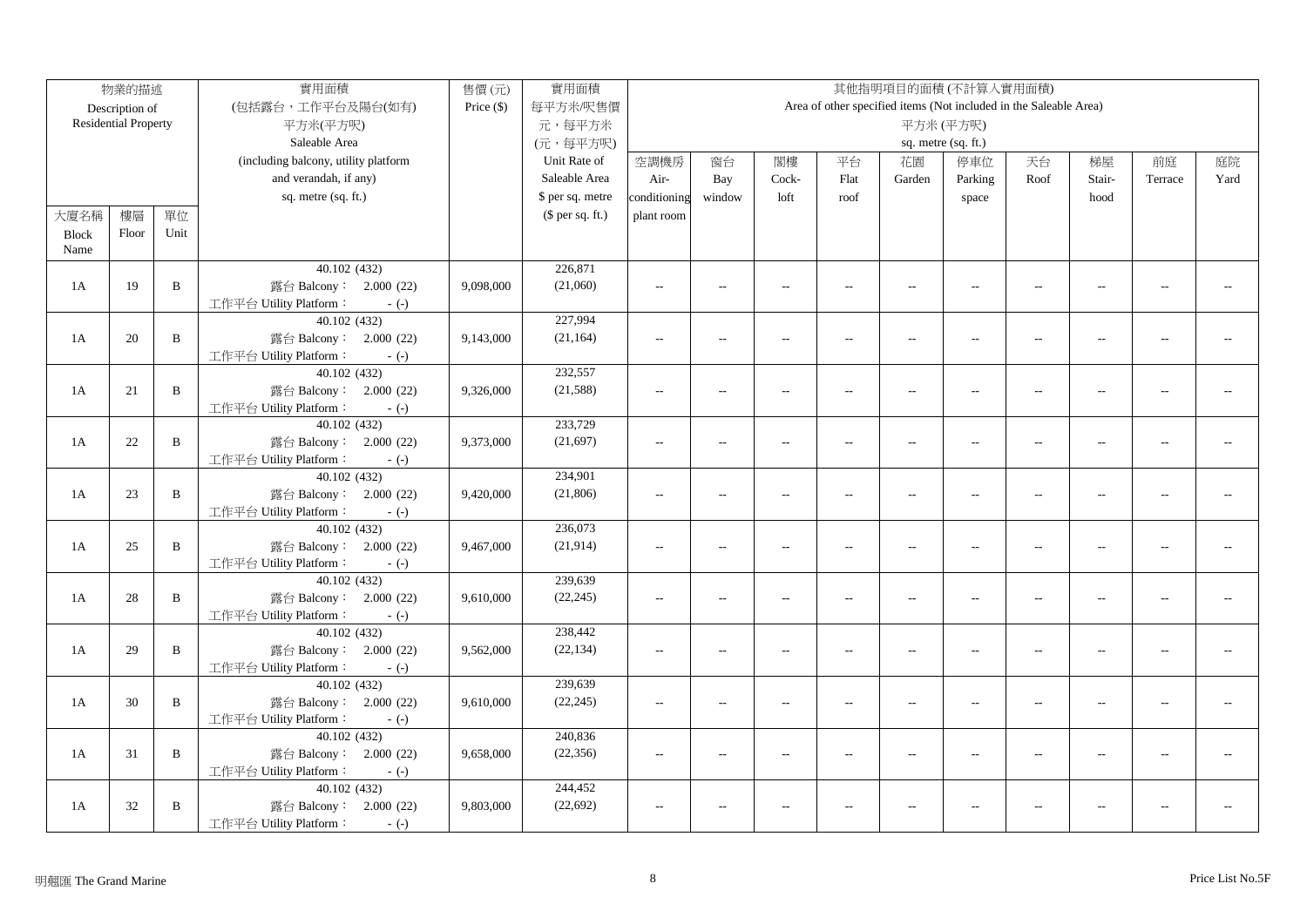|              | 物業的描述                       |               | 實用面積                                 | 售價(元)        | 實用面積             |                |                          |                          |                |                          | 其他指明項目的面積(不計算入實用面積)                                               |                          |                          |                |      |
|--------------|-----------------------------|---------------|--------------------------------------|--------------|------------------|----------------|--------------------------|--------------------------|----------------|--------------------------|-------------------------------------------------------------------|--------------------------|--------------------------|----------------|------|
|              | Description of              |               | (包括露台,工作平台及陽台(如有)                    | Price $(\$)$ | 每平方米/呎售價         |                |                          |                          |                |                          | Area of other specified items (Not included in the Saleable Area) |                          |                          |                |      |
|              | <b>Residential Property</b> |               | 平方米(平方呎)                             |              | 元,每平方米           |                |                          |                          |                |                          | 平方米(平方呎)                                                          |                          |                          |                |      |
|              |                             |               | Saleable Area                        |              | (元,每平方呎)         |                |                          |                          |                |                          | sq. metre (sq. ft.)                                               |                          |                          |                |      |
|              |                             |               | (including balcony, utility platform |              | Unit Rate of     | 空調機房           | 窗台                       | 閣樓                       | 平台             | 花園                       | 停車位                                                               | 天台                       | 梯屋                       | 前庭             | 庭院   |
|              |                             |               | and verandah, if any)                |              | Saleable Area    | Air-           | Bay                      | Cock-                    | Flat           | Garden                   | Parking                                                           | Roof                     | Stair-                   | Terrace        | Yard |
|              |                             |               | sq. metre (sq. ft.)                  |              | \$ per sq. metre | conditioning   | window                   | loft                     | roof           |                          | space                                                             |                          | hood                     |                |      |
| 大廈名稱         | 樓層                          | 單位            |                                      |              | $$$ per sq. ft.) | plant room     |                          |                          |                |                          |                                                                   |                          |                          |                |      |
| <b>Block</b> | Floor                       | Unit          |                                      |              |                  |                |                          |                          |                |                          |                                                                   |                          |                          |                |      |
| Name         |                             |               |                                      |              |                  |                |                          |                          |                |                          |                                                                   |                          |                          |                |      |
|              |                             |               | 53.628 (577)                         |              | 197,434          |                |                          |                          |                |                          |                                                                   |                          |                          |                |      |
| 1A           | 2                           | $\mathcal{C}$ | 露台 Balcony: 2.038 (22)               | 10,588,000   | (18,350)         | $\sim$ $\sim$  | $\sim$                   | $\sim$                   | $\sim$         | $\sim$                   | $\sim$                                                            | $\sim$                   | $\sim$                   | $\overline{a}$ |      |
|              |                             |               | 工作平台 Utility Platform: 1.505 (16)    |              |                  |                |                          |                          |                |                          |                                                                   |                          |                          |                |      |
|              |                             |               | 53.628 (577)                         |              | 205,471          |                |                          |                          |                |                          |                                                                   |                          |                          |                |      |
| 1A           | 11                          | $\mathbf C$   | 露台 Balcony: 2.038 (22)               | 11,019,000   | (19,097)         | $\overline{a}$ | $\overline{a}$           | $\sim$                   | $\sim$         | $\overline{a}$           | $\sim$                                                            | $\sim$                   | $\sim$                   |                |      |
|              |                             |               | 工作平台 Utility Platform: 1.505 (16)    |              |                  |                |                          |                          |                |                          |                                                                   |                          |                          |                |      |
|              |                             |               | 53.628 (577)                         |              | 206,497          |                |                          |                          |                |                          |                                                                   |                          |                          |                |      |
| 1A           | 12                          | $\mathbf C$   | 露台 Balcony: 2.038 (22)               | 11,074,000   | (19, 192)        | $\sim$ $\sim$  | $\sim$                   | $\sim$                   | $\overline{a}$ | $\overline{a}$           | $\sim$                                                            | $\sim$                   | $\overline{a}$           |                |      |
|              |                             |               | 工作平台 Utility Platform: 1.505 (16)    |              |                  |                |                          |                          |                |                          |                                                                   |                          |                          |                |      |
|              |                             |               | 53.628 (577)                         |              | 208,566          |                |                          |                          |                |                          |                                                                   |                          |                          |                |      |
| 1A           | 15                          | ${\bf C}$     | 露台 Balcony: 2.038 (22)               | 11,185,000   | (19, 385)        | $\overline{a}$ | $\overline{\phantom{a}}$ | $\sim$                   | $\overline{a}$ | $\overline{a}$           | $\sim$ $\sim$                                                     | $\sim$                   | $\sim$                   | $\overline{a}$ |      |
|              |                             |               | 工作平台 Utility Platform: 1.505 (16)    |              |                  |                |                          |                          |                |                          |                                                                   |                          |                          |                |      |
|              |                             |               | 53.628 (577)                         |              | 209,611          |                |                          |                          |                |                          |                                                                   |                          |                          |                |      |
| 1A           | 16                          | ${\bf C}$     | 露台 Balcony: 2.038 (22)               | 11,241,000   | (19, 482)        | $\overline{a}$ | $\overline{a}$           | $\overline{a}$           | $\overline{a}$ | $\overline{\phantom{a}}$ | $\overline{\phantom{a}}$                                          | $\overline{\phantom{a}}$ | $\overline{a}$           | $\overline{a}$ |      |
|              |                             |               | 工作平台 Utility Platform: 1.505 (16)    |              |                  |                |                          |                          |                |                          |                                                                   |                          |                          |                |      |
|              |                             |               | 53.628 (577)                         |              | 217,032          |                |                          |                          |                |                          |                                                                   |                          |                          |                |      |
| 1A           | 22                          | ${\bf C}$     | 露台 Balcony: 2.038 (22)               | 11,639,000   | (20, 172)        | $\overline{a}$ | $\overline{\phantom{a}}$ | $\sim$                   | $\sim$         | $\overline{a}$           | $\overline{a}$                                                    | $\sim$                   | $\sim$                   | $\sim$ $\sim$  |      |
|              |                             |               | 工作平台 Utility Platform: 1.505 (16)    |              |                  |                |                          |                          |                |                          |                                                                   |                          |                          |                |      |
|              |                             |               | 53.628 (577)                         |              | 218,132          |                |                          |                          |                |                          |                                                                   |                          |                          |                |      |
| 1A           | 23                          | $\mathbf C$   | 露台 Balcony: 2.038 (22)               | 11,698,000   | (20, 274)        | $\overline{a}$ | $\overline{a}$           | $\overline{a}$           | $\overline{a}$ | $\overline{a}$           | $\overline{\phantom{a}}$                                          | $\overline{\phantom{a}}$ | $\overline{a}$           | $\overline{a}$ |      |
|              |                             |               | 工作平台 Utility Platform: 1.505 (16)    |              |                  |                |                          |                          |                |                          |                                                                   |                          |                          |                |      |
|              |                             |               | 53.628 (577)                         |              | 219,214          |                |                          |                          |                |                          |                                                                   |                          |                          |                |      |
| 1A           | 25                          | $\mathcal{C}$ | 露台 Balcony: 2.038 (22)               | 11,756,000   | (20, 374)        | $\sim$         | $\overline{a}$           | $\overline{a}$           | $\overline{a}$ | $\overline{a}$           | $\overline{\phantom{a}}$                                          | $\overline{\phantom{a}}$ | $\overline{\phantom{a}}$ | $-1$           |      |
|              |                             |               | 工作平台 Utility Platform: 1.505 (16)    |              |                  |                |                          |                          |                |                          |                                                                   |                          |                          |                |      |
|              |                             |               | 53.628 (577)                         |              | 220,314          |                |                          |                          |                |                          |                                                                   |                          |                          |                |      |
| 1A           | 26                          | $\mathbf C$   | 露台 Balcony: 2.038 (22)               | 11,815,000   | (20, 477)        | $\overline{a}$ | $\overline{a}$           | $\overline{a}$           | $\overline{a}$ | $\overline{\phantom{a}}$ | $\overline{a}$                                                    | $\overline{\phantom{a}}$ | $\sim$                   | $\overline{a}$ |      |
|              |                             |               | 工作平台 Utility Platform: 1.505 (16)    |              |                  |                |                          |                          |                |                          |                                                                   |                          |                          |                |      |
|              |                             |               | 53.628 (577)                         |              | 221,414          |                |                          |                          |                |                          |                                                                   |                          |                          |                |      |
| 1A           | 27                          | $\mathcal{C}$ | 露台 Balcony: 2.038 (22)               | 11,874,000   | (20, 579)        | $\sim$ $\sim$  | $\overline{a}$           | $\overline{\phantom{a}}$ | $\overline{a}$ | $\overline{a}$           | $\overline{a}$                                                    | $\sim$                   | $\overline{a}$           | $\overline{a}$ |      |
|              |                             |               | 工作平台 Utility Platform: 1.505 (16)    |              |                  |                |                          |                          |                |                          |                                                                   |                          |                          |                |      |
|              |                             |               | 53.628 (577)                         |              | 223,633          |                |                          |                          |                |                          |                                                                   |                          |                          |                |      |
| 1A           | 28                          | $\mathsf{C}$  | 露台 Balcony: 2.038 (22)               | 11,993,000   | (20, 785)        | $\sim$ $\sim$  | $\overline{a}$           | $\sim$                   |                | $\overline{a}$           | $\sim$ $\sim$                                                     | $\overline{a}$           | $\overline{a}$           | $\overline{a}$ |      |
|              |                             |               | 工作平台 Utility Platform: 1.505 (16)    |              |                  |                |                          |                          |                |                          |                                                                   |                          |                          |                |      |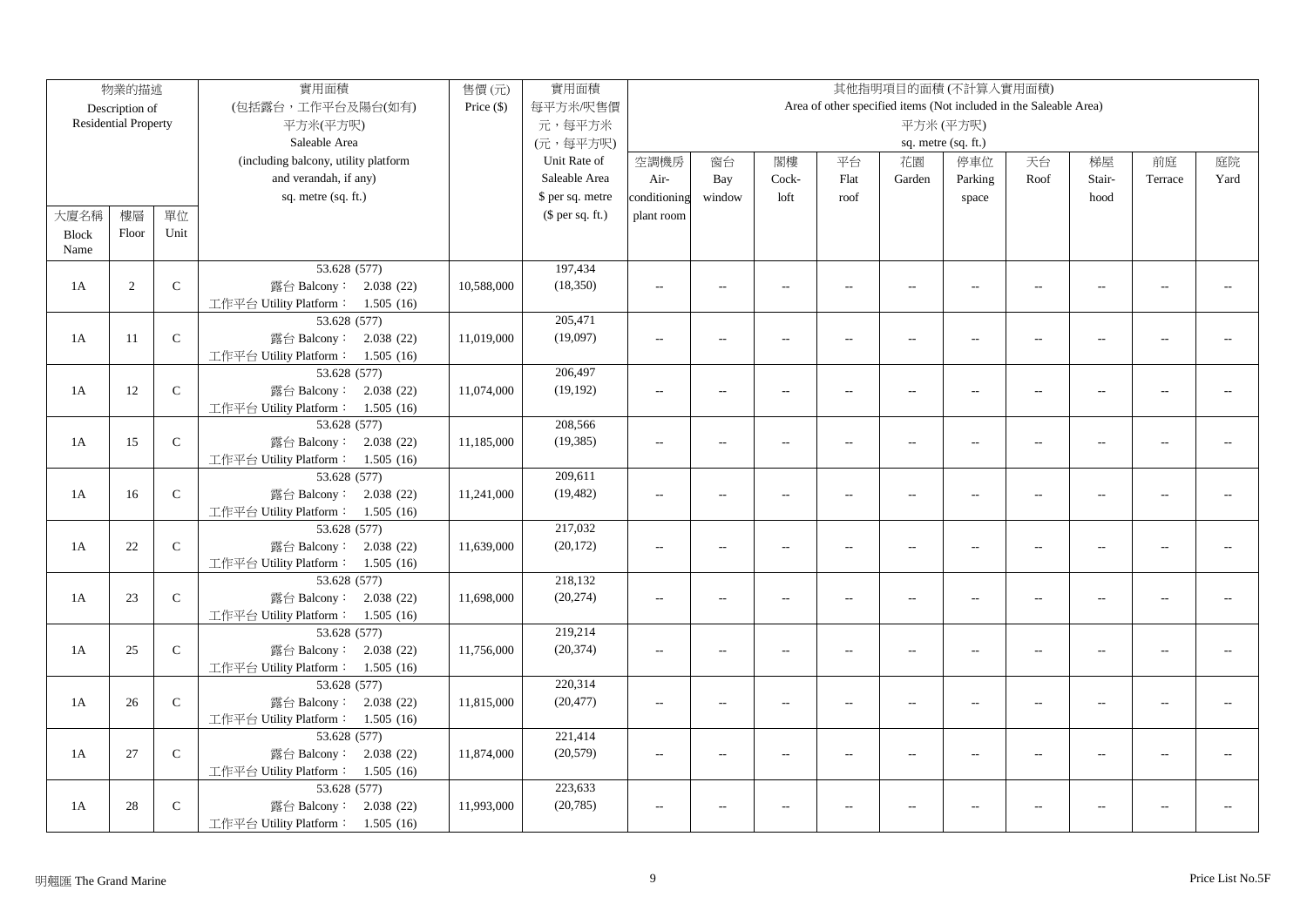|              | 物業的描述                       |               | 實用面積                                   | 售價(元)        | 實用面積             |                |                          |                          |                          |                          | 其他指明項目的面積(不計算入實用面積)                                               |                          |                          |                |      |
|--------------|-----------------------------|---------------|----------------------------------------|--------------|------------------|----------------|--------------------------|--------------------------|--------------------------|--------------------------|-------------------------------------------------------------------|--------------------------|--------------------------|----------------|------|
|              | Description of              |               | (包括露台,工作平台及陽台(如有)                      | Price $(\$)$ | 每平方米/呎售價         |                |                          |                          |                          |                          | Area of other specified items (Not included in the Saleable Area) |                          |                          |                |      |
|              | <b>Residential Property</b> |               | 平方米(平方呎)                               |              | 元,每平方米           |                |                          |                          |                          |                          | 平方米(平方呎)                                                          |                          |                          |                |      |
|              |                             |               | Saleable Area                          |              | (元,每平方呎)         |                |                          |                          |                          |                          | sq. metre (sq. ft.)                                               |                          |                          |                |      |
|              |                             |               | (including balcony, utility platform   |              | Unit Rate of     | 空調機房           | 窗台                       | 閣樓                       | 平台                       | 花園                       | 停車位                                                               | 天台                       | 梯屋                       | 前庭             | 庭院   |
|              |                             |               | and verandah, if any)                  |              | Saleable Area    | Air-           | Bay                      | Cock-                    | Flat                     | Garden                   | Parking                                                           | Roof                     | Stair-                   | Terrace        | Yard |
|              |                             |               | sq. metre (sq. ft.)                    |              | \$ per sq. metre | conditioning   | window                   | loft                     | roof                     |                          | space                                                             |                          | hood                     |                |      |
| 大廈名稱         | 樓層                          | 單位            |                                        |              | $$$ per sq. ft.) | plant room     |                          |                          |                          |                          |                                                                   |                          |                          |                |      |
| <b>Block</b> | Floor                       | Unit          |                                        |              |                  |                |                          |                          |                          |                          |                                                                   |                          |                          |                |      |
| Name         |                             |               |                                        |              |                  |                |                          |                          |                          |                          |                                                                   |                          |                          |                |      |
|              |                             |               | 53.628 (577)                           |              | 223,633          |                |                          |                          |                          |                          |                                                                   |                          |                          |                |      |
| 1A           | 29                          | $\mathcal{C}$ | 露台 Balcony: 2.038 (22)                 | 11,993,000   | (20, 785)        | $\sim$ $\sim$  | $\sim$                   | $\sim$                   | $\sim$                   | $\sim$                   | $\sim$                                                            | $\sim$                   | $\sim$                   | $\overline{a}$ |      |
|              |                             |               | 工作平台 Utility Platform: 1.505 (16)      |              |                  |                |                          |                          |                          |                          |                                                                   |                          |                          |                |      |
|              |                             |               | 53.628 (577)                           |              | 224,752          |                |                          |                          |                          |                          |                                                                   |                          |                          |                |      |
| 1A           | 30                          | $\mathbf C$   | 露台 Balcony: 2.038 (22)                 | 12,053,000   | (20, 889)        | $\overline{a}$ | $\overline{a}$           | $\sim$                   | $\overline{a}$           | $\overline{a}$           | $\sim$                                                            | $\sim$                   | $\sim$                   |                |      |
|              |                             |               | 工作平台 Utility Platform: 1.505 (16)      |              |                  |                |                          |                          |                          |                          |                                                                   |                          |                          |                |      |
|              |                             |               | 53.628 (577)                           |              | 227,083          |                |                          |                          |                          |                          |                                                                   |                          |                          |                |      |
| 1A           | 31                          | $\mathbf C$   | 露台 Balcony: 2.038 (22)                 | 12,178,000   | (21, 106)        | $\sim$ $\sim$  | $\sim$                   | $\sim$                   | $\sim$                   | $\sim$                   | $\sim$                                                            | $\sim$                   | $\sim$                   |                |      |
|              |                             |               | 工作平台 Utility Platform: 1.505 (16)      |              |                  |                |                          |                          |                          |                          |                                                                   |                          |                          |                |      |
|              |                             |               | 53.628 (577)                           |              | 230,495          |                |                          |                          |                          |                          |                                                                   |                          |                          |                |      |
| 1A           | $32\,$                      | ${\bf C}$     | 露台 Balcony: 2.038 (22)                 | 12,361,000   | (21, 423)        | $\overline{a}$ | $\overline{\phantom{a}}$ | $\sim$                   | $\overline{a}$           | $\overline{a}$           | $\sim$ $\sim$                                                     | $\sim$                   | $\sim$                   | $\overline{a}$ |      |
|              |                             |               | 工作平台 Utility Platform: 1.505 (16)      |              |                  |                |                          |                          |                          |                          |                                                                   |                          |                          |                |      |
|              |                             |               | 53.628 (577)                           |              | 233,945          |                |                          |                          |                          |                          |                                                                   |                          |                          |                |      |
| 1A           | 33                          | ${\bf C}$     | 露台 Balcony: 2.038 (22)                 | 12,546,000   | (21, 744)        | $\overline{a}$ | $\overline{a}$           | $\overline{a}$           | $\overline{\phantom{a}}$ | $\overline{\phantom{a}}$ | $\overline{\phantom{a}}$                                          | $\overline{\phantom{a}}$ | $\overline{a}$           | $\overline{a}$ |      |
|              |                             |               | 工作平台 Utility Platform: 1.505 (16)      |              |                  |                |                          |                          |                          |                          |                                                                   |                          |                          |                |      |
|              |                             |               | 28.297 (305)                           |              | 248,966          |                |                          |                          |                          |                          |                                                                   |                          |                          |                |      |
| 1A           | 31                          | D             | 露台 Balcony: 2.000 (22)                 | 7,045,000    | (23,098)         | $\overline{a}$ | $\overline{\phantom{a}}$ | $\sim$                   | $\overline{a}$           | $\overline{a}$           | $\overline{a}$                                                    | $\sim$                   | $\sim$                   | $\sim$ $\sim$  |      |
|              |                             |               | 工作平台 Utility Platform:<br>$-(-)$       |              |                  |                |                          |                          |                          |                          |                                                                   |                          |                          |                |      |
|              |                             |               | 28.297 (305)                           |              | 252,712          |                |                          |                          |                          |                          |                                                                   |                          |                          |                |      |
| 1A           | 32                          | D             | 露台 Balcony: 2.000 (22)                 | 7,151,000    | (23, 446)        | $\overline{a}$ | $\overline{a}$           | $\overline{a}$           | $\overline{\phantom{a}}$ | $\overline{\phantom{a}}$ | $\overline{\phantom{a}}$                                          | $\overline{\phantom{a}}$ | $\overline{a}$           | $\overline{a}$ |      |
|              |                             |               | 工作平台 Utility Platform:<br>$-(-)$       |              |                  |                |                          |                          |                          |                          |                                                                   |                          |                          |                |      |
|              |                             |               | 28.297 (305)                           |              | 256,494          |                |                          |                          |                          |                          |                                                                   |                          |                          |                |      |
| 1A           | 33                          | D             | 露台 Balcony: 2.000 (22)                 | 7,258,000    | (23,797)         | $\sim$         | $\overline{\phantom{a}}$ | $\overline{a}$           | $\overline{a}$           | $\overline{a}$           | $\overline{\phantom{a}}$                                          | $\overline{\phantom{a}}$ | $\overline{\phantom{a}}$ | $-1$           |      |
|              |                             |               | 工作平台 Utility Platform:<br>$-(-)$       |              | 216,007          |                |                          |                          |                          |                          |                                                                   |                          |                          |                |      |
| 1A           | 2                           | $\mathbf E$   | 27.800 (299)<br>露台 Balcony: 2.000 (22) | 6,005,000    | (20,084)         |                |                          |                          |                          |                          |                                                                   |                          |                          | $\overline{a}$ |      |
|              |                             |               | 工作平台 Utility Platform:                 |              |                  | $\overline{a}$ | $\overline{a}$           | $\overline{a}$           | $\overline{a}$           | $\overline{\phantom{a}}$ | $\overline{a}$                                                    | $\overline{\phantom{a}}$ | $\sim$                   |                |      |
|              |                             |               | $-(-)$<br>27.800 (299)                 |              | 236,259          |                |                          |                          |                          |                          |                                                                   |                          |                          |                |      |
| 1A           | 21                          | $\mathbf E$   | 露台 Balcony: 2.000 (22)                 | 6,568,000    | (21,967)         | $\sim$ $\sim$  | $\overline{a}$           | $\overline{\phantom{a}}$ | $\overline{a}$           | $\overline{a}$           | $\overline{a}$                                                    | $\sim$                   | $\overline{a}$           | $\overline{a}$ |      |
|              |                             |               | 工作平台 Utility Platform:<br>$-(-)$       |              |                  |                |                          |                          |                          |                          |                                                                   |                          |                          |                |      |
|              |                             |               | 27.800 (299)                           |              | 237,446          |                |                          |                          |                          |                          |                                                                   |                          |                          |                |      |
| 1A           | 22                          | $\,$ E        | 露台 Balcony: 2.000 (22)                 | 6,601,000    | (22,077)         | $\sim$ $\sim$  | $\overline{a}$           | $\sim$                   |                          | $\overline{a}$           | $\sim$ $\sim$                                                     | $\overline{a}$           | $\overline{a}$           | $\overline{a}$ |      |
|              |                             |               | 工作平台 Utility Platform:<br>$-(-)$       |              |                  |                |                          |                          |                          |                          |                                                                   |                          |                          |                |      |
|              |                             |               |                                        |              |                  |                |                          |                          |                          |                          |                                                                   |                          |                          |                |      |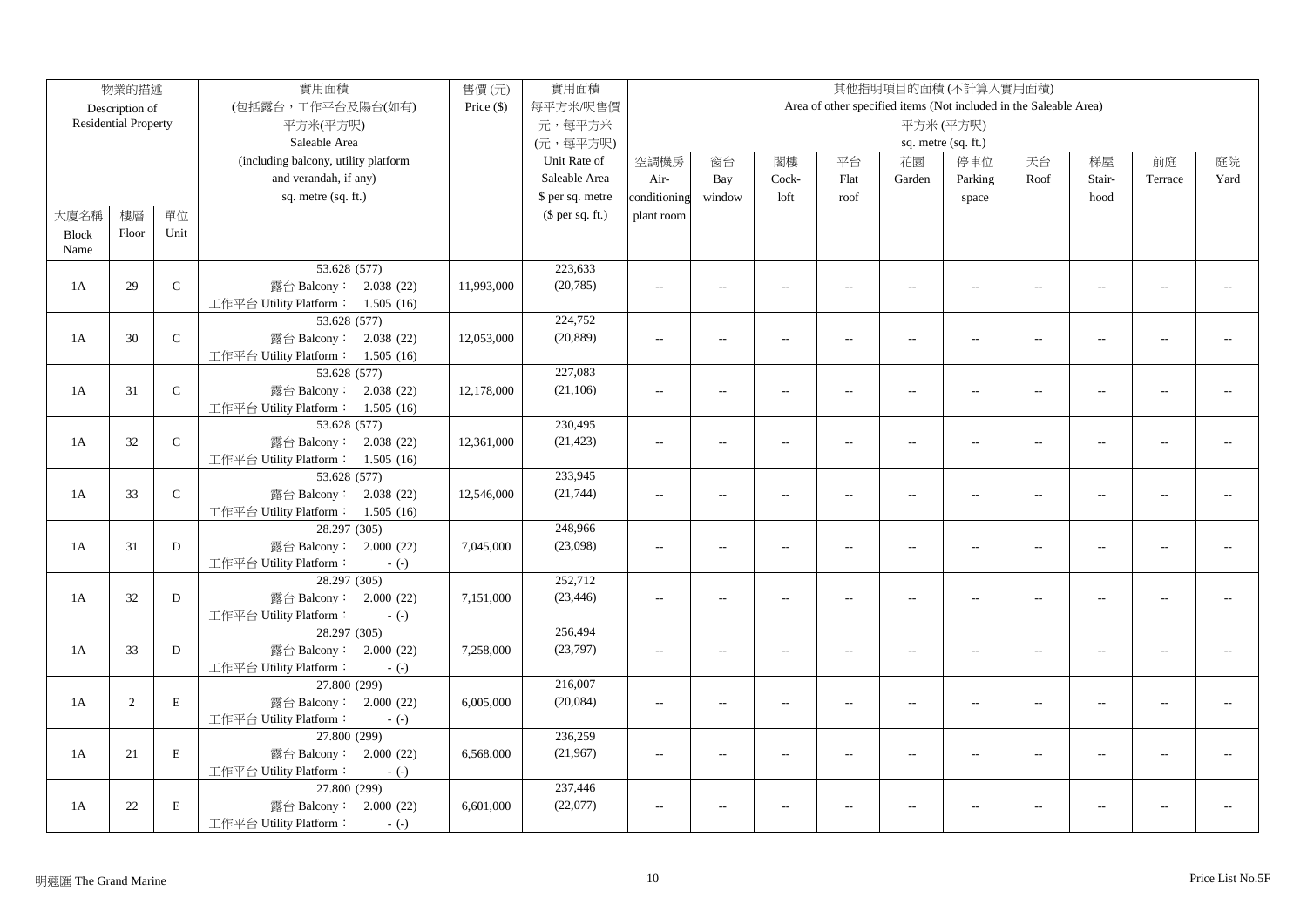|              | 物業的描述                                |              | 實用面積                                   | 售價(元)        | 實用面積             | 其他指明項目的面積(不計算入實用面積) |                                         |                          |                |                          |                                                                   |                          |                |                |      |
|--------------|--------------------------------------|--------------|----------------------------------------|--------------|------------------|---------------------|-----------------------------------------|--------------------------|----------------|--------------------------|-------------------------------------------------------------------|--------------------------|----------------|----------------|------|
|              | Description of                       |              | (包括露台,工作平台及陽台(如有)                      | Price $(\$)$ | 每平方米/呎售價         |                     |                                         |                          |                |                          | Area of other specified items (Not included in the Saleable Area) |                          |                |                |      |
|              | <b>Residential Property</b>          |              | 平方米(平方呎)                               |              | 元,每平方米           |                     |                                         |                          |                |                          | 平方米(平方呎)                                                          |                          |                |                |      |
|              |                                      |              | Saleable Area                          |              | (元,每平方呎)         |                     | sq. metre (sq. ft.)                     |                          |                |                          |                                                                   |                          |                |                |      |
|              | (including balcony, utility platform |              |                                        |              | Unit Rate of     | 空調機房                | 閣樓<br>平台<br>停車位<br>窗台<br>花園<br>天台<br>梯屋 |                          |                |                          |                                                                   |                          |                | 前庭             | 庭院   |
|              |                                      |              | and verandah, if any)                  |              | Saleable Area    | Air-                | Bay                                     | Cock-                    | Flat           | Garden                   | Parking                                                           | Roof                     | Stair-         | Terrace        | Yard |
|              |                                      |              | sq. metre (sq. ft.)                    |              | \$ per sq. metre | conditioning        | window                                  | loft                     | roof           |                          | space                                                             |                          | hood           |                |      |
| 大廈名稱         | 樓層                                   | 單位           |                                        |              | $$$ per sq. ft.) | plant room          |                                         |                          |                |                          |                                                                   |                          |                |                |      |
| <b>Block</b> | Floor                                | Unit         |                                        |              |                  |                     |                                         |                          |                |                          |                                                                   |                          |                |                |      |
| Name         |                                      |              |                                        |              |                  |                     |                                         |                          |                |                          |                                                                   |                          |                |                |      |
|              |                                      |              | 27.800 (299)                           |              | 238,633          |                     |                                         |                          |                |                          |                                                                   |                          |                |                |      |
| 1A           | 23                                   | $\mathbf E$  | 露台 Balcony: 2.000 (22)                 | 6,634,000    | (22, 187)        | $\sim$ $\sim$       | $\sim$                                  | $\sim$                   | $\sim$         | $\sim$                   | $\sim$                                                            | $\sim$                   | $\sim$         | $\overline{a}$ |      |
|              |                                      |              | 工作平台 Utility Platform:<br>$-(-)$       |              |                  |                     |                                         |                          |                |                          |                                                                   |                          |                |                |      |
|              |                                      |              | 27.800 (299)                           |              | 239,820          |                     |                                         |                          |                |                          |                                                                   |                          |                |                |      |
| 1A           | 25                                   | $\mathbf E$  | 露台 Balcony: 2.000 (22)                 | 6,667,000    | (22, 298)        | $\overline{a}$      | $\overline{a}$                          | $\sim$                   | $\sim$         | $\overline{a}$           | $\sim$                                                            | $\overline{a}$           | $\sim$         |                |      |
|              |                                      |              | 工作平台 Utility Platform:<br>$-(-)$       |              |                  |                     |                                         |                          |                |                          |                                                                   |                          |                |                |      |
|              |                                      |              | 27.800 (299)                           |              | 241,007          |                     |                                         |                          |                |                          |                                                                   |                          |                |                |      |
| 1A           | 26                                   | $\mathbf E$  | 露台 Balcony: 2.000 (22)                 | 6,700,000    | (22, 408)        | $\sim$ $\sim$       | $\sim$                                  | $\sim$                   | $\sim$         | $\sim$                   | $\sim$                                                            | $\sim$                   | $\sim$         |                |      |
|              |                                      |              | 工作平台 Utility Platform:<br>$-(-)$       |              |                  |                     |                                         |                          |                |                          |                                                                   |                          |                |                |      |
|              |                                      |              | 27.800 (299)                           |              | 242,230          |                     |                                         |                          |                |                          |                                                                   |                          |                |                |      |
| 1A           | 27                                   | $\mathbf E$  | 露台 Balcony: 2.000 (22)                 | 6,734,000    | (22, 522)        | $\sim$              | $\overline{\phantom{a}}$                | $\sim$                   | $\overline{a}$ | $\overline{a}$           | $\overline{a}$                                                    | $\sim$                   | $\sim$         | $\overline{a}$ |      |
|              |                                      |              | 工作平台 Utility Platform:<br>$-(-)$       |              |                  |                     |                                         |                          |                |                          |                                                                   |                          |                |                |      |
|              |                                      |              | 27.800 (299)                           |              | 244,640          |                     |                                         |                          |                |                          |                                                                   |                          |                |                |      |
| 1A           | 28                                   | $\mathbf E$  | 露台 Balcony: 2.000 (22)                 | 6,801,000    | (22, 746)        | $\overline{a}$      | $\overline{a}$                          | $\overline{a}$           | $\overline{a}$ | $\overline{\phantom{a}}$ | $\overline{\phantom{a}}$                                          | $\overline{\phantom{a}}$ | $\overline{a}$ | $\overline{a}$ |      |
|              |                                      |              | 工作平台 Utility Platform:<br>$-(-)$       |              |                  |                     |                                         |                          |                |                          |                                                                   |                          |                |                |      |
|              |                                      |              | 27.800 (299)                           |              | 244,640          |                     |                                         |                          |                |                          |                                                                   |                          |                |                |      |
| 1A           | 29                                   | $\mathbf E$  | 露台 Balcony: 2.000 (22)                 | 6,801,000    | (22, 746)        | $\overline{a}$      | $\overline{\phantom{a}}$                | $\sim$                   | $\sim$         | $\overline{a}$           | $\overline{a}$                                                    | $\sim$                   | $\sim$         | $\sim$ $\sim$  |      |
|              |                                      |              | 工作平台 Utility Platform:<br>$-(-)$       |              |                  |                     |                                         |                          |                |                          |                                                                   |                          |                |                |      |
|              |                                      |              | 27.800 (299)                           |              | 245,863          |                     |                                         |                          |                |                          |                                                                   |                          |                |                |      |
| 1A           | 30                                   | $\mathbf E$  | 露台 Balcony: 2.000 (22)                 | 6,835,000    | (22, 860)        | $\overline{a}$      | $\overline{a}$                          | $\overline{a}$           | $\overline{a}$ | $\overline{\phantom{a}}$ | $\overline{\phantom{a}}$                                          | $\overline{\phantom{a}}$ | $\overline{a}$ | $\overline{a}$ |      |
|              |                                      |              | 工作平台 Utility Platform:<br>$-(-)$       |              |                  |                     |                                         |                          |                |                          |                                                                   |                          |                |                |      |
|              |                                      |              | 27.800 (299)                           |              | 248,417          |                     |                                         |                          |                |                          |                                                                   |                          |                |                |      |
| 1A           | 31                                   | $\mathbf E$  | 露台 Balcony: 2.000 (22)                 | 6,906,000    | (23,097)         | $\overline{a}$      | $\overline{\phantom{a}}$                | $\overline{a}$           | $\overline{a}$ | $\overline{\phantom{a}}$ | $\overline{\phantom{a}}$                                          | $\overline{\phantom{a}}$ | $\overline{a}$ | $-1$           |      |
|              |                                      |              | 工作平台 Utility Platform:<br>$-(-)$       |              | 252,158          |                     |                                         |                          |                |                          |                                                                   |                          |                |                |      |
| 1A           |                                      | $\mathbf E$  | 27.800 (299)<br>露台 Balcony: 2.000 (22) |              | (23, 445)        |                     |                                         |                          |                |                          |                                                                   |                          |                | $\overline{a}$ |      |
|              | 32                                   |              | 工作平台 Utility Platform:                 | 7,010,000    |                  | $\overline{a}$      | $\overline{a}$                          | $\overline{a}$           | $\overline{a}$ | $\overline{\phantom{a}}$ | $\overline{a}$                                                    | $\overline{\phantom{a}}$ | $\overline{a}$ |                |      |
|              |                                      |              | $-(-)$<br>27.800 (299)                 |              | 255,935          |                     |                                         |                          |                |                          |                                                                   |                          |                |                |      |
| 1A           | 33                                   | $\mathbf E$  | 露台 Balcony: 2.000 (22)                 | 7,115,000    | (23,796)         | $\sim$ $\sim$       | $\overline{a}$                          | $\overline{\phantom{a}}$ |                | $\overline{a}$           |                                                                   | $\sim$                   |                |                |      |
|              |                                      |              | 工作平台 Utility Platform:<br>$-(-)$       |              |                  |                     |                                         |                          | $\overline{a}$ |                          | $\overline{a}$                                                    |                          | $\overline{a}$ |                |      |
|              |                                      |              | 27.800 (299)                           |              | 214,137          |                     |                                         |                          |                |                          |                                                                   |                          |                |                |      |
| 1A           | 2                                    | $\mathbf{F}$ | 露台 Balcony: 2.000 (22)                 | 5,953,000    | (19,910)         | $\sim$ $\sim$       | $\overline{a}$                          | $\sim$                   |                | $\overline{a}$           | $\sim$ $\sim$                                                     | $\overline{a}$           | $\overline{a}$ | $\sim$         |      |
|              |                                      |              | 工作平台 Utility Platform:<br>$-(-)$       |              |                  |                     |                                         |                          |                |                          |                                                                   |                          |                |                |      |
|              |                                      |              |                                        |              |                  |                     |                                         |                          |                |                          |                                                                   |                          |                |                |      |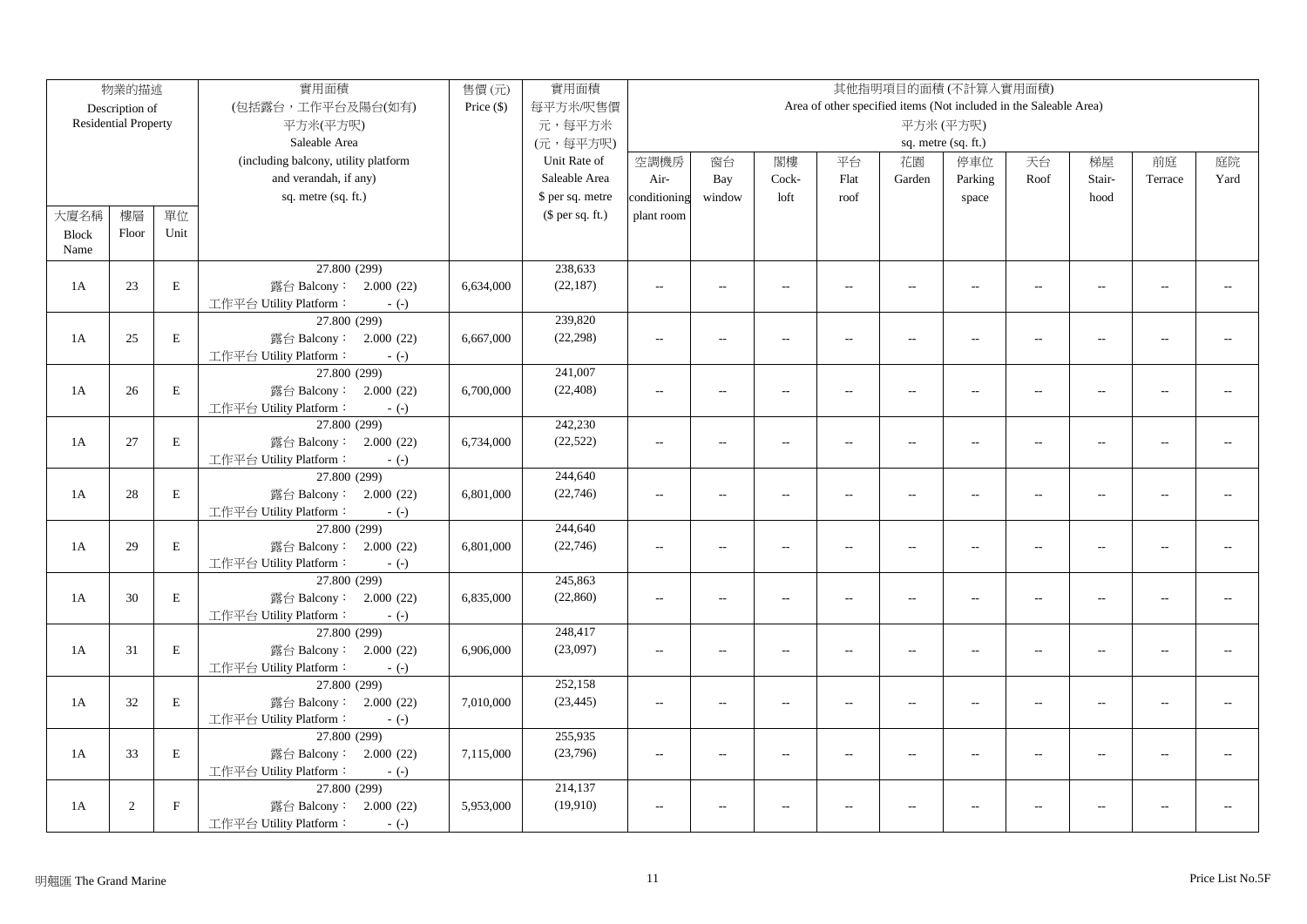|              | 物業的描述                                |              | 實用面積                                   | 售價(元)        | 實用面積             | 其他指明項目的面積(不計算入實用面積) |                                         |                          |                          |                          |                                                                   |                          |                |                |      |
|--------------|--------------------------------------|--------------|----------------------------------------|--------------|------------------|---------------------|-----------------------------------------|--------------------------|--------------------------|--------------------------|-------------------------------------------------------------------|--------------------------|----------------|----------------|------|
|              | Description of                       |              | (包括露台,工作平台及陽台(如有)                      | Price $(\$)$ | 每平方米/呎售價         |                     |                                         |                          |                          |                          | Area of other specified items (Not included in the Saleable Area) |                          |                |                |      |
|              | <b>Residential Property</b>          |              | 平方米(平方呎)                               |              | 元,每平方米           |                     |                                         |                          |                          |                          | 平方米(平方呎)                                                          |                          |                |                |      |
|              |                                      |              | Saleable Area                          |              | (元,每平方呎)         |                     | sq. metre (sq. ft.)                     |                          |                          |                          |                                                                   |                          |                |                |      |
|              | (including balcony, utility platform |              |                                        |              | Unit Rate of     | 空調機房                | 閣樓<br>平台<br>停車位<br>窗台<br>花園<br>天台<br>梯屋 |                          |                          |                          |                                                                   |                          |                | 前庭             | 庭院   |
|              |                                      |              | and verandah, if any)                  |              | Saleable Area    | Air-                | Bay                                     | Cock-                    | Flat                     | Garden                   | Parking                                                           | Roof                     | Stair-         | Terrace        | Yard |
|              |                                      |              | sq. metre (sq. ft.)                    |              | \$ per sq. metre | conditioning        | window                                  | loft                     | roof                     |                          | space                                                             |                          | hood           |                |      |
| 大廈名稱         | 樓層                                   | 單位           |                                        |              | $$$ per sq. ft.) | plant room          |                                         |                          |                          |                          |                                                                   |                          |                |                |      |
| <b>Block</b> | Floor                                | Unit         |                                        |              |                  |                     |                                         |                          |                          |                          |                                                                   |                          |                |                |      |
| Name         |                                      |              |                                        |              |                  |                     |                                         |                          |                          |                          |                                                                   |                          |                |                |      |
|              |                                      |              | 27.800 (299)                           |              | 215,216          |                     |                                         |                          |                          |                          |                                                                   |                          |                |                |      |
| 1A           | 3                                    | $\mathbf F$  | 露台 Balcony: 2.000 (22)                 | 5,983,000    | (20,010)         | $\sim$ $\sim$       | $\overline{a}$                          | $\sim$                   | $\sim$                   | $\sim$                   | $\sim$                                                            | $\sim$                   | $\sim$         | $\overline{a}$ |      |
|              |                                      |              | 工作平台 Utility Platform:<br>$-(-)$       |              |                  |                     |                                         |                          |                          |                          |                                                                   |                          |                |                |      |
|              |                                      |              | 27.800 (299)                           |              | 216,295          |                     |                                         |                          |                          |                          |                                                                   |                          |                |                |      |
| 1A           | 5                                    | $\mathbf{F}$ | 露台 Balcony: 2.000 (22)                 | 6,013,000    | (20, 110)        | $\sim$              | $\overline{a}$                          | $\sim$                   | $\overline{a}$           | $\overline{a}$           | $\sim$                                                            | $\overline{a}$           | $\sim$         |                |      |
|              |                                      |              | 工作平台 Utility Platform:<br>$-(-)$       |              |                  |                     |                                         |                          |                          |                          |                                                                   |                          |                |                |      |
|              |                                      |              | 27.800 (299)                           |              | 217,374          |                     |                                         |                          |                          |                          |                                                                   |                          |                |                |      |
| 1A           | 6                                    | $\mathbf F$  | 露台 Balcony: 2.000 (22)                 | 6,043,000    | (20, 211)        | $\sim$ $\sim$       | $\sim$                                  | $\sim$                   | $\sim$                   | $\sim$                   | $\sim$                                                            | $\sim$                   | $\sim$         |                |      |
|              |                                      |              | 工作平台 Utility Platform:<br>$-(-)$       |              |                  |                     |                                         |                          |                          |                          |                                                                   |                          |                |                |      |
|              |                                      |              | 27.800 (299)                           |              | 246,295          |                     |                                         |                          |                          |                          |                                                                   |                          |                |                |      |
| 1A           | 31                                   | $\mathbf F$  | 露台 Balcony: 2.000 (22)                 | 6,847,000    | (22,900)         | $\sim$              | $\overline{\phantom{a}}$                | $\sim$                   | $\overline{a}$           | $\overline{a}$           | $\overline{a}$                                                    | $\sim$                   | $\sim$         | $\overline{a}$ |      |
|              |                                      |              | 工作平台 Utility Platform:<br>$-(-)$       |              |                  |                     |                                         |                          |                          |                          |                                                                   |                          |                |                |      |
|              |                                      |              | 27.800 (299)                           |              | 250,000          |                     |                                         |                          |                          |                          |                                                                   |                          |                |                |      |
| 1A           | 32                                   | $\mathbf{F}$ | 露台 Balcony: 2.000 (22)                 | 6,950,000    | (23, 244)        | $\overline{a}$      | $\overline{a}$                          | $\overline{a}$           | $\overline{\phantom{a}}$ | $\overline{\phantom{a}}$ | $\overline{\phantom{a}}$                                          | $\overline{\phantom{a}}$ | $\overline{a}$ | $\overline{a}$ |      |
|              |                                      |              | 工作平台 Utility Platform:<br>$-(-)$       |              |                  |                     |                                         |                          |                          |                          |                                                                   |                          |                |                |      |
|              |                                      |              | 27.800 (299)                           |              | 253,741          |                     |                                         |                          |                          |                          |                                                                   |                          |                |                |      |
| 1A           | 33                                   | $\mathbf F$  | 露台 Balcony: 2.000 (22)                 | 7,054,000    | (23, 592)        | $\overline{a}$      | $\overline{\phantom{a}}$                | $\sim$                   | $\overline{a}$           | $\overline{a}$           | $\overline{a}$                                                    | $\sim$                   | $\sim$         | $\sim$ $\sim$  |      |
|              |                                      |              | 工作平台 Utility Platform:<br>$-(-)$       |              |                  |                     |                                         |                          |                          |                          |                                                                   |                          |                |                |      |
|              |                                      |              | 27.800 (299)                           |              | 214,137          |                     |                                         |                          |                          |                          |                                                                   |                          |                |                |      |
| 1A           | 2                                    | $\mathbf G$  | 露台 Balcony: 2.000 (22)                 | 5,953,000    | (19,910)         | $\overline{a}$      | $\overline{a}$                          | $\overline{a}$           | $\overline{\phantom{a}}$ | $\overline{\phantom{a}}$ | $\overline{\phantom{a}}$                                          | $\overline{\phantom{a}}$ | $\overline{a}$ | $\overline{a}$ |      |
|              |                                      |              | 工作平台 Utility Platform:<br>$-(-)$       |              |                  |                     |                                         |                          |                          |                          |                                                                   |                          |                |                |      |
|              |                                      |              | 27.800 (299)                           |              | 231,906          |                     |                                         |                          |                          |                          |                                                                   |                          |                |                |      |
| 1A           | 20                                   | G            | 露台 Balcony: 2.000 (22)                 | 6,447,000    | (21, 562)        | $\overline{a}$      | $\overline{\phantom{a}}$                | $\overline{a}$           | $\overline{a}$           | $\overline{\phantom{a}}$ | $\overline{\phantom{a}}$                                          | $\overline{\phantom{a}}$ | $\overline{a}$ | $-1$           |      |
|              |                                      |              | 工作平台 Utility Platform:<br>$-(-)$       |              | 234,209          |                     |                                         |                          |                          |                          |                                                                   |                          |                |                |      |
| 1A           | 21                                   | G            | 27.800 (299)<br>露台 Balcony: 2.000 (22) |              | (21, 776)        |                     |                                         |                          |                          |                          |                                                                   |                          |                | $\overline{a}$ |      |
|              |                                      |              | 工作平台 Utility Platform:                 | 6,511,000    |                  | $\overline{a}$      | $\overline{a}$                          | $\overline{a}$           | $\overline{a}$           | $\overline{\phantom{a}}$ | $\overline{a}$                                                    | $\overline{\phantom{a}}$ | $\overline{a}$ |                |      |
|              |                                      |              | $-(-)$<br>27.800 (299)                 |              | 235,396          |                     |                                         |                          |                          |                          |                                                                   |                          |                |                |      |
| 1A           | 22                                   | $\mathbf G$  | 露台 Balcony: 2.000 (22)                 | 6,544,000    | (21, 886)        | $\sim$ $\sim$       | $\overline{a}$                          | $\overline{\phantom{a}}$ | $\overline{a}$           | $\overline{a}$           | $\overline{a}$                                                    | $\sim$                   | $\overline{a}$ |                |      |
|              |                                      |              | 工作平台 Utility Platform:<br>$-(-)$       |              |                  |                     |                                         |                          |                          |                          |                                                                   |                          |                |                |      |
|              |                                      |              | 27.800 (299)                           |              | 236,583          |                     |                                         |                          |                          |                          |                                                                   |                          |                |                |      |
| 1A           | 23                                   | $\mathsf G$  | 露台 Balcony: 2.000 (22)                 | 6,577,000    | (21,997)         | $\sim$ $\sim$       | $\overline{a}$                          | $\sim$                   |                          | $\overline{a}$           | $\sim$ $\sim$                                                     | $\overline{a}$           | $\overline{a}$ | $\sim$         |      |
|              |                                      |              | 工作平台 Utility Platform:<br>$-(-)$       |              |                  |                     |                                         |                          |                          |                          |                                                                   |                          |                |                |      |
|              |                                      |              |                                        |              |                  |                     |                                         |                          |                          |                          |                                                                   |                          |                |                |      |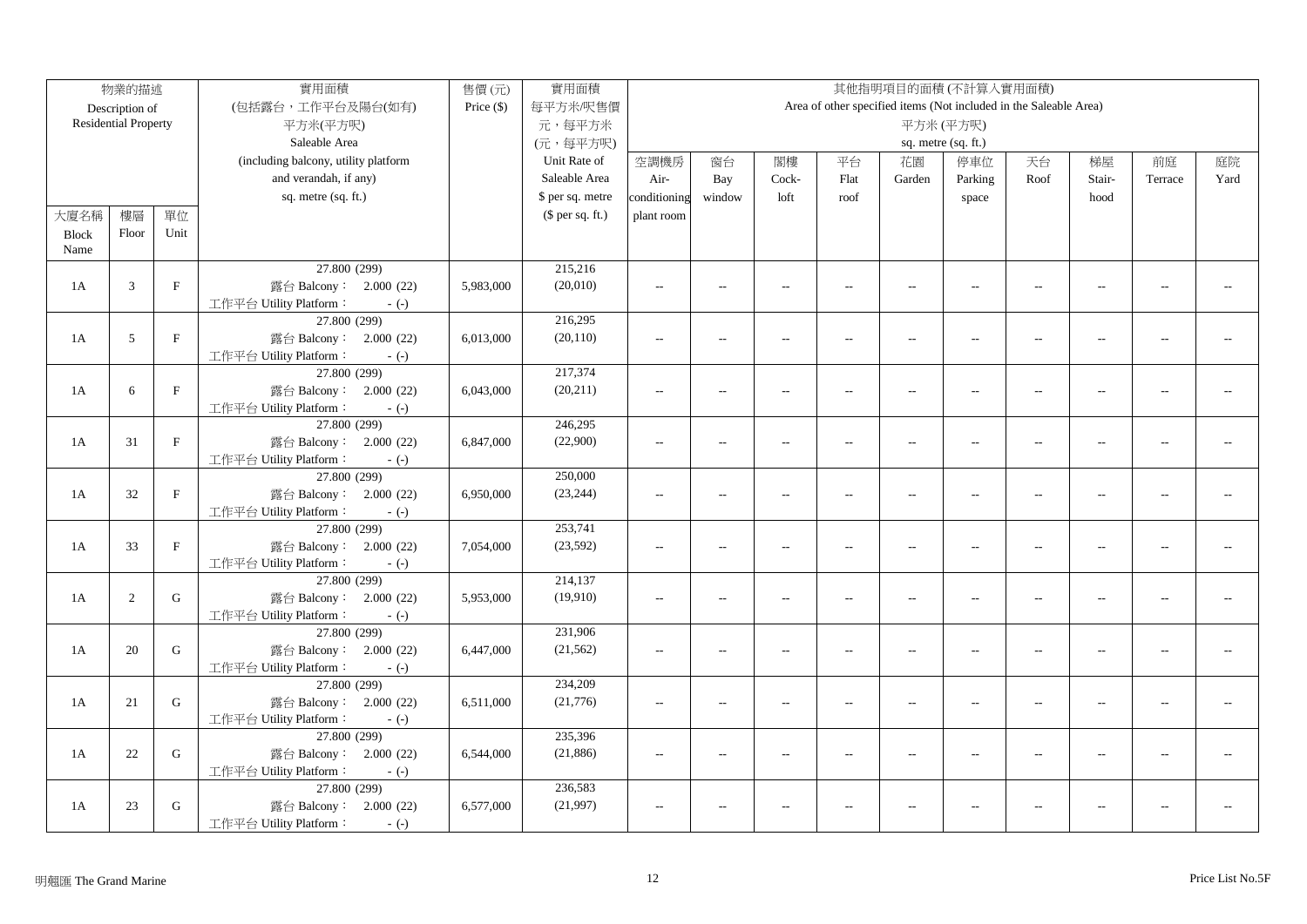|              | 物業的描述                                |             | 實用面積                                   | 售價(元)        | 實用面積             | 其他指明項目的面積(不計算入實用面積) |                                         |                          |                          |                          |                                                                   |                          |                          |                |      |
|--------------|--------------------------------------|-------------|----------------------------------------|--------------|------------------|---------------------|-----------------------------------------|--------------------------|--------------------------|--------------------------|-------------------------------------------------------------------|--------------------------|--------------------------|----------------|------|
|              | Description of                       |             | (包括露台,工作平台及陽台(如有)                      | Price $(\$)$ | 每平方米/呎售價         |                     |                                         |                          |                          |                          | Area of other specified items (Not included in the Saleable Area) |                          |                          |                |      |
|              | <b>Residential Property</b>          |             | 平方米(平方呎)                               |              | 元,每平方米           |                     |                                         |                          |                          |                          | 平方米(平方呎)                                                          |                          |                          |                |      |
|              |                                      |             | Saleable Area                          |              | (元,每平方呎)         |                     | sq. metre (sq. ft.)                     |                          |                          |                          |                                                                   |                          |                          |                |      |
|              | (including balcony, utility platform |             |                                        |              | Unit Rate of     | 空調機房                | 閣樓<br>停車位<br>窗台<br>平台<br>花園<br>天台<br>梯屋 |                          |                          |                          |                                                                   |                          |                          | 前庭             | 庭院   |
|              |                                      |             | and verandah, if any)                  |              | Saleable Area    | Air-                | Bay                                     | Cock-                    | Flat                     | Garden                   | Parking                                                           | Roof                     | Stair-                   | Terrace        | Yard |
|              |                                      |             | sq. metre (sq. ft.)                    |              | \$ per sq. metre | conditioning        | window                                  | loft                     | roof                     |                          | space                                                             |                          | hood                     |                |      |
| 大廈名稱         | 樓層                                   | 單位          |                                        |              | $$$ per sq. ft.) | plant room          |                                         |                          |                          |                          |                                                                   |                          |                          |                |      |
| <b>Block</b> | Floor                                | Unit        |                                        |              |                  |                     |                                         |                          |                          |                          |                                                                   |                          |                          |                |      |
| Name         |                                      |             |                                        |              |                  |                     |                                         |                          |                          |                          |                                                                   |                          |                          |                |      |
|              |                                      |             | 27.800 (299)                           |              | 237,734          |                     |                                         |                          |                          |                          |                                                                   |                          |                          |                |      |
| 1A           | 25                                   | G           | 露台 Balcony: 2.000 (22)                 | 6,609,000    | (22, 104)        | $\sim$ $\sim$       | $\overline{a}$                          | $\sim$                   | $\sim$                   | $\sim$                   | $\sim$                                                            | $\sim$                   | $\sim$                   | $\overline{a}$ |      |
|              |                                      |             | 工作平台 Utility Platform:<br>$-(-)$       |              |                  |                     |                                         |                          |                          |                          |                                                                   |                          |                          |                |      |
|              |                                      |             | 27.800 (299)                           |              | 238,921          |                     |                                         |                          |                          |                          |                                                                   |                          |                          |                |      |
| 1A           | 26                                   | G           | 露台 Balcony: 2.000 (22)                 | 6,642,000    | (22, 214)        | $\overline{a}$      | $\overline{a}$                          | $\sim$                   | $\overline{a}$           | $\overline{a}$           | $\sim$                                                            | $\sim$                   | $\sim$                   |                |      |
|              |                                      |             | 工作平台 Utility Platform:<br>$-(-)$       |              |                  |                     |                                         |                          |                          |                          |                                                                   |                          |                          |                |      |
|              |                                      |             | 27.800 (299)                           |              | 240,144          |                     |                                         |                          |                          |                          |                                                                   |                          |                          |                |      |
| 1A           | 27                                   | $\mathbf G$ | 露台 Balcony: 2.000 (22)                 | 6,676,000    | (22, 328)        | $\sim$ $\sim$       | $\sim$                                  | $\sim$                   | $\sim$                   | $\sim$                   | $\sim$                                                            | $\sim$                   | $\sim$                   |                |      |
|              |                                      |             | 工作平台 Utility Platform:<br>$-(-)$       |              |                  |                     |                                         |                          |                          |                          |                                                                   |                          |                          |                |      |
|              |                                      |             | 27.800 (299)                           |              | 242,518          |                     |                                         |                          |                          |                          |                                                                   |                          |                          |                |      |
| 1A           | 28                                   | ${\bf G}$   | 露台 Balcony: 2.000 (22)                 | 6,742,000    | (22, 548)        | $\sim$              | $\overline{\phantom{a}}$                | $\sim$                   | $\overline{a}$           | $\overline{a}$           | $\sim$ $\sim$                                                     | $\sim$                   | $\sim$                   | $\overline{a}$ |      |
|              |                                      |             | 工作平台 Utility Platform:<br>$-(-)$       |              |                  |                     |                                         |                          |                          |                          |                                                                   |                          |                          |                |      |
|              |                                      |             | 27.800 (299)                           |              | 242,518          |                     |                                         |                          |                          |                          |                                                                   |                          |                          |                |      |
| 1A           | 29                                   | G           | 露台 Balcony: 2.000 (22)                 | 6,742,000    | (22, 548)        | $\overline{a}$      | $\overline{a}$                          | $\overline{a}$           | $\overline{\phantom{a}}$ | $\overline{\phantom{a}}$ | $\overline{\phantom{a}}$                                          | $\overline{\phantom{a}}$ | $\overline{a}$           | $\overline{a}$ |      |
|              |                                      |             | 工作平台 Utility Platform:<br>$-(-)$       |              |                  |                     |                                         |                          |                          |                          |                                                                   |                          |                          |                |      |
|              |                                      |             | 27.800 (299)                           |              | 243,741          |                     |                                         |                          |                          |                          |                                                                   |                          |                          |                |      |
| 1A           | 30                                   | ${\bf G}$   | 露台 Balcony: 2.000 (22)                 | 6,776,000    | (22, 662)        | $\overline{a}$      | $\overline{\phantom{a}}$                | $\sim$                   | $\overline{a}$           | $\overline{a}$           | $\overline{a}$                                                    | $\sim$                   | $\sim$                   | $\sim$ $\sim$  |      |
|              |                                      |             | 工作平台 Utility Platform:<br>$-(-)$       |              |                  |                     |                                         |                          |                          |                          |                                                                   |                          |                          |                |      |
|              |                                      |             | 27.800 (299)                           |              | 246,295          |                     |                                         |                          |                          |                          |                                                                   |                          |                          |                |      |
| 1A           | 31                                   | $\mathbf G$ | 露台 Balcony: 2.000 (22)                 | 6,847,000    | (22,900)         | $\overline{a}$      | $\overline{a}$                          | $\overline{a}$           | $\overline{\phantom{a}}$ | $\overline{\phantom{a}}$ | $\overline{\phantom{a}}$                                          | $\overline{\phantom{a}}$ | $\overline{a}$           | $\overline{a}$ |      |
|              |                                      |             | 工作平台 Utility Platform:<br>$-(-)$       |              |                  |                     |                                         |                          |                          |                          |                                                                   |                          |                          |                |      |
|              |                                      |             | 27.800 (299)                           |              | 250,000          |                     |                                         |                          |                          |                          |                                                                   |                          |                          |                |      |
| 1A           | 32                                   | G           | 露台 Balcony: 2.000 (22)                 | 6,950,000    | (23, 244)        | $\sim$              | $\overline{\phantom{a}}$                | $\overline{a}$           | $\overline{a}$           | $\overline{\phantom{a}}$ | $\overline{\phantom{a}}$                                          | $\overline{\phantom{a}}$ | $\overline{\phantom{a}}$ | $-1$           |      |
|              |                                      |             | 工作平台 Utility Platform:<br>$-(-)$       |              | 253,741          |                     |                                         |                          |                          |                          |                                                                   |                          |                          |                |      |
| 1A           | 33                                   | G           | 27.800 (299)<br>露台 Balcony: 2.000 (22) | 7,054,000    | (23, 592)        |                     |                                         |                          |                          |                          |                                                                   |                          |                          | $\overline{a}$ |      |
|              |                                      |             | 工作平台 Utility Platform:                 |              |                  | $\overline{a}$      | $\overline{a}$                          | $\overline{a}$           | $\overline{a}$           | $\overline{\phantom{a}}$ | $\overline{a}$                                                    | $\overline{\phantom{a}}$ | $\overline{a}$           |                |      |
|              |                                      |             | $-(-)$<br>52.556 (566)                 |              | 224,047          |                     |                                         |                          |                          |                          |                                                                   |                          |                          |                |      |
| 2A           | 31                                   | B           | 露台 Balcony: 2.005 (22)                 | 11,775,000   | (20, 804)        | $\sim$ $\sim$       | $\overline{a}$                          | $\overline{\phantom{a}}$ | $\overline{a}$           | $\overline{a}$           | $\overline{a}$                                                    | $\sim$                   | $\overline{a}$           |                |      |
|              |                                      |             | 工作平台 Utility Platform: 1.505 (16)      |              |                  |                     |                                         |                          |                          |                          |                                                                   |                          |                          |                |      |
|              |                                      |             | 52.556 (566)                           |              | 227,415          |                     |                                         |                          |                          |                          |                                                                   |                          |                          |                |      |
| 2A           | 32                                   | B           | 露台 Balcony: 2.005 (22)                 | 11,952,000   | (21, 117)        | $\sim$ $\sim$       | $\overline{a}$                          | $\sim$                   |                          | $\overline{a}$           | $\sim$ $\sim$                                                     | $\overline{a}$           | $\overline{a}$           | $\overline{a}$ |      |
|              |                                      |             | 工作平台 Utility Platform: 1.505 (16)      |              |                  |                     |                                         |                          |                          |                          |                                                                   |                          |                          |                |      |
|              |                                      |             |                                        |              |                  |                     |                                         |                          |                          |                          |                                                                   |                          |                          |                |      |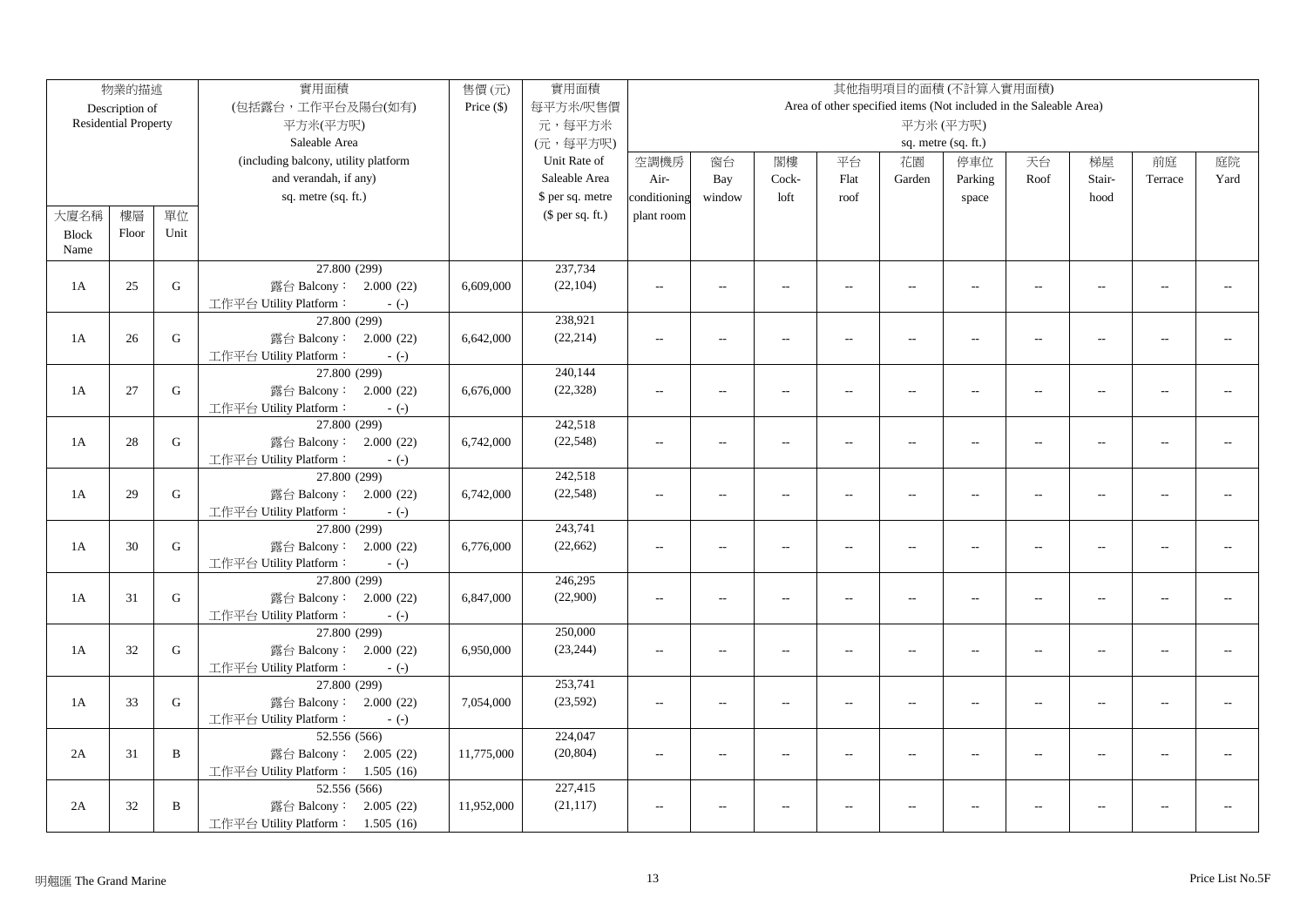|              | 物業的描述                                |              | 實用面積                                   | 售價(元)        | 實用面積             | 其他指明項目的面積(不計算入實用面積) |                                         |                          |                |                          |                                                                   |                          |                |                |      |
|--------------|--------------------------------------|--------------|----------------------------------------|--------------|------------------|---------------------|-----------------------------------------|--------------------------|----------------|--------------------------|-------------------------------------------------------------------|--------------------------|----------------|----------------|------|
|              | Description of                       |              | (包括露台,工作平台及陽台(如有)                      | Price $(\$)$ | 每平方米/呎售價         |                     |                                         |                          |                |                          | Area of other specified items (Not included in the Saleable Area) |                          |                |                |      |
|              | <b>Residential Property</b>          |              | 平方米(平方呎)                               |              | 元,每平方米           |                     |                                         |                          |                |                          | 平方米(平方呎)                                                          |                          |                |                |      |
|              |                                      |              | Saleable Area                          |              | (元,每平方呎)         |                     | sq. metre (sq. ft.)                     |                          |                |                          |                                                                   |                          |                |                |      |
|              | (including balcony, utility platform |              |                                        |              | Unit Rate of     | 空調機房                | 停車位<br>窗台<br>閣樓<br>平台<br>花園<br>天台<br>梯屋 |                          |                |                          |                                                                   |                          |                |                | 庭院   |
|              |                                      |              | and verandah, if any)                  |              | Saleable Area    | Air-                | Bay                                     | Cock-                    | Flat           | Garden                   | Parking                                                           | Roof                     | Stair-         | 前庭<br>Terrace  | Yard |
|              |                                      |              | sq. metre (sq. ft.)                    |              | \$ per sq. metre | conditioning        | window                                  | loft                     | roof           |                          | space                                                             |                          | hood           |                |      |
| 大廈名稱         | 樓層                                   | 單位           |                                        |              | $$$ per sq. ft.) | plant room          |                                         |                          |                |                          |                                                                   |                          |                |                |      |
| <b>Block</b> | Floor                                | Unit         |                                        |              |                  |                     |                                         |                          |                |                          |                                                                   |                          |                |                |      |
| Name         |                                      |              |                                        |              |                  |                     |                                         |                          |                |                          |                                                                   |                          |                |                |      |
|              |                                      |              | 52.556 (566)                           |              | 230,820          |                     |                                         |                          |                |                          |                                                                   |                          |                |                |      |
| 2A           | 33                                   | $\, {\bf B}$ | 露台 Balcony: 2.005 (22)                 | 12,131,000   | (21, 433)        | $\sim$ $\sim$       | $\overline{a}$                          | $\sim$                   | $\sim$         | $\overline{a}$           | $\sim$                                                            | $\sim$                   | $\sim$         | $\sim$         |      |
|              |                                      |              | 工作平台 Utility Platform: 1.505 (16)      |              |                  |                     |                                         |                          |                |                          |                                                                   |                          |                |                |      |
|              |                                      |              | 27.908 (300)                           |              | 214,025          |                     |                                         |                          |                |                          |                                                                   |                          |                |                |      |
| 2A           | 2                                    | $\mathsf C$  | 露台 Balcony: 2.005 (22)                 | 5,973,000    | (19,910)         | $\sim$              | $\overline{\phantom{a}}$                | $\overline{\phantom{a}}$ | $\overline{a}$ | $\overline{\phantom{a}}$ | $\overline{a}$                                                    | $\overline{\phantom{a}}$ | $\overline{a}$ | $-$            |      |
|              |                                      |              | 工作平台 Utility Platform:<br>$-(-)$       |              |                  |                     |                                         |                          |                |                          |                                                                   |                          |                |                |      |
|              |                                      |              | 27.908 (300)                           |              | 242,404          |                     |                                         |                          |                |                          |                                                                   |                          |                |                |      |
| 2A           | 30                                   | $\mathsf C$  | 露台 Balcony: 2.005 (22)                 | 6,765,000    | (22, 550)        | $\sim$ $\sim$       | $\overline{a}$                          | $\sim$                   | $\overline{a}$ | $\overline{a}$           | $\overline{a}$                                                    | $\overline{a}$           | $\overline{a}$ |                |      |
|              |                                      |              | 工作平台 Utility Platform:<br>$-(-)$       |              |                  |                     |                                         |                          |                |                          |                                                                   |                          |                |                |      |
|              |                                      |              | 27.908 (300)                           |              | 244,948          |                     |                                         |                          |                |                          |                                                                   |                          |                |                |      |
| 2A           | 31                                   | ${\bf C}$    | 露台 Balcony: 2.005 (22)                 | 6,836,000    | (22, 787)        | $\overline{a}$      | $\overline{\phantom{a}}$                | $\sim$                   | $\overline{a}$ | $\overline{\phantom{a}}$ | $\overline{a}$                                                    | $\overline{a}$           | $\overline{a}$ | $\overline{a}$ |      |
|              |                                      |              | 工作平台 Utility Platform:<br>$-(-)$       |              |                  |                     |                                         |                          |                |                          |                                                                   |                          |                |                |      |
|              |                                      |              | 27.908 (300)                           |              | 248,603          |                     |                                         |                          |                |                          |                                                                   |                          |                |                |      |
| 2A           | 32                                   | $\mathsf C$  | 露台 Balcony: 2.005 (22)                 | 6,938,000    | (23, 127)        | $\overline{a}$      | $\overline{a}$                          | $\overline{a}$           | $\overline{a}$ | $\overline{\phantom{a}}$ | $\overline{a}$                                                    | $\overline{a}$           | $\sim$         | $\sim$ $\sim$  |      |
|              |                                      |              | 工作平台 Utility Platform:<br>$-(-)$       |              |                  |                     |                                         |                          |                |                          |                                                                   |                          |                |                |      |
|              |                                      |              | 27.908 (300)                           |              | 252,329          |                     |                                         |                          |                |                          |                                                                   |                          |                |                |      |
| 2A           | 33                                   | $\mathsf C$  | 露台 Balcony: 2.005 (22)                 | 7,042,000    | (23, 473)        | $\overline{a}$      | $\overline{a}$                          | $\overline{a}$           | $\overline{a}$ | $\overline{a}$           | $\overline{\phantom{a}}$                                          | $\overline{\phantom{a}}$ | $\overline{a}$ | $\overline{a}$ |      |
|              |                                      |              | 工作平台 Utility Platform:<br>$-(-)$       |              |                  |                     |                                         |                          |                |                          |                                                                   |                          |                |                |      |
|              |                                      |              | 27.800 (299)                           |              | 242,950          |                     |                                         |                          |                |                          |                                                                   |                          |                |                |      |
| 2A           | 31                                   | D            | 露台 Balcony: 2.000 (22)                 | 6,754,000    | (22, 589)        | $\overline{a}$      | $\overline{a}$                          | $\overline{a}$           | $\overline{a}$ | $\overline{\phantom{a}}$ | $\overline{a}$                                                    | $\overline{a}$           | $\sim$         | $\overline{a}$ |      |
|              |                                      |              | 工作平台 Utility Platform:<br>$-(-)$       |              |                  |                     |                                         |                          |                |                          |                                                                   |                          |                |                |      |
|              |                                      |              | 27.800 (299)                           |              | 246,583          |                     |                                         |                          |                |                          |                                                                   |                          |                |                |      |
| 2A           | 32                                   | D            | 露台 Balcony: 2.000 (22)                 | 6,855,000    | (22, 926)        | $\overline{a}$      | $\overline{a}$                          | $\sim$                   | $\overline{a}$ | $\sim$                   | $\overline{a}$                                                    | $\sim$                   | $\sim$         | $\sim$ $\sim$  |      |
|              |                                      |              | 工作平台 Utility Platform:<br>$-(-)$       |              | 250,288          |                     |                                         |                          |                |                          |                                                                   |                          |                |                |      |
| 2A           | 33                                   | D            | 27.800 (299)<br>露台 Balcony: 2.000 (22) | 6,958,000    | (23,271)         |                     |                                         |                          |                |                          |                                                                   |                          |                | $\overline{a}$ |      |
|              |                                      |              | 工作平台 Utility Platform:                 |              |                  | $\overline{a}$      | $\overline{a}$                          | $\overline{a}$           | $\overline{a}$ | $\overline{\phantom{a}}$ | $\overline{a}$                                                    | $\overline{a}$           | $\overline{a}$ |                |      |
|              |                                      |              | $-(-)$<br>27.800 (299)                 |              | 242,950          |                     |                                         |                          |                |                          |                                                                   |                          |                |                |      |
| 2A           | 31                                   | $\mathbf E$  | 露台 Balcony: 2.000 (22)                 | 6,754,000    | (22, 589)        | $\sim$ $\sim$       | $\overline{a}$                          | $\sim$                   | $\overline{a}$ | $\overline{a}$           | $\overline{a}$                                                    | $\overline{a}$           |                |                |      |
|              |                                      |              | 工作平台 Utility Platform:<br>$-(-)$       |              |                  |                     |                                         |                          |                |                          |                                                                   |                          |                |                |      |
|              |                                      |              | 27.800 (299)                           |              | 246,583          |                     |                                         |                          |                |                          |                                                                   |                          |                |                |      |
| 2A           | 32                                   | $\mathbf E$  | 露台 Balcony: 2.000 (22)                 | 6,855,000    | (22, 926)        | $\overline{a}$      |                                         |                          |                | $\overline{\phantom{a}}$ | $\overline{a}$                                                    | $\overline{a}$           |                |                |      |
|              |                                      |              | 工作平台 Utility Platform:<br>$-(-)$       |              |                  |                     |                                         |                          |                |                          |                                                                   |                          |                |                |      |
|              |                                      |              |                                        |              |                  |                     |                                         |                          |                |                          |                                                                   |                          |                |                |      |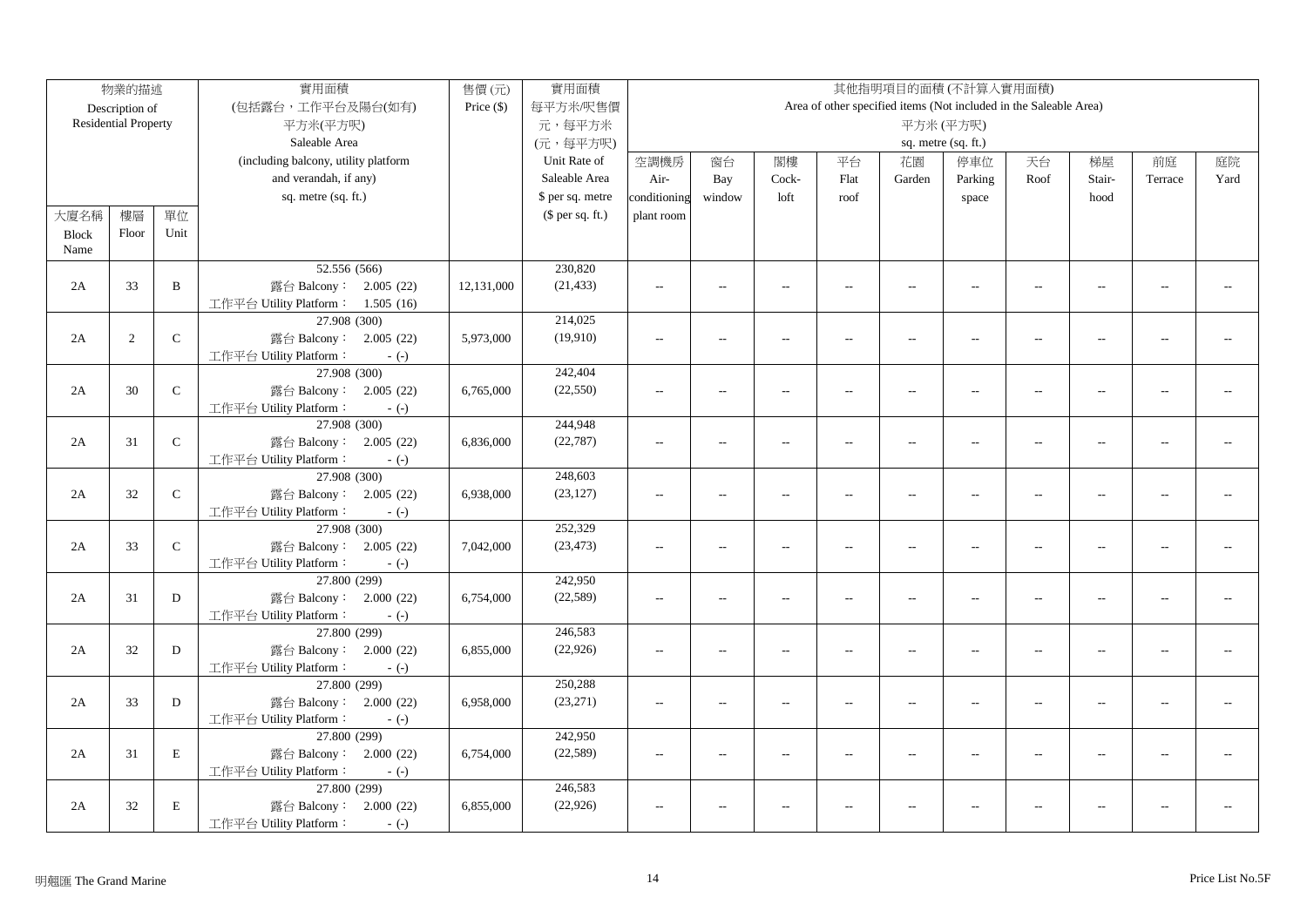| 物業的描述                       |       |      | 實用面積                                 | 售價(元)        | 實用面積             |                                                                   |        |       |      |        | 其他指明項目的面積 (不計算入實用面積) |      |        |         |      |
|-----------------------------|-------|------|--------------------------------------|--------------|------------------|-------------------------------------------------------------------|--------|-------|------|--------|----------------------|------|--------|---------|------|
| Description of              |       |      | (包括露台,工作平台及陽台(如有)                    | Price $(\$)$ | 每平方米/呎售價         | Area of other specified items (Not included in the Saleable Area) |        |       |      |        |                      |      |        |         |      |
| <b>Residential Property</b> |       |      | 平方米(平方呎)                             |              | 元,每平方米           | 平方米 (平方呎)                                                         |        |       |      |        |                      |      |        |         |      |
|                             |       |      | Saleable Area                        |              | (元,每平方呎)         | sq. metre (sq. ft.)                                               |        |       |      |        |                      |      |        |         |      |
|                             |       |      | (including balcony, utility platform |              | Unit Rate of     | 空調機房                                                              | 窗台     | 閣樓    | 平台   | 花園     | 停車位                  | 天台   | 梯屋     | 前庭      | 庭院   |
|                             |       |      | and verandah, if any)                |              | Saleable Area    | Air-                                                              | Bay    | Cock- | Flat | Garden | Parking              | Roof | Stair- | Terrace | Yard |
|                             |       |      | sq. metre (sq. ft.)                  |              | \$ per sq. metre | conditioning                                                      | window | loft  | roof |        | space                |      | hood   |         |      |
| 大廈名稱                        | 樓層    | 單位   |                                      |              | $$$ per sq. ft.) | plant room                                                        |        |       |      |        |                      |      |        |         |      |
| <b>Block</b>                | Floor | Unit |                                      |              |                  |                                                                   |        |       |      |        |                      |      |        |         |      |
| Name                        |       |      |                                      |              |                  |                                                                   |        |       |      |        |                      |      |        |         |      |
|                             |       |      | 27.800 (299)                         |              | 250,288          |                                                                   |        |       |      |        |                      |      |        |         |      |
| 2A                          | 33    | E    | 露台 Balcony: 2.000 (22)               | 6,958,000    | (23,271)         | $- -$                                                             | $- -$  | $-$   | $-$  | --     | $-$                  | --   |        |         |      |
|                             |       |      | 工作平台 Utility Platform:<br>$-(-)$     |              |                  |                                                                   |        |       |      |        |                      |      |        |         |      |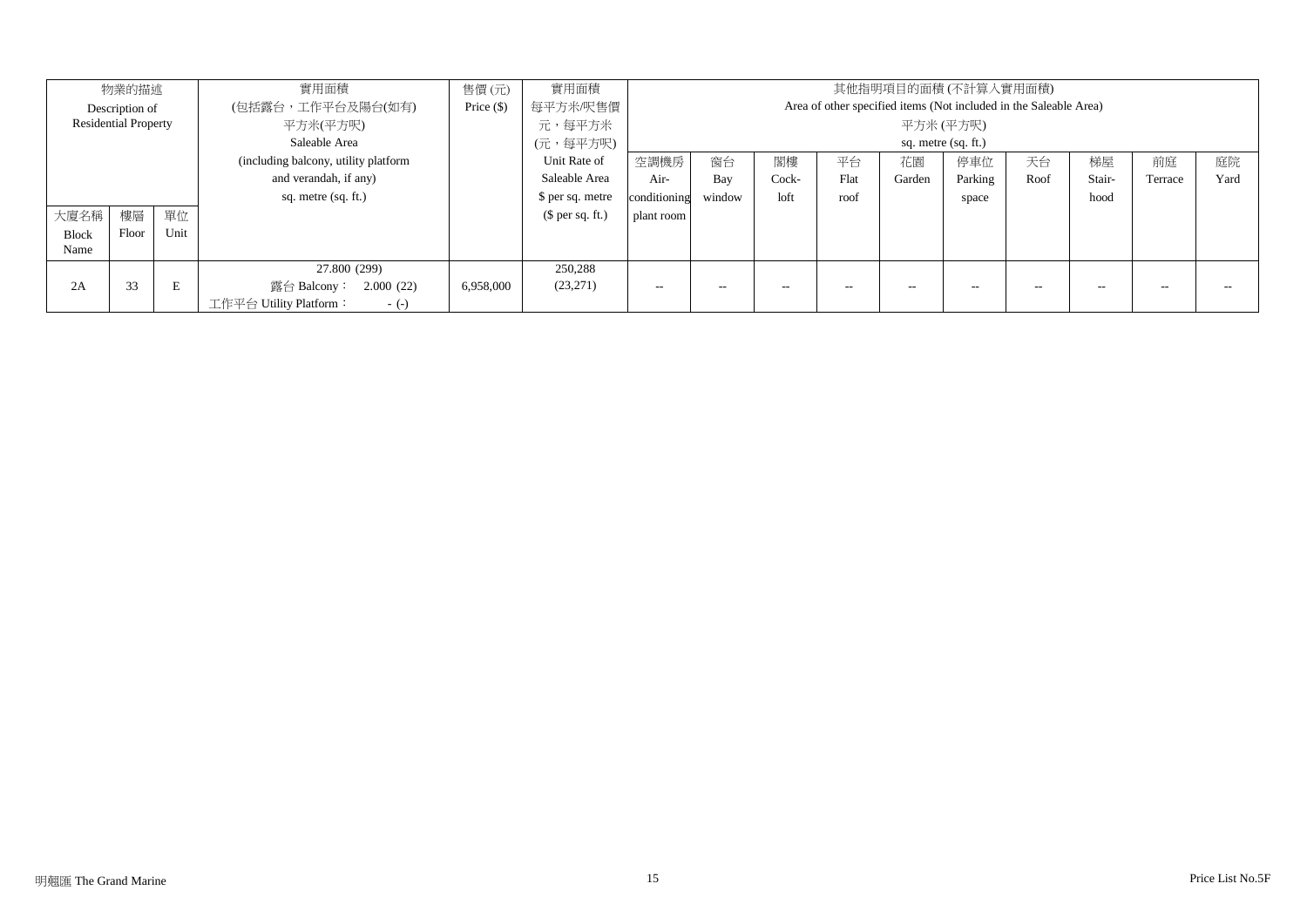## 第三部份:其他資料 **Part 3: Other Information**

#### (1) 準買家應參閱發展項目的售樓說明書,以了解該項目的資料。

Prospective purchasers are advised to refer to the sales brochure for the development for information on the development.

(2) 根據《一手住宅物業銷售條例》第 52(1)條及第 53(2)及(3)條, -

According to sections 52(1) and 53(2) and (3) of the Residential Properties (First-hand Sales) Ordinance, –

#### 第 52(1)條 / Section 52(1)

在某人就指明住宅物業與擁有人訂立臨時買賣合約時,該人須向擁有人支付售價的 5%的臨時訂金。

A preliminary deposit of 5% of the purchase price is payable by a person to the owner on entering into a preliminary agreement for sale and purchase in respect of the specified residential property with the owner.

#### 第 53(2)條 / Section 53(2)

如某人於某日期訂立臨時買賣合約,並於該日期後的 5 個工作日內,就有關住宅物業簽立買賣合約,則擁有人必須在該日期後的 8 個工作日內,簽立該買賣合約。 If a person executes an agreement for sale and purchase in respect of the residential property within 5 working days after the date on which the person enters into the preliminary agreement for sale and purchase, the owner must execute the agreement for sale and purchase within 8 working days after that date.

#### 第 53(3)條 / Section 53(3)

如某人於某日期訂立臨時買賣合約時,但沒有於該日期後的 5 個工作日內,就有關住宅物業簽立買賣合約,則– (i) 該臨時合約即告終止;(ii) 有關的臨時訂金即予沒 收; 及 (iii) 擁有人不得就該人沒有簽立買賣合約而針對該人提出進一步申索。

If a person does not execute an agreement for sale and purchase in respect of the residential property within 5 working days after the date on which the person enters into the preliminary agreement for sale and purchase- (i) the preliminary agreement is terminated; (ii) the preliminary deposit is forfeited; and (iii) the owner does not have any further claim against the person for the failure.

(3) 實用面積及屬該住宅物業其他指明項目的面積是按《一手住宅物業銷售條例》第 8 條及附表二第 2 部的計算得出的。

The saleable area and area of other specified items of the residential property are calculated in accordance with section 8 and Part 2 of Schedule 2 to the Residential Properties (First-hand Sales) Ordinance.

#### (4)

| 註:在第(4)段中:                 | 「售價」指本價單第二部份中所列之住宅物業的售價,而「成交金額」指將於臨時合約中訂明的住宅物業的實際售價。因應不同支付條<br>(a)<br>款及/或折扣按售價計算得出之價目,皆以四捨五入方式換算至千位數作為成交金額。                                                       |
|----------------------------|--------------------------------------------------------------------------------------------------------------------------------------------------------------------|
|                            | 「工作日」按《一手住宅物業銷售條例》第 2(1)條所定義。<br>(b)                                                                                                                               |
|                            | 「臨時合約」指臨時買賣合約。<br>(c)                                                                                                                                              |
|                            | 「買賣合約」指正式買賣合約。<br>(d)                                                                                                                                              |
| Note: In paragraph $(4)$ : | "price" means the price of the residential property set out in Part 2 of this price list, and "transaction price" means the actual price of the residential<br>(a) |
|                            | property to be set out in the PASP. The price obtained after applying the relevant terms of payment and/or applicable discount(s) on the price will be             |
|                            | rounded off to the nearest thousand (i.e. if the hundreds digit of the price obtained is 5 or above, rounded up to the nearest thousand or if the hundreds         |
|                            | digit of the price obtained is 4 or below, rounded down to the nearest thousand) to determine the transaction price.                                               |
|                            | "working day" shall be as defined in section 2(1) of the Residential Properties (First-hand Sales) Ordinance.<br>(b)                                               |
|                            | "PASP" means preliminary agreement for sale and purchase.<br>(c)                                                                                                   |
|                            | "ASP" means agreement for sale and purchase.<br>(d)                                                                                                                |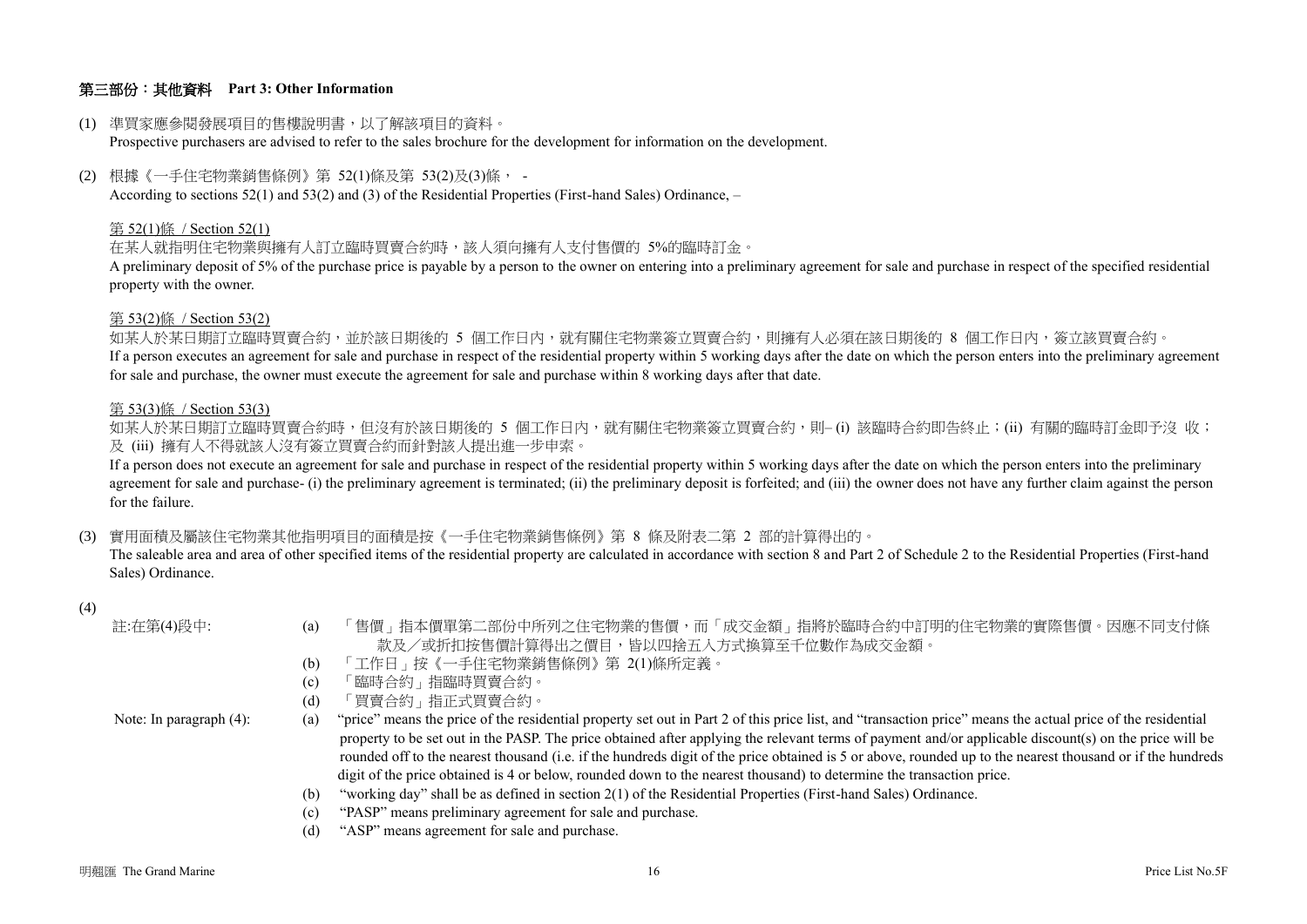## (i) 支付條款 Terms of Payment

買方於簽署臨時合約時,買方須繳付相等於成交金額的 5%作為臨時訂金,其中港幣\$100,000 以銀行本票支付(除非另得賣方同意)。請另備額外之銀行本票或支票(視乎情 況, 以賣方已經或不時公布之銷售安排資料中之最終要求為準)以繳付臨時訂金之餘款。上述所有銀行本票及/或支票抬頭請寫「貝克‧麥堅時律師事務所」。

The purchaser(s) shall pay the preliminary deposit equivalent to 5% of the transaction price upon signing of the PASP, HK\$100,000 of which shall be paid by cashiers' order(s) (unless the Vendor agrees otherwise). Please also bring along additional cashiers' order(s) or cheque(s) (as the case may be, the final requirements under the Information on Sales Arrangements made available or to be made available by the vendor from time to time shall prevail) for payment of the balance of the preliminary deposit. All the cashiers' order(s) and/or cheque(s) above shall be drawn in favour of "Baker & McKenzie".

## 支付條款 **Terms of Payment**

## **(E1)** 輕鬆置業 **120** 天現金付款計劃 **(**照售價減 **5%)**

**Easy Home Purchase 120-day Cash Payment Plan (5% discount from the price)**

- (1) 買方須於簽署臨時合約時繳付相等於成交金額 5%作為臨時訂金。 The purchaser(s) shall pay the preliminary deposit equivalent to 5% of the transaction price upon signing of the PASP.
- (2) 成交金額 95%即成交金額餘款於買方簽署臨時合約後 120 天內由買方付清。 95% of the transaction price being balance of the transaction price shall be paid by the purchaser within 120 days after signing of the PASP.

# **(E2) 120** 天首 **24** 個月免息免供第一按揭付款計劃 **(**照售價**)**

**120-day with First 24-month Repayment Holiday First Mortgage Loan Payment Plan (the price) (**只適用於購買本價單上設 **" # "** 的指明住宅物業的買方。**) (Only applicable to a purchaser who purchases the specified residential property(ies) marked with a " # " in this price list.)**

(1) 買方須於簽署臨時合約時繳付相等於成交金額 5%作為臨時訂金。

The purchaser(s) shall pay the preliminary deposit equivalent to 5% of the transaction price upon signing of the PASP. (2) 成交金額 95%即成交金額餘款於買方簽署臨時合約後 120 天內由買方付清。

95% of the transaction price being balance of the transaction price shall be paid by the purchaser within 120 days after signing of the PASP.

使用本付款計劃的個人買方可享用「首 24 個月免息免供第一按揭 」安排, 該安排詳情見第(4)(iii)(a)段。

Purchaser(s) who is/are individual(s) and use(s) this payment plan may enjoy the arrangement of "First 24-month Repayment Holiday First Mortgage Loan". Please see paragraph  $(4)(iii)(a)$  for the details of that arrangement.

# **(E3)** 換樓易 **270** 天現金付款計劃 **(**照售價減 **3%)**

**Sweet Home 270-day Cash Payment Plan (3% discount from the price)**

- (1) 買方須於簽署臨時合約時繳付相等於成交金額 5%作為臨時訂金。 The purchaser(s) shall pay the preliminary deposit equivalent to 5% of the transaction price upon signing of the PASP.
- (2) 買方簽署臨時合約後 60 天內再付成交金額 5%作為加付訂金。 A further 5% of the transaction price being further deposit shall be paid by the purchaser within 60 days after signing of the PASP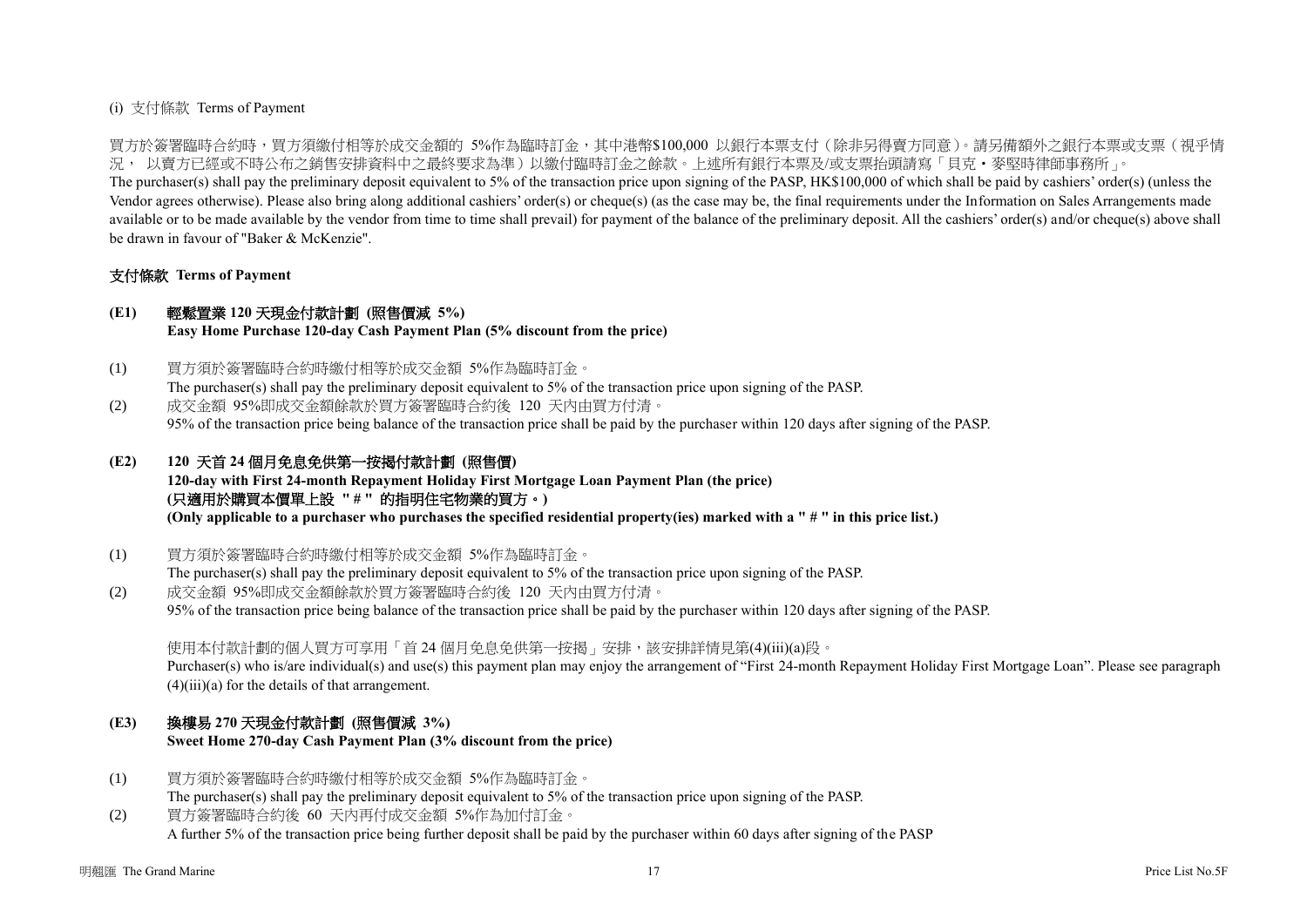- (3) 成交金額 90%即成交金額餘款於買方簽署臨時合約後 270 天內由買方付清。 90% of the transaction price being balance of the transaction price shall be paid by the purchaser within 270 days after signing of the PASP.
- (ii) 售價獲得折扣的基礎 The basis on which any discount on the price is available
	- (a)  $\frac{1}{7}$  4(i) See 4(i)
	- (b) 青衣都會優惠 Tsing Yi Metropolis Discount 買方購買本價單中所列之住宅物業可獲 6%售價折扣優惠。  $6\%$  discount from the price would be offered to the purchaser(s) of a residential property listed in this price list.
	- (c) 升級置業優惠 Upgrade Home Purchase Discount 買方購買本價單中所列之住宅物業可獲 4%售價折扣優惠。 4% discount from the price would be offered to the purchaser(s) of a residential property listed in this price list.

(iii) 可就購買發展項目中的指明住宅物業而連帶獲得的任何贈品、財務優惠或利益 Any gift, or any financial advantage or benefit, to be made available in connection with the purchase of a specified residential property in the development

**(a)** 首 **24** 個月免息免供第一按揭 **(**「第一按揭貸款」**) First 24-month Repayment Holiday First Mortgage Loan ("First Mortgage Loan")**

# 只適用於使用第**(4)(i)**段中之支付條款 **(E2)** 的個人買方

**Only applicable to purchaser(s) who is/are individual(s) and use(s) Terms of Payment (E2) in paragraph (4)(i)** 

買方可向賣方的指定財務機構(『指定財務機構』)申請「首 24 個月免息免供第一按揭貸款」(『第一按揭貸款』),其主要條款如下: Purchaser may apply for a "First 24-month Repayment Holiday First Mortgage Loan" ("First Mortgage Loan") offered by the vendor's designated financing company ("Designated Financing Company"), key terms are as follows:

- (i) 買方必須於買賣合約內訂明的付清成交金額餘款之日前最少 60 日書面向指定財務機構申請第一按揭貸款。 The purchaser shall make a written application to the Designated Financing Company for a First Mortgage Loan not less than 60 days before the date of settlement of the balance of the transaction price as specified in the ASP.
- (ii) 第一按揭貸款的最高金額為成交金額的 80% (詳見如下),貸款金額不可超過應繳付之成交金額餘款。指定財務機構會因應買方及其擔保人(如適用)的信貸 評估,對實際批出予買方的貸款金額作出決定。

The maximum amount of the First Mortgage Loan shall be 80% of the transaction price (see below for details), provided that the loan amount shall not exceed the balance of the transaction price payable. The Designated Financing Company will decide the loan amount to be granted to the purchaser(s) after considering the result of the credit assessment of the purchaser(s) and his/her/its/their guarantor(s) (if applicable).

成交金額為港幣 1,800 萬或以下的住宅物業的第一按揭貸款最高金額為成交金額的 80%;成交金額為港幣 1,800 萬以上但港幣 3,000 萬或以下的住宅物業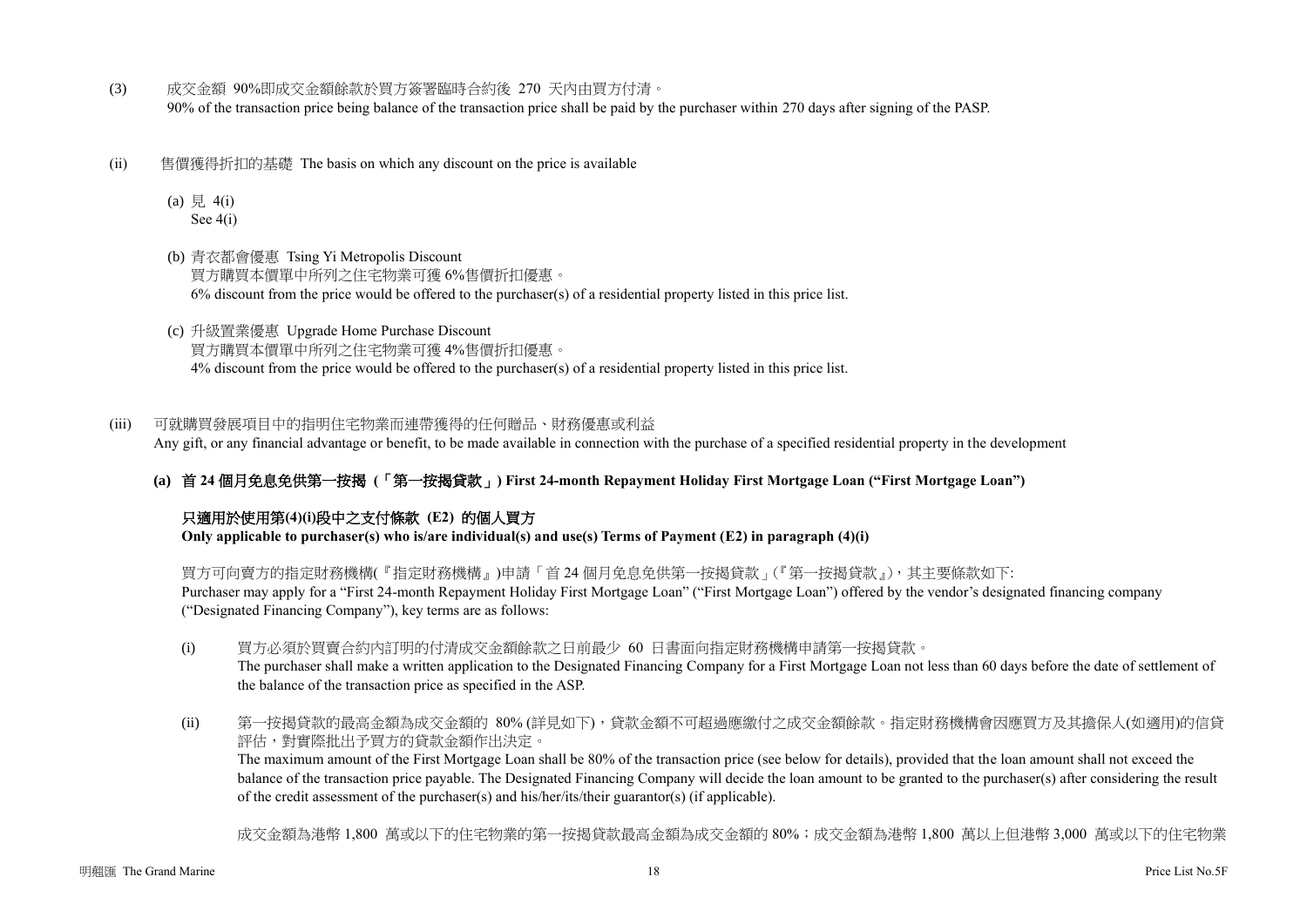的第一按揭貸款最高金額為成交金額的 75%;成交金額為港幣 3,000 萬以上的住宅物業的第一按揭貸款最高金額為成交金額的 70%。 The maximum amount of First Mortgage Loan shall be 80% of the transaction price if the transaction price of the residential property is not more than HK\$18 million. The maximum amount of First Mortgage Loan shall be 75% of the transaction price if the transaction price of the residential property is over HK\$18 million but not more than HK\$30 million. The maximum amount of First Mortgage Loan shall be 70% of the transaction price if the transaction price of the residential property is over HK\$30 million.

- (iii) 第一按揭貸款年期最長為 25 年。 The maximum tenor of the First Mortgage Loan shall be 25 years.
- (iv) 第一按揭貸款須以買方所購住宅物業之第一法定按揭作抵押。 The First Mortgage Loan shall be secured by a first legal mortgage over the residential property purchased by the purchaser.
- (v) 第一按揭貸款的年利率為(以指定財務機構最終批核為準): The annual interest rate of the First Mortgage Loan shall be (subject to the final approval of the Designated Financing Company):

| 年期的首 24 個月                       | 其後                      |
|----------------------------------|-------------------------|
| The first 24 months of the tenor | Thereafter              |
| 沒有                               | P + 0.875% 每年           |
| Nil                              | $P + 0.875\%$ per annum |

P 為指定財務機構不時報價之港元最優惠利率,利率浮動,年利率於本價單日期為 5.375%。

P shall be the Hong Kong Dollar Best Lending Rate as quoted by the Designated Financing Company from time to time, subject to fluctuation. P currently is 5.375% per annum at the date of this price list.

(vi) 指定財務機構會因應買方及其擔保人(如有)的信貸審查及評估結果,對貸款金額及/或利率作出調整。

In accordance with the result of credit check and assessment of the purchaser(s) and his/her/its/their guarantor(s) (if any), the Designated Financing Company will adjust the loan amount and/or the interest rate.

- (vii) 買方須按月分期償還第一按揭貸款。惟第一按揭貸款期內首 24 個月為免息免供期。利息由第 25 個月開始計算。 The purchaser shall repay the First Mortgage Loan by monthly instalments. However, no repayment of principal and no payment of interest is required for the first 24 months of the First Mortgage Loan during its tenor. The interest shall be calculated starting from the 25th month.
- (viii) 第一按揭貸款申請的審批由指定財務機構全權負責。指定財務機構對是否批出第一按揭貸款有最終決定權。 The Designated Financing Company shall be solely responsible to determine whether to approve the purchasers' application for the First Mortgage Loan. The Designated Financing Company shall have the final right to decide whether or not to grant the First Mortgage Loan.

(ix) 所有第一按揭貸款之法律文件必須由賣方或指定財務機構指定之律師行辦理,買方須負責支付一切有關之律師費用及雜費。買方可選擇自行聘用律師作為 其代表律師,在此情況下,買方亦須負責其代表律師有關處理第一按揭貸款的律師費用及雜費。 All legal documents of the First Mortgage Loan shall be prepared and handled by the solicitors designated by the vendor or the Designated Financing Company and all relevant legal costs and disbursements shall be borne by the purchaser solely. The purchaser may choose to instruct his own solicitors to act for him and in such event,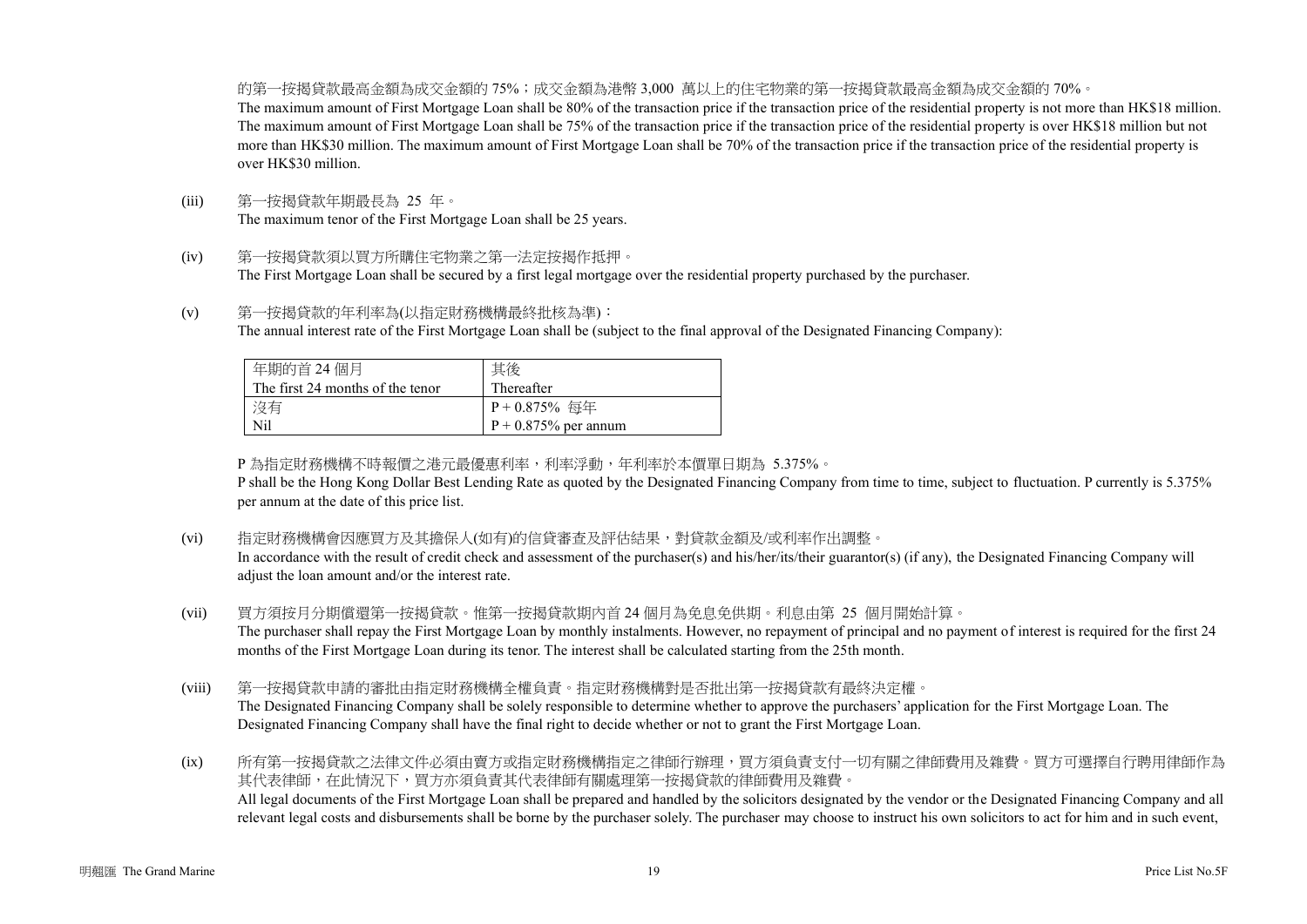the purchaser shall also bear his own solicitors' legal costs and disbursements relating to the First Mortgage Loan.

- (x) 買方須按指定財務機構的要求提供一切所需文件以證明其還款能力,所需文件包括但不限於買方及其擔保人(如適用)的信貸報告、收入證明、銀行紀錄及 借貸紀錄(包括其他貸款,如有)。 The purchaser shall upon request by the Designated Financing Company provide all necessary documents to prove his repayment ability, the necessary documents shall include but not limited to credit report, income proof, bank records and borrowing records (including other loans, if any) of the purchaser and his guarantor(s) (if applicable).
- (xi) 不論第一按揭貸款獲批與否,買方仍須按買賣合約完成住宅物業的買賣及繳付全數成交金額。 Irrespective of whether the First Mortgage Loan is granted or not, the purchaser shall complete the purchase of the residential property and shall pay the transaction price in full in accordance with the ASP.
- (xii) 第一按揭貸款受其他條款及細則約束。 The First Mortgage Loan is subject to other terms and conditions.
- (xiii) 第一按揭貸款純為指定財務機構與買方之交易。買方與指定財務機構之任何轇輵,一概與賣方及佳明集團控股有限公司無關。以上關於第一按揭貸款的資 料不構成亦不能被視為賣方或任何其他人士就第一按揭貸款作出的陳述、保證、承諾、要約或買賣合約之條款。賣方及佳明集團控股有限公司在任何情況 下均無需就第一按揭貸款向買方承擔任何責任。

The First Mortgage Loan is a transaction between the Designated Financing Company and the purchaser. The vendor and Grand Ming Group Holdings Limited shall not be involved in any dispute between the purchaser and the Designated Financing Company. The above information of the First Mortgage Loan shall not be regarded as any representation, guarantee, warranty, offer or terms of the ASP made by the vendor or any other parties in respect of the First Mortgage Loan. Under no circumstance shall the vendor and Grand Ming Group Holdings Limited be liable to the purchaser in respect of the First Mortgage Loan.

- (xiv) 第一按揭貸款有數額限制及供應有限。指定財務機構有唯一及絕對酌情權在任何時間停止或終止提供第一按揭貸款而無須向買方給予事先通知。 The First Mortgage Loan is subject to quota and availability. The Designated Financing Company shall have the sole and absolute discretion to suspend or terminate the offer of the First Mortgage Loan at any time without prior notice to the purchaser(s).
- **(b)** 不使用第一按揭現金回贈 **Not Utilize First Mortgage Loan Cash Rebate**

# 只適用於使用第**(4)(i)**段中之支付條款 **(E2)** 的個人買方

**Only applicable to purchaser(s) who is/are individual(s) and use(s) Terms of Payment (E2) in paragraph (4)(i)**

如買方沒有使用第(4)(iii)(a)段所述的第一按揭貸款及於買賣合約訂明的付款限期日或之前付清成交金額餘額,可獲賣方送出現金回贈。現金回贈的金額相等於成交 金額的 5%。

Where the Purchaser has not utilized the First Mortgage Loan as set out in paragraph (4)(iii)(a) and settles the balance of the transaction price on or before the due date of payment as specified in the ASP, the Purchaser shall be entitled to a Cash Rebate offered by the Vendor. The amount of the Cash Rebate shall be equal to 5% of the transaction price.

買方須於付清成交金額餘額之日前最少 60 日以書面向賣方申請現金回贈,賣方會於收到申請並確認有關資料無誤後,賣方會將現金回贈直接用於支付部份成交金 額餘額或以賣方指定的其他方式提供現金回贈。

The Purchaser shall apply to the Vendor in writing for the Cash Rebate at least 60 days before the date of settlement of the balance of the Transaction Price. After the Vendor has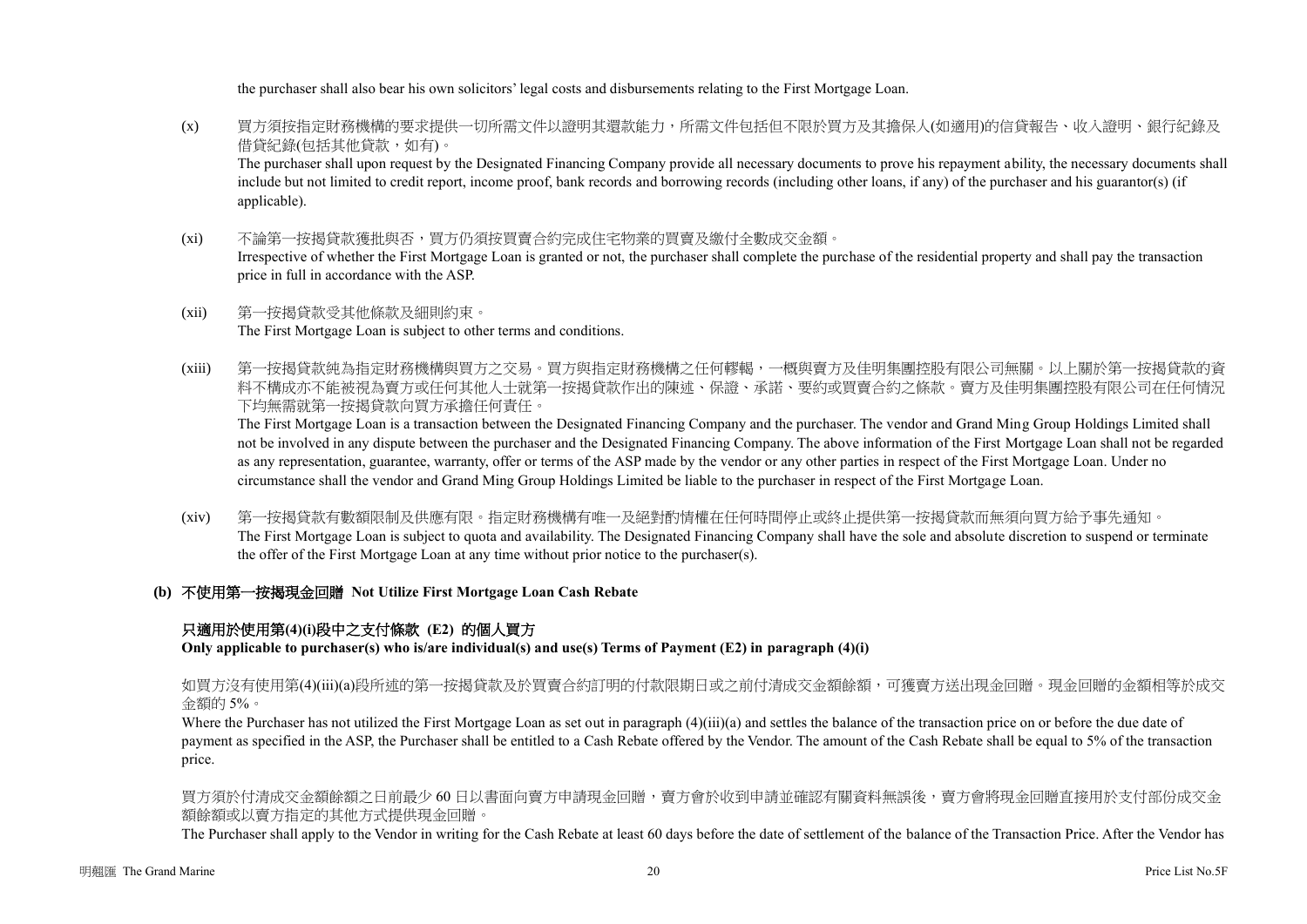received the application and duly verified the information, the Vendor will apply the Cash Rebate as part payment of the balance of the Transaction Price directly or provide the Cash Rebate in such other manner as the Vendor may prescribe.

### **(c)** 提前付清樓價現金回贈 **Early Settlement Cash Rebate**

## 只適用於使用第**(4)(i)**段中之支付條款 **(E3)** 的個人買方

**Only applicable to purchaser(s) who is/are individual(s) and use(s) Terms of Payment (E3) in paragraph (4)(i)**

If the Purchaser settles the balance of the transaction price within the period(s) specified in the table below (which is earlier than the due date of payment specified in the ASP), the Purchaser shall be entitled to a cash rebate according to the table below:

如買方於以下列表指明的期間内付清成交金額餘額(該時間早於買賣合約訂明的付款限期日),可根據以下列表獲得現金回贈:

提前付清樓價現金回贈列表

Early Settlement Cash Rebate Table

| 付清成交金額餘額日期                                                 | 提前付清樓價現金回贈金額                        |
|------------------------------------------------------------|-------------------------------------|
| Date of settlement of the balance of the transaction price | Early Settlement Cash Rebate amount |
| 簽署臨時合約的日期後 120 天內                                          | 成交金額 2%                             |
| Within 120 days after the date of signing of PASP          | 2\% of the transaction price        |

The Purchaser is entitled to the Early Settlement Cash Rebate only if the Purchaser's application for the Early Settlement Cash Rebate is received by the Vendor at least 30 days before the date of early settlement of the balance of transaction price by the Purchaser. The date of settlement of the transaction price shall be the date on which all the transaction price is received by Vendor's solicitors. If the last day of the period in the above table is not a working day (as defined in section 2(1) of the Residential Properties (First-hand Sales) Ordinance), the said day shall fall on the next working day.

賣方於買方提前付清成交金額餘額日前最少 30 日收到買方的提前付清樓價現金回贈的申請,買方方可獲得提前付清樓價現金回贈。付清成交金額以賣方代表律師 收到所有成交金額款項日期為準。如上表訂明的期限的最後一日不是工作日(按《一手住宅物業銷售條例》第 2(1)條所定義),則該日定為下一個工作日。

#### (iv) 誰人負責支付買賣發展項目中的指明住宅物業的有關律師費及印花稅

Who is liable to pay the solicitors' fees and stamp duty in connection with the sale and purchase of a specified residential property in the development

- (a) 如買方選用賣方代表律師處理買賣合約、按揭(包括第一及第二按揭(如適用))及轉讓契,賣方同意支付買賣合約及轉讓契兩項法律文件之律師費用。如買方選 擇另聘代表律師處理買賣合約、按揭及轉讓契,買方及賣方須各自負責有關買賣合約及轉讓契兩項法律文件之律師費用。 If the purchaser(s) appoints the vendor's solicitors to handle the ASP, mortgage (including first and second mortgage (if applicable)) and assignment, the vendor agrees to bear the legal cost of the ASP and the assignment. If the purchaser(s) chooses to instruct his own solicitors to handle the ASP, mortgage or assignment, each of the vendor and purchaser(s) shall pay his own solicitors' legal fees in respect of the ASP and the assignment.
- (b) 買方須支付一概有關臨時合約、買賣合約及轉讓契的印花稅(包括但不限於任何買方提名書或轉售(如有)的印花稅、額外印花稅、買家印花稅及任何與過期繳付任 何印花稅有關的罰款、利息及附加費等)。

All stamp duties on the PASP, the ASP and the assignment (including without limitation any stamp duty on, if any, nomination or sub-sale, any special stamp duty, any buyer's stamp duty and any penalty, interest and surcharge, etc. for late payment of any stamp duty) will be borne by the purchaser(s).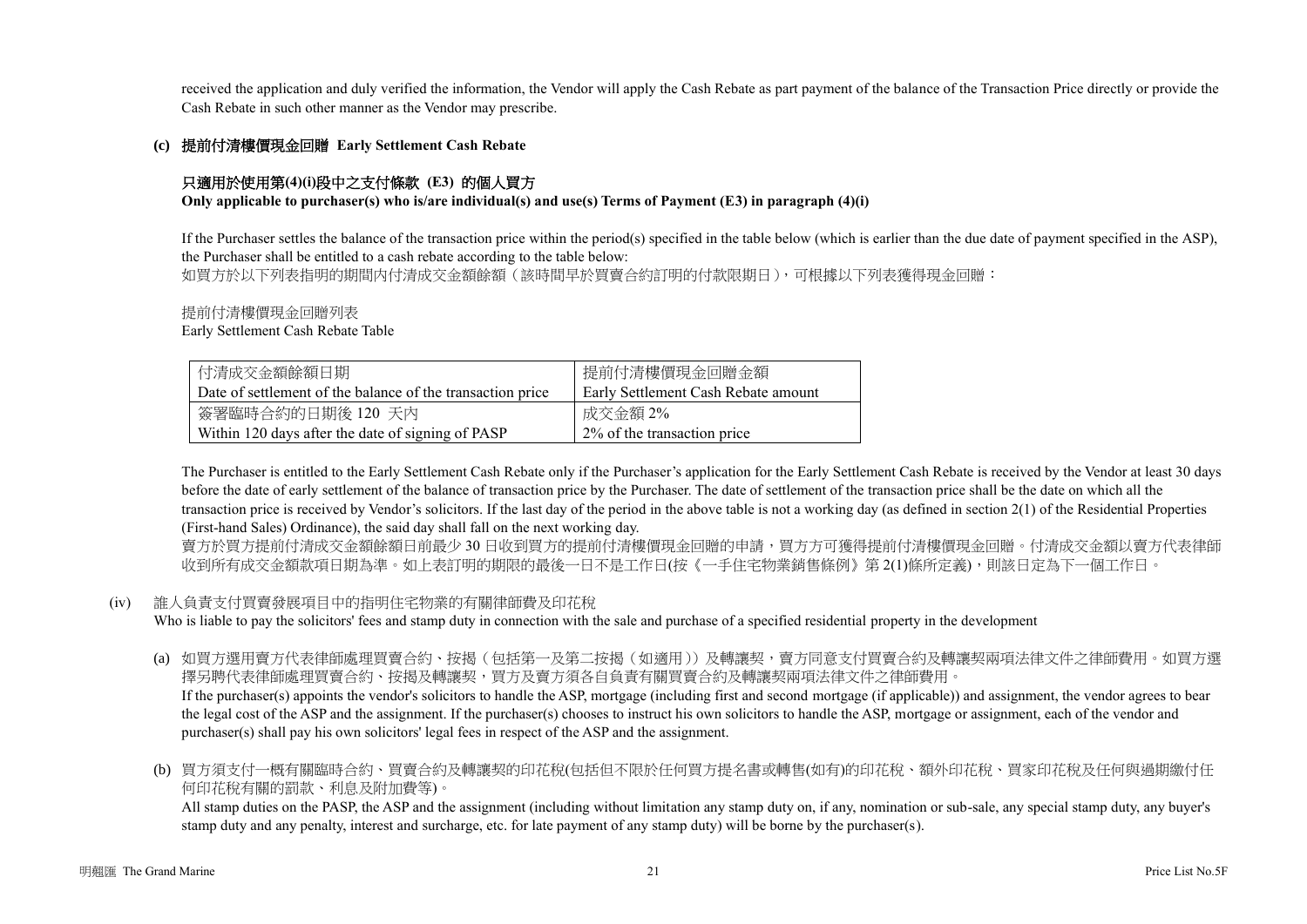### (v) 買方須爲就買賣發展項目中的指明住宅物業簽立任何文件而支付的費用

Any charges that are payable by a purchaser for execution of any document in relation to the sale and purchase of a specified residential property in the development

有關其他法律文件之律師費如:附加合約、買方提名書、有關樓宇交易之批地文件、大廈公契及其他樓契之核證費、查冊費、註冊費、圖則費及其他實際支出等,均 由買方負責,一切有關按揭(包括第一及第二按揭(如適用))及其他費用均由買方負責。

All legal costs and charges in relation to other legal documents such as supplemental agreement, nomination, certifying fee for Government Lease, deed of mutual covenant and all other title documents, search fee, registration fee, plan fee and all other disbursements shall be borne by the purchaser(s). The purchaser(s) shall also pay and bear the legal costs and disbursements in respect of any mortgage (including first and second mortgage (if applicable)).

# 備註 **: Note :**

如買方希望更改付款計劃或更改任何已選擇之折扣、贈品、財務優惠或利益而須更新成交記錄冊內的記錄,買方可於簽署臨時合約後 90 日内向賣方提出申請,並須向賣方繳 付手續費港幣\$5,000 及承擔有關律師費用及代墊付費用(如有)。對前述更改之申請及申請條件的批准與否,視乎有關付款計劃、折扣、贈品、財務優惠或利益的有效性和賣方 的最終決定。

If the Purchaser wishes to change the payment plan or change any of the selected discount(s), gift(s), financial advantage(s) or benefit(s) which requires update to the entry(ies) in the Register of Transactions, the Purchaser can apply to the Vendor for such change not later than 90 days after the date of signing of the PASP, and pay a handling fee of HK\$5,000 to the Vendor and bear all related solicitor's costs and disbursements (if any). The approval or disapproval of the aforesaid application for change and the application conditions are subject to the availability of the relevant payment plan(s), discount(s), gift(s), financial advantage(s) or benefit(s) and the final decision of the Vendor.

### (5) 賣方已委任地產代理在發展項目中的指明住宅物業的出售過程中行事:

The vendor has appointed estate agents to act in the sale of any specified residential property in the development:

賣方委任的代理: Agents appointed by the vendor:

中原地產代理有限公司 Centaline Property Agency Limited 美聯物業代理有限公司 Midland Realty International Limited 利嘉閣地產有限公司 Ricacorp Properties Limited 香港置業(地產代理)有限公司 Hong Kong Property Services (Agency) Limited 世紀 21 集團有限公司及旗下特許經營商 Century 21 Group Limited and Franchisees 迎富地產代理有限公司 Easywin Property Agency Limited 晉誠地產代理有限公司 Earnest Property Agency Limited 香港地產代理商總會 Hong Kong Real Estate Agencies General Association 云房網絡(香港)代理有限公司 Qfang Network (Hong Kong) Agency Limited 領高地產代理有有限公司 Leading Properties Agency Limited

請注意:任何人可委任任何地產代理在購買該項目中的指明住宅物業的過程中行事,但亦可以不委任任何地產代理。

Please note that a person may appoint any estate agent to act in the purchase of any specified residential property in the development. Also, that person does not necessarily have to appoint any estate agent.